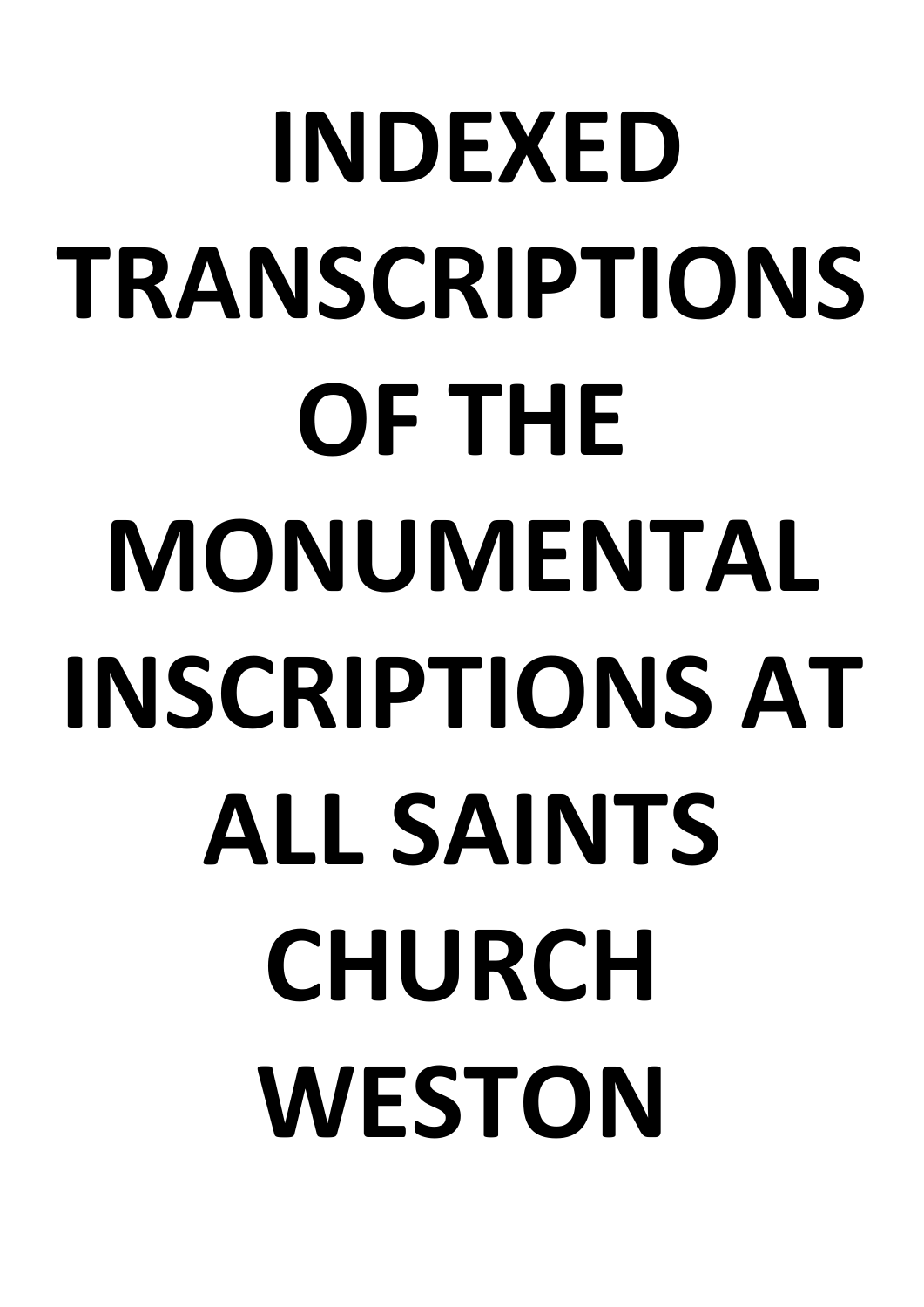## **Monuments in All Saints Church Taken from Quinquennial Inspection Report 10/04/2003**

## **Chancel, South face:**

Marble plaque to Francis Arthur Bromley 1951 Brass – Agnes Fraser 1895 Marble on slate – John Shute Duncan 1878 by Reeves of Bath David Macie 1737

## **Chancel, North face:**

Marble – Thomas Leir 1843 Brass – William Carmichael 1765 Marble – Reverend William Cheyne 1767

## **South Transept:**

Marble on slate – John Arthur and Charles Owen 1828 Bust of Elizabethan with his right hand on a skull and it says "near this lieth body of Arthur Sherstone, late Alderman and Mayor of the City of Bath who died in 1641 Marble – Emma Gertrude Parry 1842 South Transept window is in memory of Sydney Newcombe-quick accidentally killed 1898 Marble tablet recording a legacy of 300L at 3% consolidated left by the Right Honourable Lady Mary Stanley – undated Marble – William Mesurier 1785 Marble – Lieutenant Colonel Flemming Martin, Chief Engineer, Bengal Establishment, East India Company 1799 Marble – Thomas Peterson 1803 (Reeves is the sculptor to a number of the monuments but this one is by Greenway of Bristol) Marble on slate – Daniel Watson-Steigenberger 1825

## **South Nave:**

- Marble Eleonor Matilda Parry 1840
- Marble Right Honourable James Lord Somerville 1795
- Marble Anne Whichnoure 1786
- Marble Joseph Spry 1797
- Brass Stanley Albert Waters 1965
- Brass William Carr 1910
- Marble on slate Charles Henry Parry 1872 (by another sculptor Hulbert of Bath)
- Marble Caroline Crawford 1848
- Marble George Cheyne 1743
- Marble Mary Cunliffe
- Marble Clement Bush 1882
- Brass presumably by the window Susanna Jane Carr 1934
- Marble George Cox 1873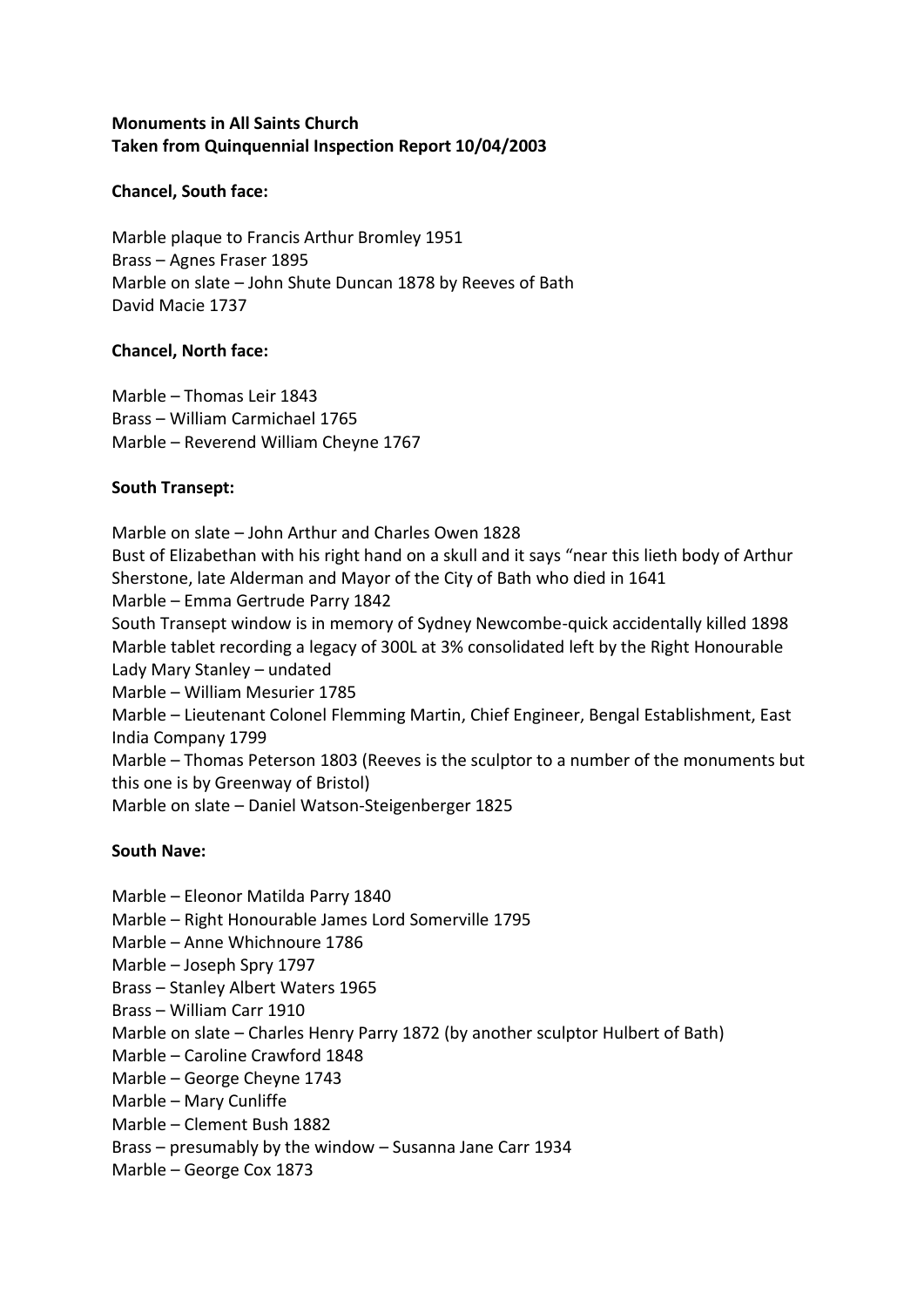Marble, highly decorated – Charlotte Luther 1776 Lucinda Jane Jekyll 1812 Mary Ann Bigge 1805 (These are all marble on slate, some are by King and some by Reeves of Bath) Harriet Alexander 1819 Over the door, in marble – George Middleton 1748 Joannis Clarke MDCCCV Marble on slate – Charlotte Eleonor Bigge Caroline Whitehead 1843 Jane Domager 1886 Marble – Thomas Charles Bigge 1794

## **Gallery -**

Mrs Parry 1792 Clotworthy Gowan 1763 (another Bengal military man) Susanna Francis Dennis Palmer 1815

## **West Nave:**

Marble on slate – Mary Eeles 1810 Marble by King – Peter Gaskill 1785 Mrs Ann Nicholas 1816 Charlotte Sherstone 1804 Francis Gwynne 1815 In the centre of the west wall at the back in the gallery – Millicent Scudamore 1692 Other side of the gallery – marble – Charlotte Wicker 1795 Marble – Mrs Mary Waters 1786 Marble – Peter Daly 1803 Jane Val Travers 1794 Mrs Mary Kingstone 1783 Downstairs on same wall – Captain John Moore Adolphous Lucas 1833 (another Bengal man) Marble one at top – unable to read Marble – Jacobus Berkley 1750 Ferdinand Wilhelm Becker 1825 Mrs Anne Newcombe 1833

## **Gallery –**

Marble on slate – John Nicholas 1842

## **Under the stairs –**

Marble on slate – Charles Worthington 1848 Also on this wall is a list of the incumbents going back to 1297 with a more recent oak one containing the names of Eric Normington and Timothy Watson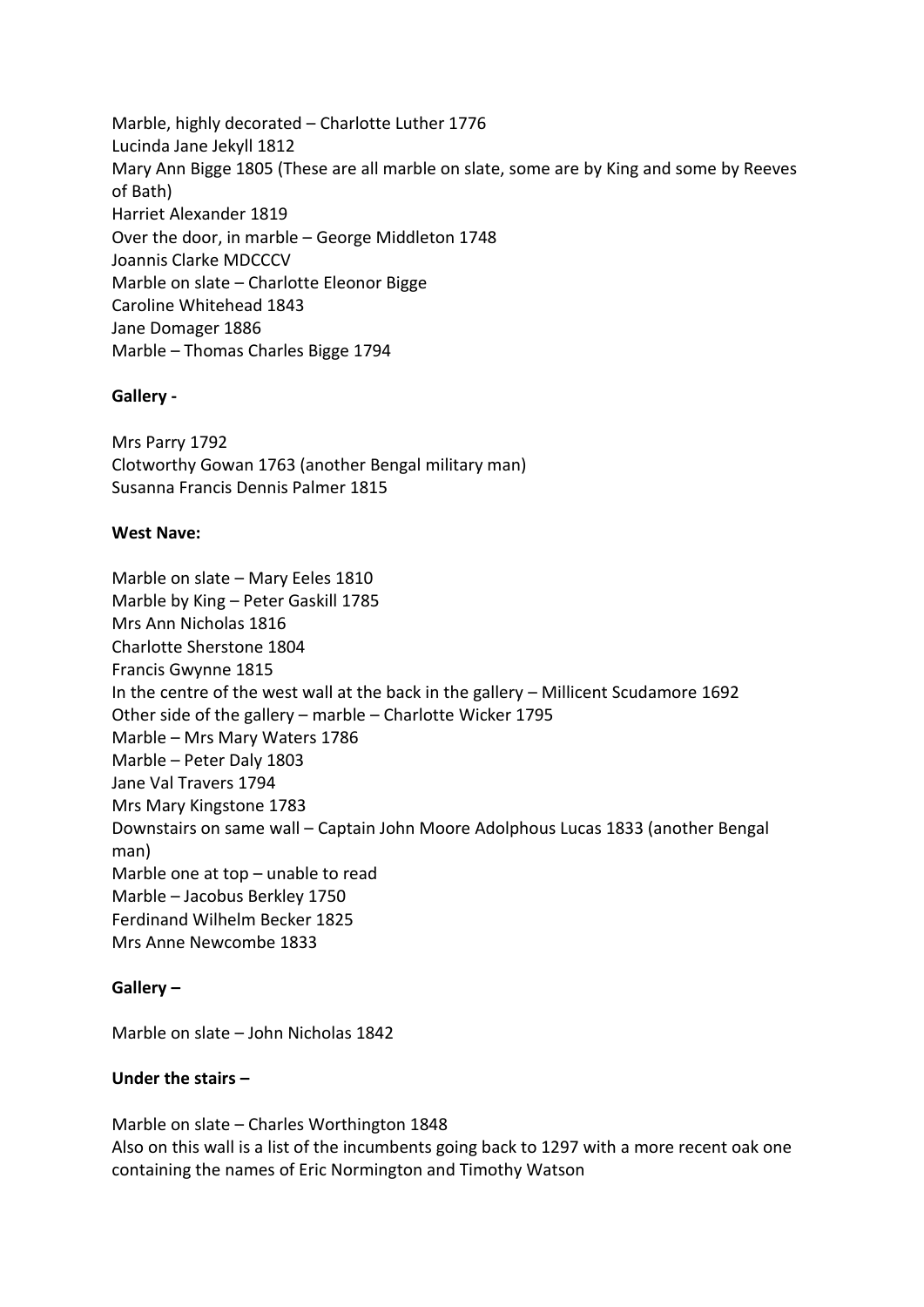Marble – William Frederick DeLavaud 1842 Arthur Dawson 1862 Large marble, highly decorated – William Hall 1753 Two marble on slate – Mary Wilson 1836, one above it unable to read

#### **North Nave:**

#### **Under the Gallery –**

Marble – Reverend John Ditcher 1735 Marble – Charles Crook 1843

#### **Gallery –**

Marble – Francis Fysher 1768 Brass – Thomas Norman 1929 Marble – Catherine, Countess of Dundonald 1779 Octavia Willoughby 1807 Marble – Edwin Scott Fletcher 1892 Marble – Mary Evans 1866 Marble – Catherine Evans 1793 Large ornate marble – General Joseph Smith 1790 Marble – Major John Home 1860 Brass – Charles Batsford 1860 Marble – Charles Batsford 1857 Large marble – Sidney Arabella Cotton 1781 Higher up – another marble on slate – unable to read Under the window – brass – Rebecca Power 1894 Marble on slate – Miss Francis Curtsi 1852 Marble – Admiral Sir Henry William Bayntun 1830 Large marble – William Oliver born at Ludgvan in Cornwall 1695 (This is dated 1760 something) Charles Henry Franklin 1768

## **North Transept:**

#### **West Wall –**

Marble – Lady Mary Stanley 1795 John Wittington 1796

#### **North Face –**

Reverend John Macie Leir 1849 Under the window – brass – William Ivor Carr 1903 Mrs Wesbury Hocker 1802 Brass on marble – Richard Hayes Robinson 1892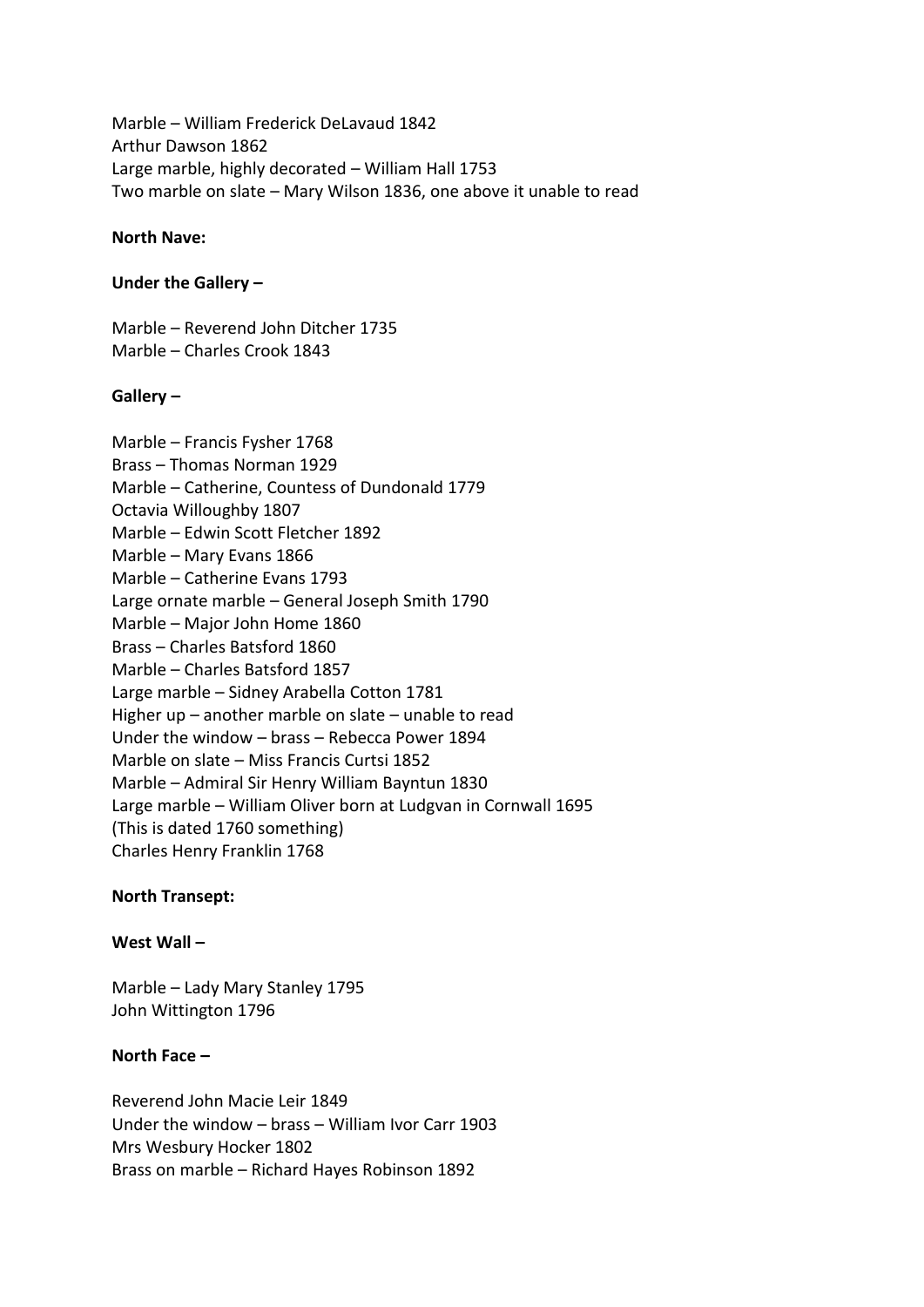Marble – John Bower Jodrell 1796 Marble on slate – Jane Elizabeth Leir 1871 Dame Margaret Pearson 1816

## **East Wall –**

Marble – John Harrington 1699 Marble – Reverend Edward Wilkins 1880 Marble – Charlotte Roberts 1848 Mary Shepherd 1737

On the face of the gallery is a wonderfully designed coat of arms, gift of J Jones, Carver of this parish.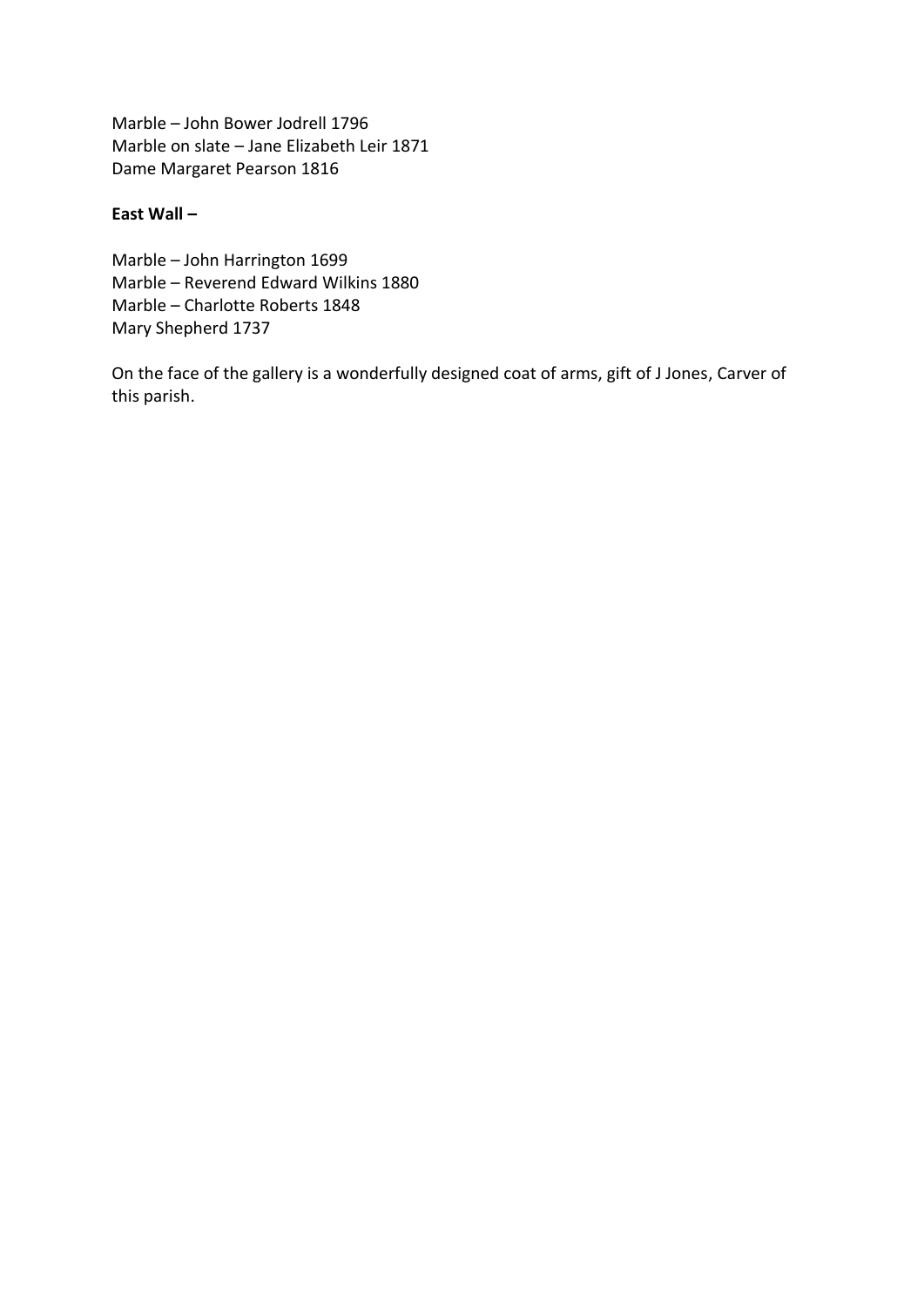Graves numbered **1 – 50** are on the west side of the path leading from Church Road to the Vicarage.

**51 – 87** are in the area from the vicarage to the car park in Lynfield Park, broadly speaking on the left hand side of the path leading from the vicarage to the car park gate, but note that the course of the path has varied over the years.

**88 – 271** are to the north of a rough path leading from the car park gate to Church Road.

**272 – 375** are to the east of the path leading from the aforementioned exit opposite Church Road coming back downhill towards the main entrance and the path from Church Road to the vicarage.

**376 – 409** are in the area in the vicinity of the two main entrances to the Church.

**410 – 536** are spread around the area in closer proximity to the church, mainly the north and east, and enclosed by the various paths previously mentioned, from the vicarage to the car park gate, and from Church Road to the main entrance.

The tablets within the Church are listed separately.

This transcription was carried out in 1985 and 1986 by the Bath Branch of Bristol & Avon Family History Society. It later came to light that a previous transcription was deposited at Somerset Record Office, Taunton. Where an entry appears in the appendix it was copied from the earlier transcription and inserted into inscriptions which are now only partially legible.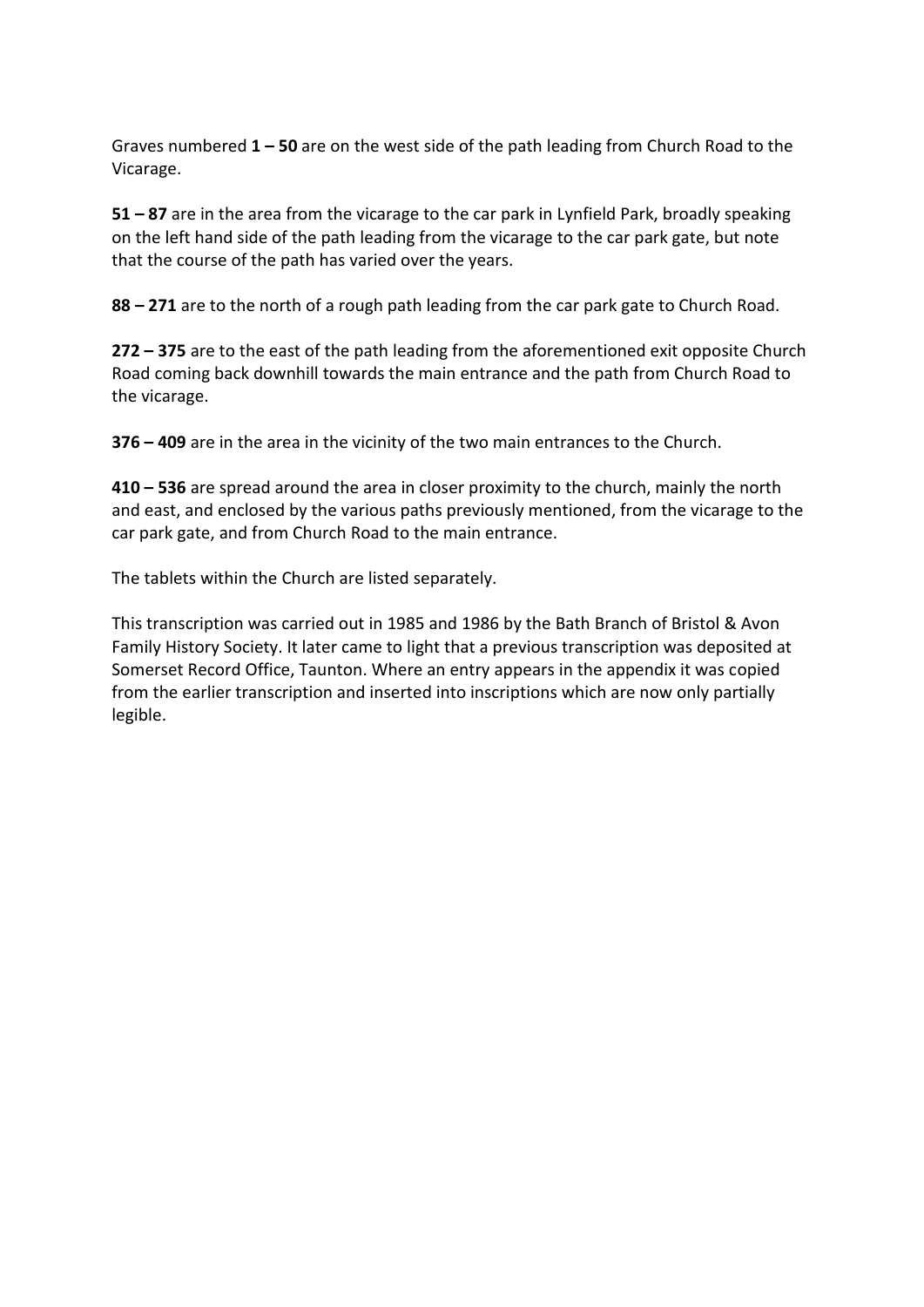#### **INDEX**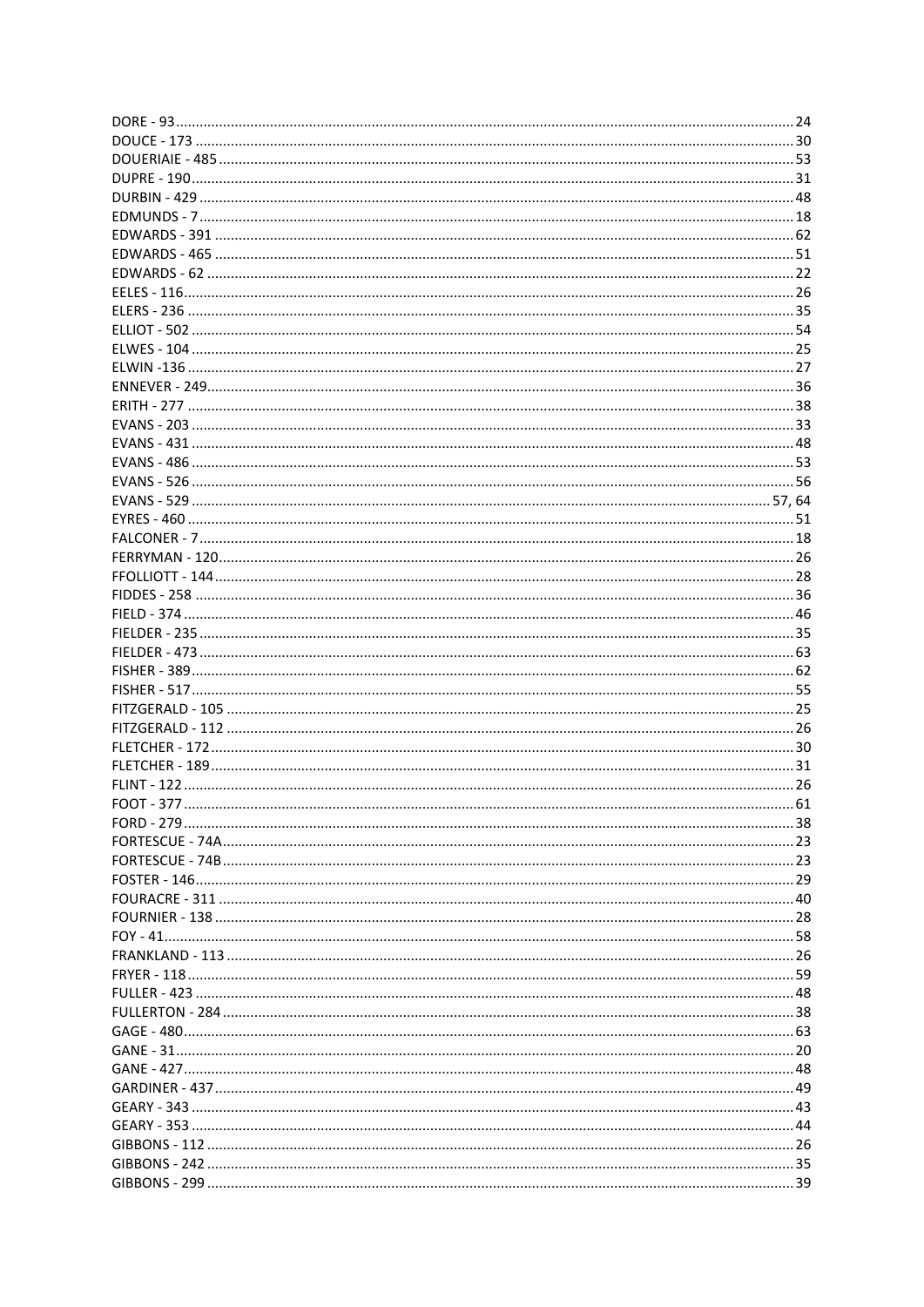| 59 |
|----|
|    |
|    |
|    |
|    |
|    |
|    |
|    |
|    |
|    |
|    |
|    |
|    |
|    |
|    |
|    |
|    |
|    |
|    |
|    |
|    |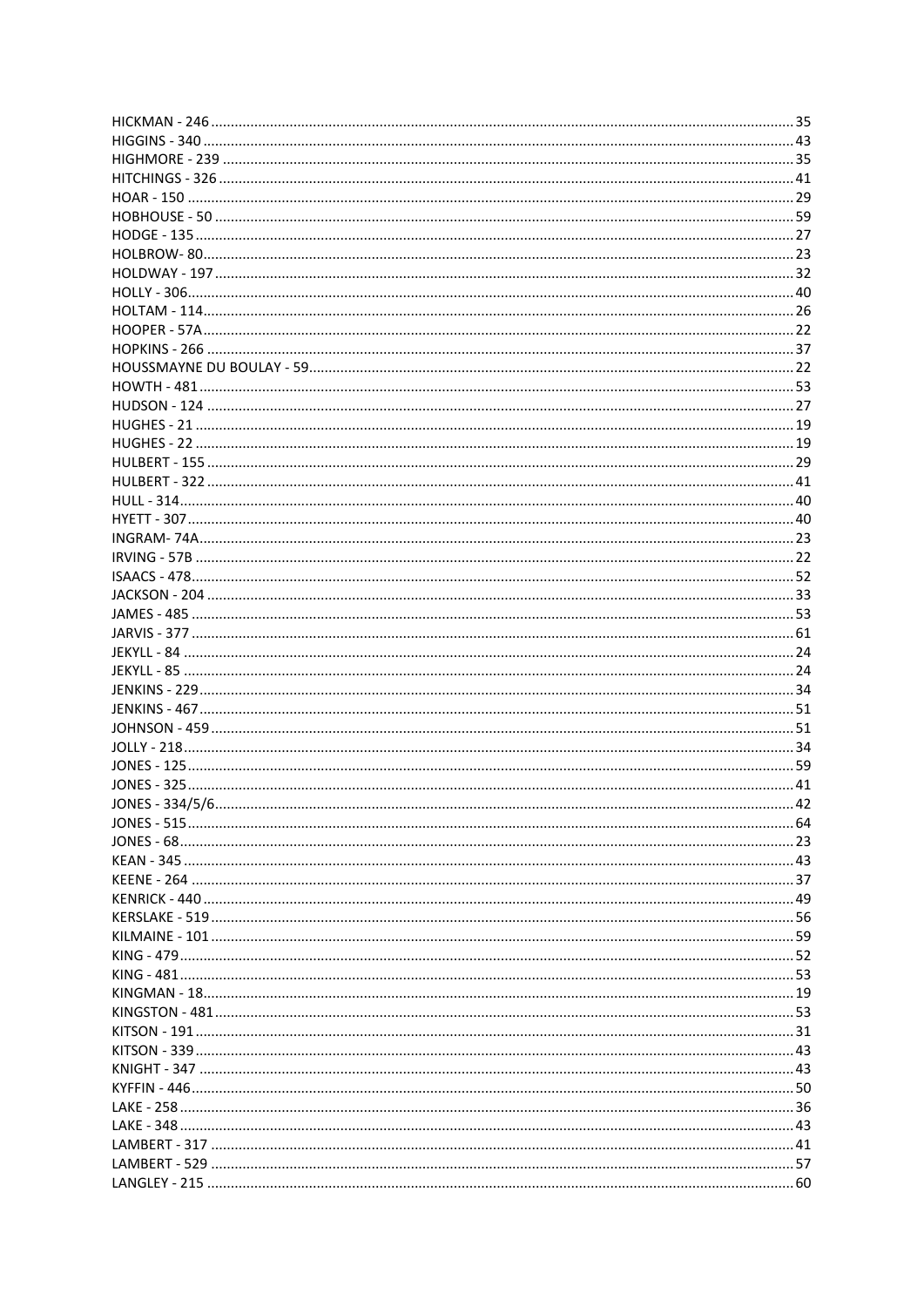| 54 |
|----|
|    |
|    |
|    |
|    |
|    |
|    |
|    |
|    |
|    |
|    |
|    |
|    |
|    |
|    |
|    |
|    |
|    |
|    |
|    |
|    |
|    |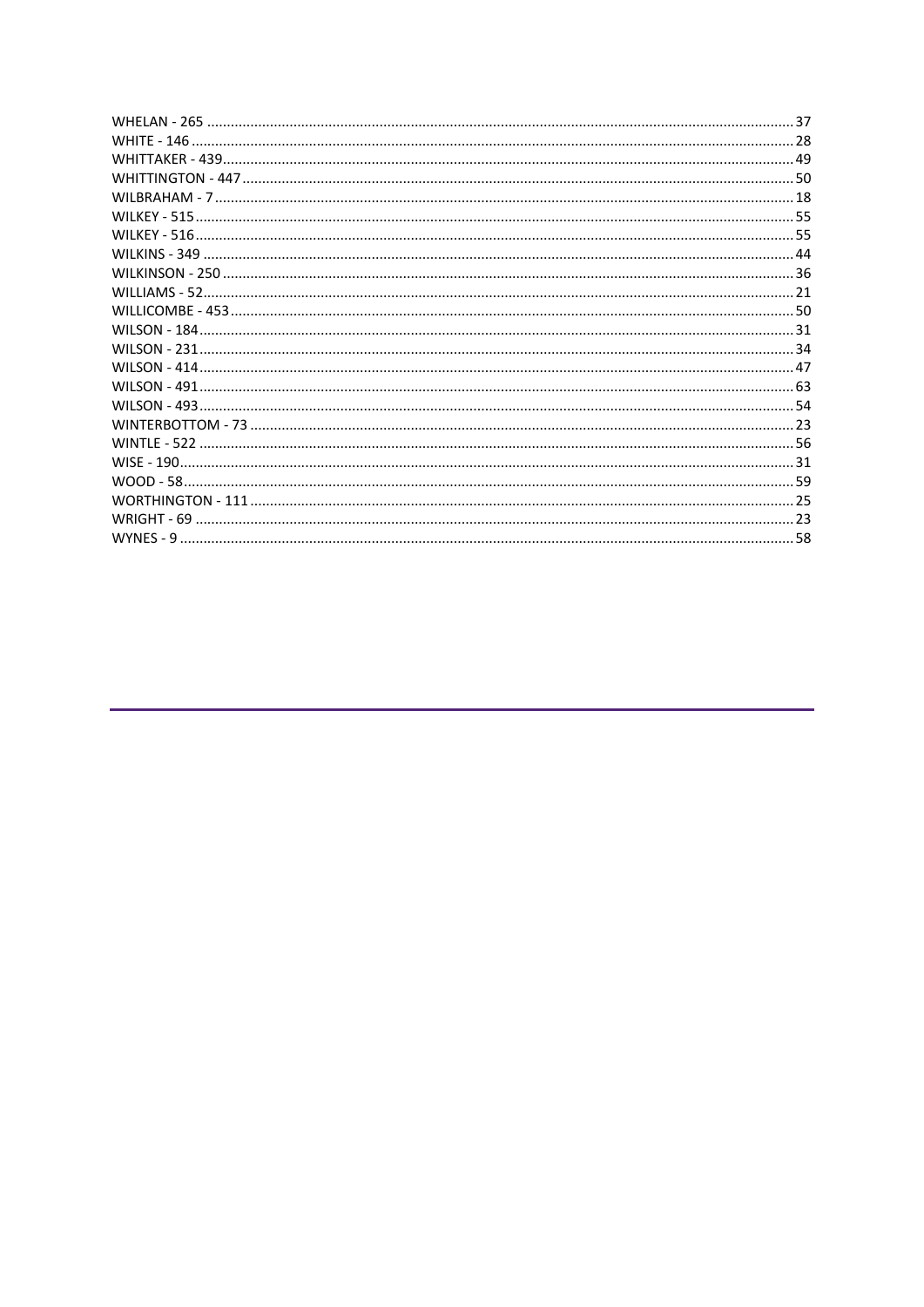**1** Fowler WALKER Esquire late of Goldwell, Berkshire, son of Rev. Fowler and Anne WALKER of Abergavenny, formerly Barrister at Law and eminent at the Chancery Bar, died at Bath 20 May 1804 aged 72 years.

**2** Jane Peters PARKER died 16 May 1801 aged 6 years Thomas John PARKER died 6 June 1804 aged 6 months The children of T.J. and E.P.W PARKER Susan Francis Denis PALMER died 27 March 1815 aged 31

**3** Void

**4** William BRIGHT of City of Bath, born in this parish 8 August 1788 died 28 September 1853 aged 65 Elizabeth BRIGHT wife of the above died 6 July 1887 aged 79 **Also [See Appendix](#page-59-0)**

**5** James WALL Esquire of City of Bath died 22 March 1803 aged 61 Sarah wife of James WALL died 30 November 1831 aged 87

**6** James MARSHALL, younger son of Henry and Sarah MARSHALL (of the City of Bath) died 22 August 1806 aged 11 years and 10 months Also the said Henry MARSHALL died 4 April 1807 aged 50 Also Sarah, wife of Henry died 5 January 1817 aged 52

**7** William FALCONER M.D, F.R.S, son of William FALCONER Esquire Recorder of Chester Also Elizabeth, his wife, daughter of Randle WILBRAHAM Esquire of Nantwich, Cheshire, born 23 February 1744 died 31 August 1824 Also Henrietta, his wife, daughter of Thomas EDMUNDS Esquire of Worsborough Hall, Yorkshire born 22 March 1739, died 10 September 1803 Also Thomas FALCONER, clerk A.M. and M.D., only child of the above, once fellow of Corpus Christie College, Oxford born 24 December 1771 died 19 February 1839 and of four children of him and Frances, his wife, daughter of Lieut. Col. Robert RAITT, namely Elizabeth born 4 January 1803 died 30 November 1803 Also Mary Wilbraham born 13 December 1811 died 4 January 1813 Also George born 12 February 1808 died 26 October 1817 Also Elizabeth born 21 January 1804 died 30 April 1821 Also Frances, relict of the above Rev. T. FALCONER died 14 July 1841 aged 72 years.

# **8 [See Appendix](#page-59-1)**

# **9 [See Appendix](#page-59-2)**

**10** Ann, first wife of John ADAMS of the City of Bath died 23 March 1808 aged 27 years Also Elizabeth, their daughter died 12 April 1808 aged 3 years and 6 months Also George their son, died 17 September 1808 aged 16 months Also Sarah daughter of John ADAMS and Elizabeth, his second wife, who died 12 December 1816 aged 15 months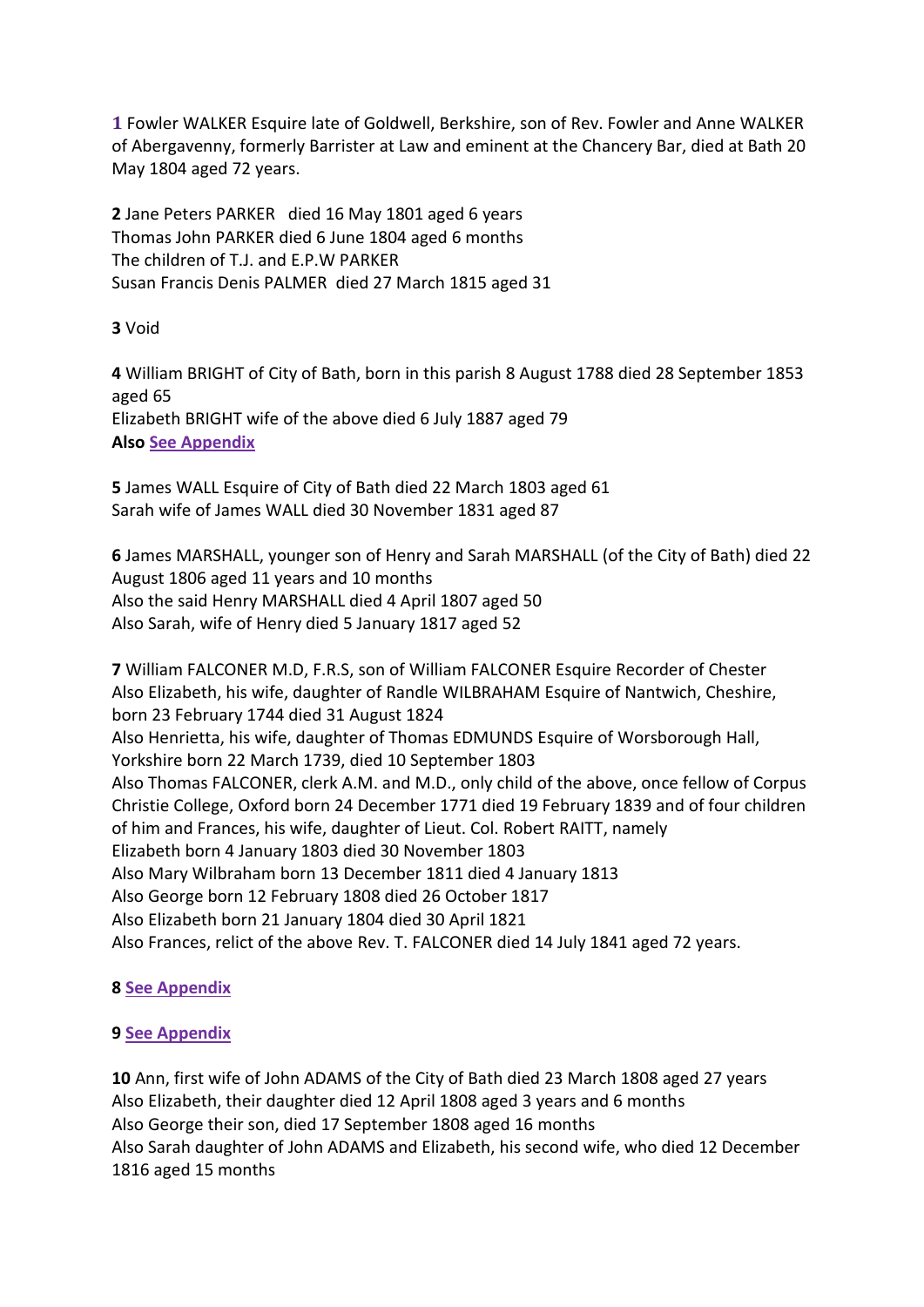Also Lettice SAWYER, sister of the above Elizabeth ADAMS, who died 3 January 1865 in the 75<sup>th</sup> year of her age Also Ann, third wife of the above John Adams, died 27 June 1865 in the  $81<sup>st</sup>$  year of her age

**11** Mary, daughter of William and Elizabeth BURGE of this parish died 25 March 1797 aged 3 years and ¾ Also of the above William BURGE who died 14 April 1808 aged 48 years

## **12** Void

**13** John BRETT died 17 November 1865 aged 62 years Ann \_\_\_\_ his niece died 3 October 1861 aged 23 years Elizabeth, wife of John BRETT, second wife of Daniel PERRY died 25 November 1874 aged 60

## **14 [See 342](#page-43-0)**

## **15 [See Appendix](#page-59-3)**

**16** Ann BRYANT died 20 February 1808 aged 33 years Also Ann(?) Turner BRYANT died 7 February 1808 aged 4 years Also William TURNER died 17 May 1811 aged 73 years Also Jane TURNER died 2 March 1823 aged 81 years Also Samuel BRYANT died 15 December 1827 aged 51 years

## **17** Void

**18** William KINGMAN, native of Haselbury, Dorset but late of the parish of Walcot, who died 30 October 1811 aged 72 years Ann wife of the aforesaid William KINGMAN who died 20 October 1814 aged 64 years and two children who died in infancy

**19** In memory of Owen MOONY, native of Ireland died 23 November 1812 aged 58 years

## **20 [See Appendix](#page-59-4)**

**21** Cornelius HUGHES of City of Bath died 6 April 1801 aged 76 years

**22** Martha HUGHES d July 13 1817 aged 64

**23** Void

**24** Void

**25** John SUNDERLAND, native of the Kingdom of Ireland, who was born 27 December 1772 and died 27 December 1802

**26** Henry Ball GOSDEN d August 2 1807 aged 5 months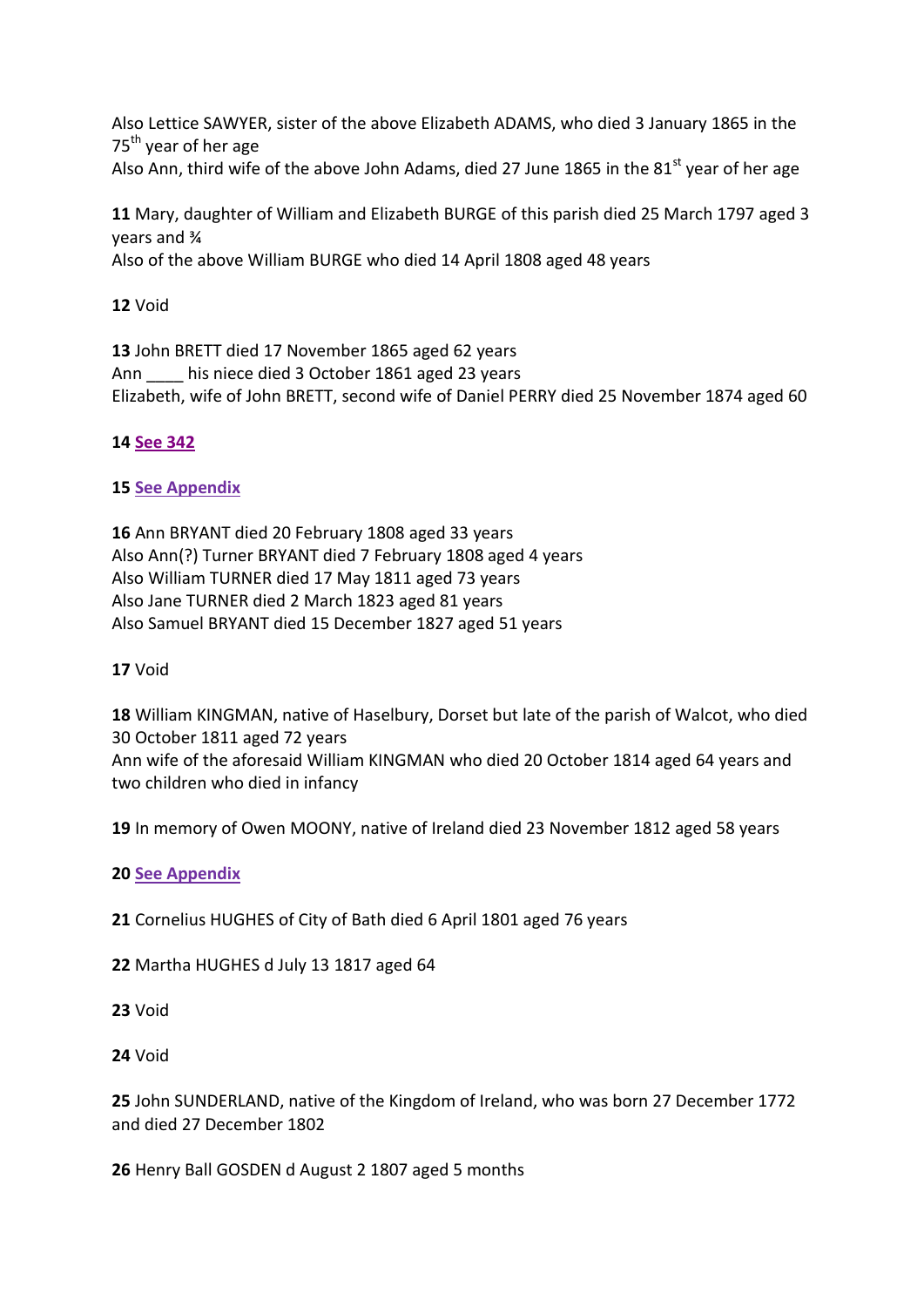**27** Sarah, wife of Edward CARPENTER died 24 September 1857 aged 49 years (48?) Edward CARPENTER died 20 January 1874 aged 74 years Samuel Richard, son of Edward and Sarah CARPENTER died  $1<sup>st</sup>$  June 1852 aged 15 months

**28** James GRIFFIN died 9 September 1859 aged 41 years

**29** I.N 1787

**30** David WALSH, native of Cork, Ireland died 5 June 1802 aged 47

**31** Betty, wife of William GANE of this parish died 21 November 1810 aged 61 Also Betty GANE, their daughter died 22 May 1811 aged 22 Also William GANE died 24 July 1827 aged 77 years Also Rebekah, widow of the above died 24 August 1847 aged 83 years

## **32 [See Appendix](#page-59-5)**

**33** Sarah DAVIES widow of late John DAVIES of London, distiller, died 27 December 1792 aged 68 years

**34** Sophia Anne MOORE born 28 May 1802 died 15 November 1860 aged 58 years Also her husband William Bissex (or Bissey?) MOORE born 20 September 1802 died 22 November 1860 aged 58 years

**35** Ann, wife of Robert CROSS, died 10 November 1873 aged 62 years Also Charles CROSS, son of Robert and Ann CROSS died 5 May 1872 aged 32 years Also Henry CROSS son of Robert and Ann CROSS, lost at sea, September 1860 Also Robert CROSS d 22 April 1890 aged 76

**36** Elizabeth WAKE died 22 April 1828 aged 67 years Also Hannah Wake wife of Mark WAKE died 21 October 1871 aged 67 years Also Mark WAKE died 27 March 1884 aged 78 Also Elizabeth SMITH died 19 December 1869 aged 62 (82?)

**37** Elizabeth SINCKLER, wife of George SINCKLER of this parish died 6 November 1789 aged 34 **38** Void

**39** Void

**40** Void

## **41 [See Appendix](#page-59-6)**

**42** Elizabeth PERCIVAL, Relict of Thomas PERCIVAL M.D. of Manchester died 17 January 1822 aged 74 years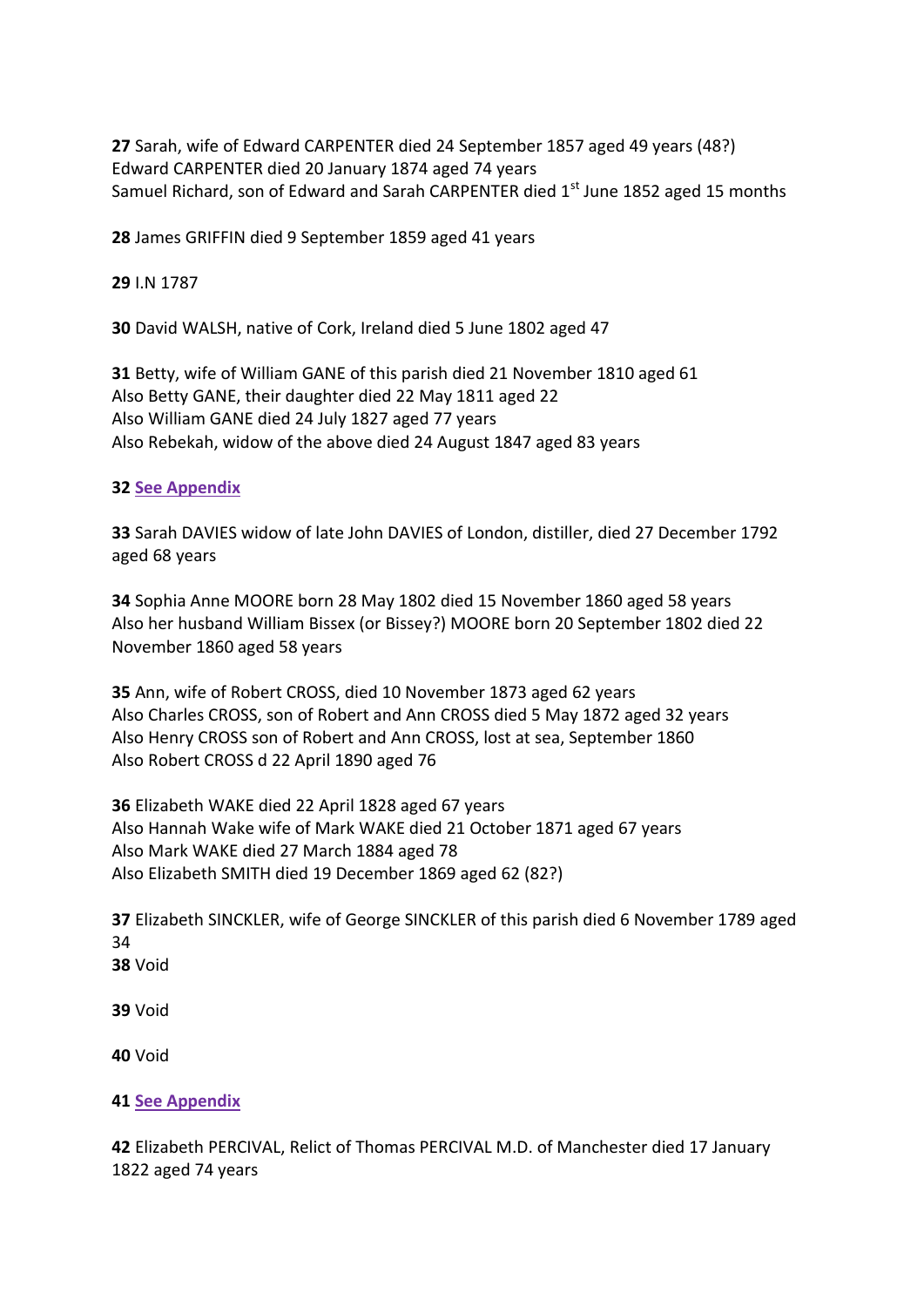Eliza fourth daughter of late Thomas PERCIVAL died 25 November 1807 age 32 Fanny second daughter died 10 March 181\_ aged 42

**43** Two sons of Thomas and Ann ASHMORE of the City of Bath James died in a decline 17 July 1786 aged 6 years Thomas died in Bristol Infirmary on having his leg cut off March 2 1787 aged 4

**44** Frances, wife of Peter ROGERS, died 12 February 1851 aged 47 Also John Edward, son of Peter and Ann ROGERS, died 27 December 1861 aged 1 year and 9 months Also Ann wife of Peter ROGERS died 1 September 1872 aged 43

**45** Sophia BREWER, wife of John BREWER of Sandy Lane, in the parish of Chippenham, Wiltshire died 4 January 1810 aged 74 years

## **46 [See Appendix](#page-59-7)**

**47** Jane, daughter of James and Jane LANSDOWN of City of Bath, died 18 July 1807

#### **48 [See Appendix](#page-59-8)**

**49** William PINCHBECK died 19 September 1808 aged 63 years

#### **50 [See Appendix](#page-59-9)**

**51 [See Appendix](#page-59-10)**

**52** Mary Margaret WILLIAMS died 5 August 1793 aged 71 years

**53** General Joseph SMITH died 1 September 1790 aged 57

**54** Hon. Charles VANE of Norfolk, brother to the first Earl of Darlington d 27 February 1796 aged 81

**55** Penelope, relict of Captain James CONRAN born 25 February 1782 died 10 September 1849

**56A** Charles Henry PARRY born 3 July 1779 died 21 January 1860 Emma Mary wife of the above died 3 July 1872 aged 86, buried at Kensal Green

**56B** Eleanor Maria Matilda PARRY died 28 April 1840 aged 17 Emma Gertrude PARRY born 18 June 1811 died 8 July 1842 Sara Louisa PARRY born 29 December 1820 died 4 November 1842 Caroline Mary PARRY born 13 July 1825 died 27 January 1847 Laura Elizabeth Weston PARRY died 13 July 1864 aged 45 buried at Montmartre Paris Augusta Bertie PARRY died 2 February 1871 aged 54 buried at Kensal Green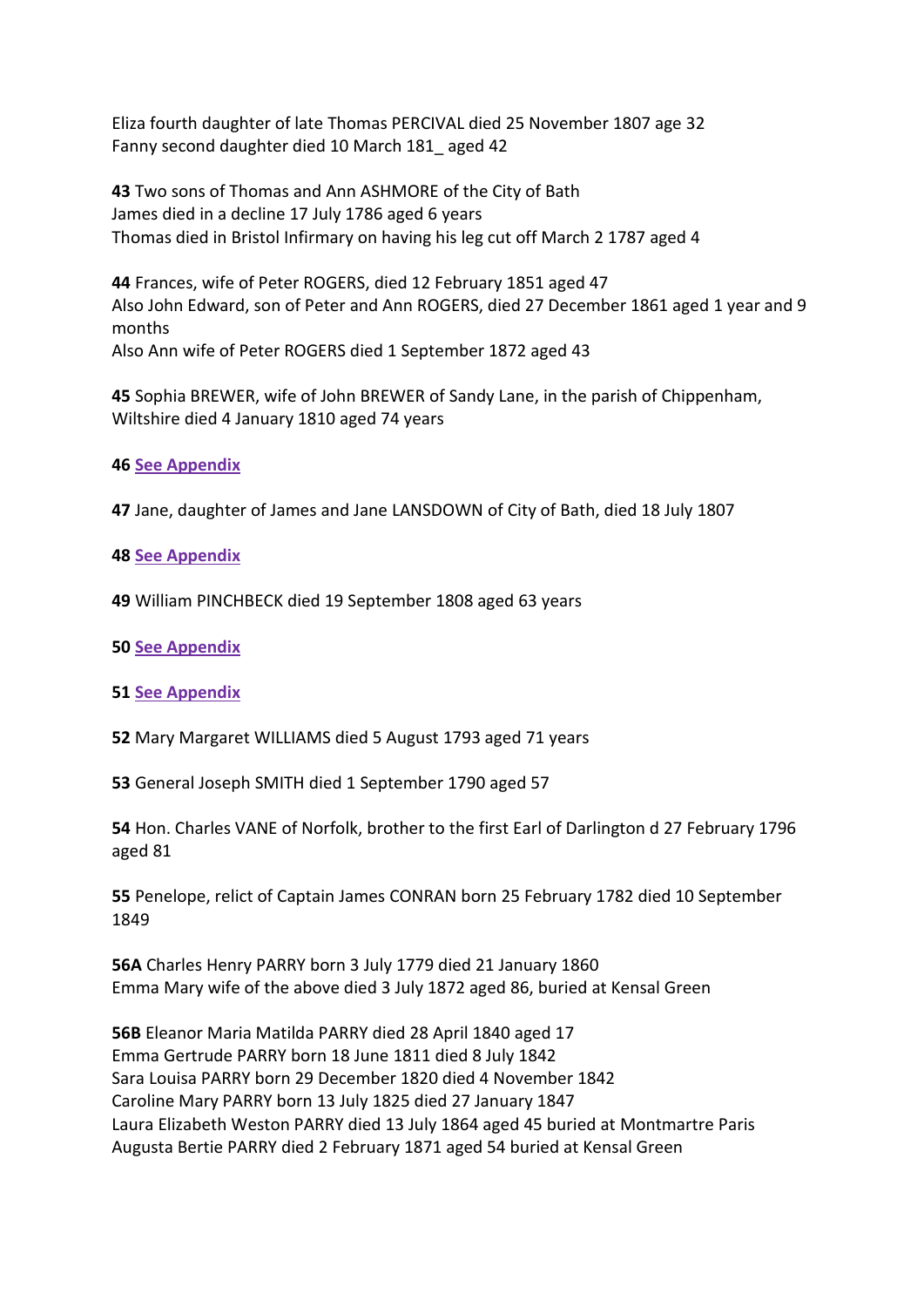<span id="page-22-0"></span>56C Mary CUNLIFFE died 28<sup>th</sup> April 1785 aged 65 Abella Dorothy STANLEY died 21 July 1787 aged 65 Mary STANLEY died 18 August 1796 aged 77

**57A** Reverend Thomas GOSSELIN SMYTHIES vicar of St. John's Cinderford b 29 April 1803 (1808?) died 15 December 1871 Also Sarah SMYTHIES died 18 June 1887 Also Elizabeth SMYTHIES died 5 February 1888 Also Catherine Georgina, niece of J.F. HOOPER Esq died April 10<sup>th</sup> 1881

**57B** Martha SMYTHIES daughter of Carleton SMYTHIES Esq and Amelia IRVING his wife born 21 June 1819 died 5 May 1852 Amelia IRVING, relict of William Carleton SMYTHIES , daughter of Joshua GOSSELIN of Guernsey born 15 May 1777 died 29 December 1858 Also William Carleton SMYTHIES formerly of Colchester born 18 April 1778 died 15 August 1853 Christian Mary SMYTHIES d. May 22 1891

## **58 [See Appendix](#page-59-11)**

**59** Catherine Mary HOUSSMAYNE DU BOULAY died 26 July 1788 aged 28 whose patron Lady SILVESTER, who reared her from infancy.

Also Dame Catherine Elizabeth SILVESTER widow of Sir John SILVESTER, Knight died 28 August 1796 aged 72

## **60 [See Appendix](#page-59-12)**

## **61 [See Appendix](#page-60-0)**

**62** Lieutenant – General George PRESTON, in Army for 61 years, Colonel of Royal North British Dragoons died 31 January 1785 aged 77 Also Lucy PRESTON wife of the above died \_\_\_ 1791 aged 78 Also George PRESTON Esq, late Captain in  $40^{th}$  Regiment of Foot, eldest son of Robert PRESTON and grandson of George PRESTON died 2 March 1812 aged 27 Also Jane, daughter of John PRESTON of Gorton N.B. and wife of Benjamin EDWARDS, Esq, died 30 November 1828 aged 71 (74?) Also Colonel Sir Robert PRESTON, Bart late Major in 13<sup>th</sup> Regiment of Foot, son of the late Sir Robert PRESTON Bart of Bath died 28 (23?) October 1858 aged 72

## **63 [See Appendix](#page-60-1)**

**64** Margaret, wife of Soloman SLINGO of this parish died 19<sup>th</sup> March 1831 aged 67 Also Soloman SLINGO died 20 January 1841 aged 66 Also James son of Soloman died  $1<sup>st</sup>$  April 1848 aged 57 (37?) Also Sarah, second wife of Soloman died 26 November 1863

## **65 [See 56C](#page-22-0)**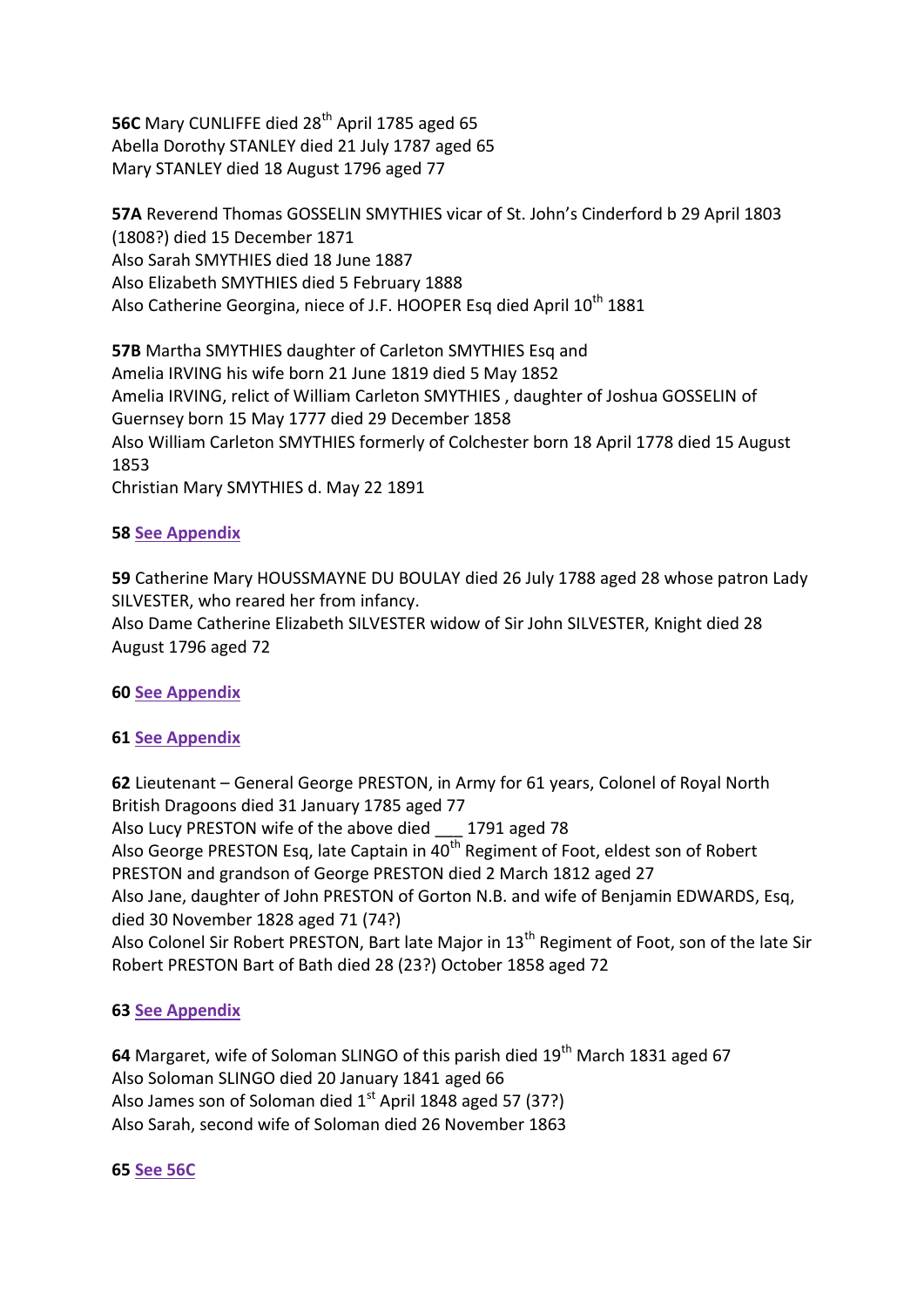**66 Void**

**67 Void**

**68** Elizabeth JONES d Nov 2 1811 aged 69

**69** Rev. Wm WRIGHT d 25 Jan 1823 aged 67

**70** Cordelia SKEELES died 12 March 1825

**71** Fanny WEST died 11 September 1802 aged 38 Also Martha, mother of Fanny wife of James WEST d Dec 23 1804 aged 68 Also William son of James & Martha, and brother of Fanny died Feb 17 1806 aged 44

**72** Edward BENNETT of Walcot died 30<sup>th</sup> October 1783 aged 42 years

**73** Richard WINTERBOTTOM of Liverpool, Lancashire died 25 September 1784 age 44 Tomb erected by his friend and master Colonel WALSH for his true and faithful service for 28 years

**74A** Mary INGRAM, widow of Reverend John Richard INGRAM of Fakenham Worcestershire and vicar of St. Peter's Droitwich and eldest daughter of the late Joseph FORTESCUE Esq, born 22 June 1792 died at Bath  $1^{st}$  (4<sup>th</sup>?) April 1866

**74B** Joseph FORTESCUE Esq died 29 November 1779 aged 60 Also Joseph FORTESCUE Esq died 23 September 1808 aged 48 Also his son Joseph FORTESCUE \_\_\_\_ 24 September 1809 aged 18 Also Bridget wife of Joseph FORTESCUE died  $9<sup>th</sup>$  July 1788 age 67 William FORTESCUE Esq Captain R.N. died 21 October 1775 age 52 Lucy daughter of Joseph FORTESCUE and Bridget died 13 November 1773 age 9 years

## **75 [See Appendix](#page-60-2)**

## **76 [See Appendix](#page-60-3)**

**77** Reverend Edward PINDER M.A. born 20 August 1821 died October 2 1865 William Maynard PINDER of Brookfield Weston born 8 July 1792 died 17 July 1869 Isabella PINDER born July 1843 (1826?) died June 1863 (?) Ann widow of W.M. PINDER died 16 December 1890 aged 88

**78** Grace Fancuier OTTLEY late of this city died 20<sup>th</sup> December 1850 aged 77

**79** James CANTELLO died 6<sup>th</sup> July 1804 age 63

80 Thomas HOLBROW died 12<sup>th</sup> April 1871 aged 69 Mary his wife died  $3<sup>rd</sup>$  February 1874 aged 75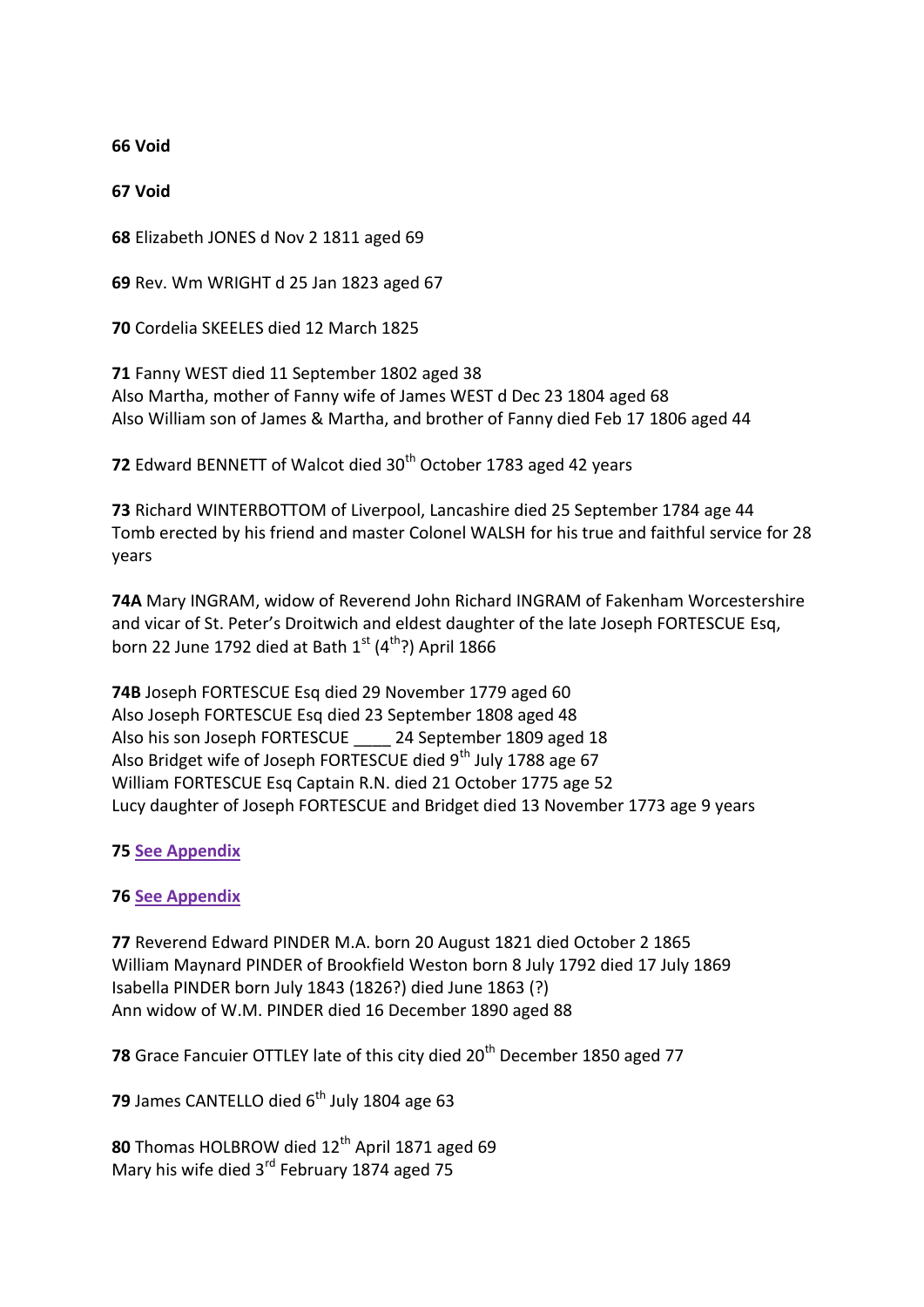81 William RODWAY son of Thomas and Mary RODWAY of Bath died 29<sup>th</sup> July 1789 in 24<sup>th</sup> year of his age Also the above Thomas RODWAY died 2<sup>nd</sup> December 1791 aged 75 Also on the right hand lies the body of James OGILVEE son of James and Sarah OGILVEE and grandson to Thomas and Mary RODWAY who died 27<sup>th</sup> July 1787 in the 5<sup>th</sup> year of his age Also Mary wife of Thomas RODWAY who kept the Hart and Compass Inn in the City of Bath 35 years, died 17 July 1806 aged 72 years

# **82 Void**

83 William Monier BROWN died 22<sup>nd</sup> February 1813 age 4 months Joseph Thomas BROWN of Winifred House, Sion Hill died 21<sup>st</sup> June 1817 age 50 Also Mary widow of Joseph Thomas BROWN Esq and second daughter of Rev Sam SNEADE of Ludlow born 21 March 1780 died 11 August 1858

**84** Joseph Henry Storie JEKYLL youngest son of Capt John JEKYLL late of Roundhill house, Somerset born Nov 14 1811 died August 20 1860

**85** Joseph JEKYLL of Bath died 25 January 1814 age 74 years Also Elizabeth SANFORD eldest daughter of the Reverend John SANFORD of Wallford in this County died  $8<sup>th</sup>$  February 1827 age 76 Also of Lucy relict of the above Joseph JEKYLL younger daughter of the Rev John SANFORD died  $27<sup>th</sup>$  July 1844 age 91

## **86 Void**

**87** Mary wife of Hon Rev. Richard Henry ROPER, rector of Clones Ireland, died 16 February 1795 aged 65 Valentine BLAKE Esq d 9 May 1800 aged 50

Ethelred Henry, fifth son of Henry BLAKE of Renoyle, Galway b 13 Jany 1824 d 1 Nov 1836

**88** Elizabeth, wife of Thomas MOORE died 26 January 1875 aged 64 Thomas MOORE died 15 December 1874 aged 72

89 Elizabeth TOD eldest daughter of the late Captain James TOD died 1<sup>st</sup> (?) October 1852 Jessy TOD, her youngest sister, died  $3^{rd}$  (?) Nov 1861 (?) Sophia TOD their only sister d 11 Feb 1853 (?)

**90** Capt Thomas MACKESON late of the Hon East Indian Company service died 28 October 1854 aged 74 years

**91** Ferdinand William BECKETT Esg died 9<sup>th</sup> February 1853 aged 55 years

**92** Robert HENSHAW Esq died 6<sup>th</sup> November 1826 aged 79 years

**93** Ann DORE d January 27 1780 aged 13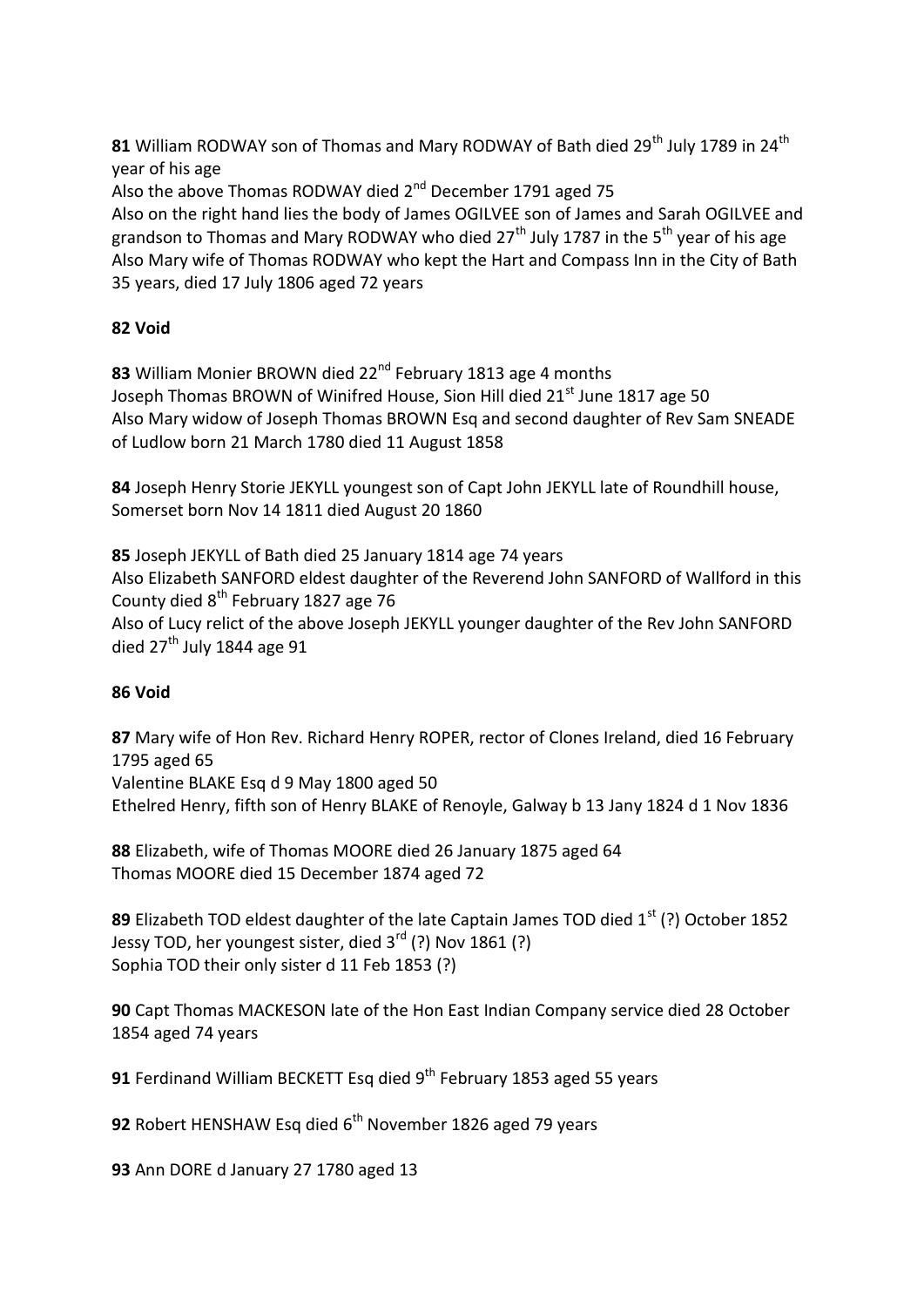**94** Mrs Susan THOMPSON October 29<sup>th</sup> 1826 aged 72

## **95 Void**

**96** Mary Jane MARLOW died 1<sup>st</sup> January 1848 aged 73 years

**97** Eleanor MAXWELL died 5<sup>th</sup> December 1857 (1851?) aged 75 years widow of Hamilton MAXWELL late of the City of Dublin

98 Robert WATKINS died 10<sup>th</sup> June 1793 (?) Coach maker

**99** Thomas HAMILTON died 4<sup>th</sup> February 1810 aged 21 years

**100 [See Appendix](#page-60-4)**

**101 [See Appendix](#page-60-5)**

#### **102 [See Appendix](#page-60-6)**

**103** Julia, wife of Rev Lewis Charles DAVIES of Unyfhir in the county of Cardigan, S. Wales died 21 July 1842 aged 29 youngest daughter of Robert RADCLYFFE of the Circus, Bath and Foxdenton Hall, Lancashire

**104** Lewes Edward Barnard Cary ELWES died 28 April 1836 aged 10 months Charles Robert William Cary ELWES died 6 July 1837 aged 6 years 7 months Henrietta Maria Matilda ELWES born October 4 1840 died October 28 1840

**105** Mary FITZGERALD widow of Richard FITZGERALD of the Queens County, IRELAND died January 11 1830 aged 82 Also Maria Letitia FITZGERALD daughter of the above died May 19 1837 aged 70

**106** Sarah PITTS died August 28 1837 aged 22

**107** Mary Ann QUIN widow of Wyndham QUIN, eldest daughter of late Richard DAWSON of Ardea, Ireland died  $17<sup>th</sup>$  June 1831 aged 67 years

**108** Elizabeth Margaret BUCKLE died 15 June 1835 aged 23 years (25?)

**109** Jane CAMPBELL of Monzie died August 30<sup>th</sup> 1841

**110** Lewis PIEDRA Esq, late of Gibraltar, died 15 October 1819 aged 69 John son of above died 1 October 1825 aged 35 Margaret, relict of Lewis PIEDRA died 18 October 1825 aged 77

**111** Charles WORTHINGTON of Lansdown Crescent died 29 August 1819 aged 57 Elizabeth WORTHINGTON relict of above died 29 February 1848 aged 84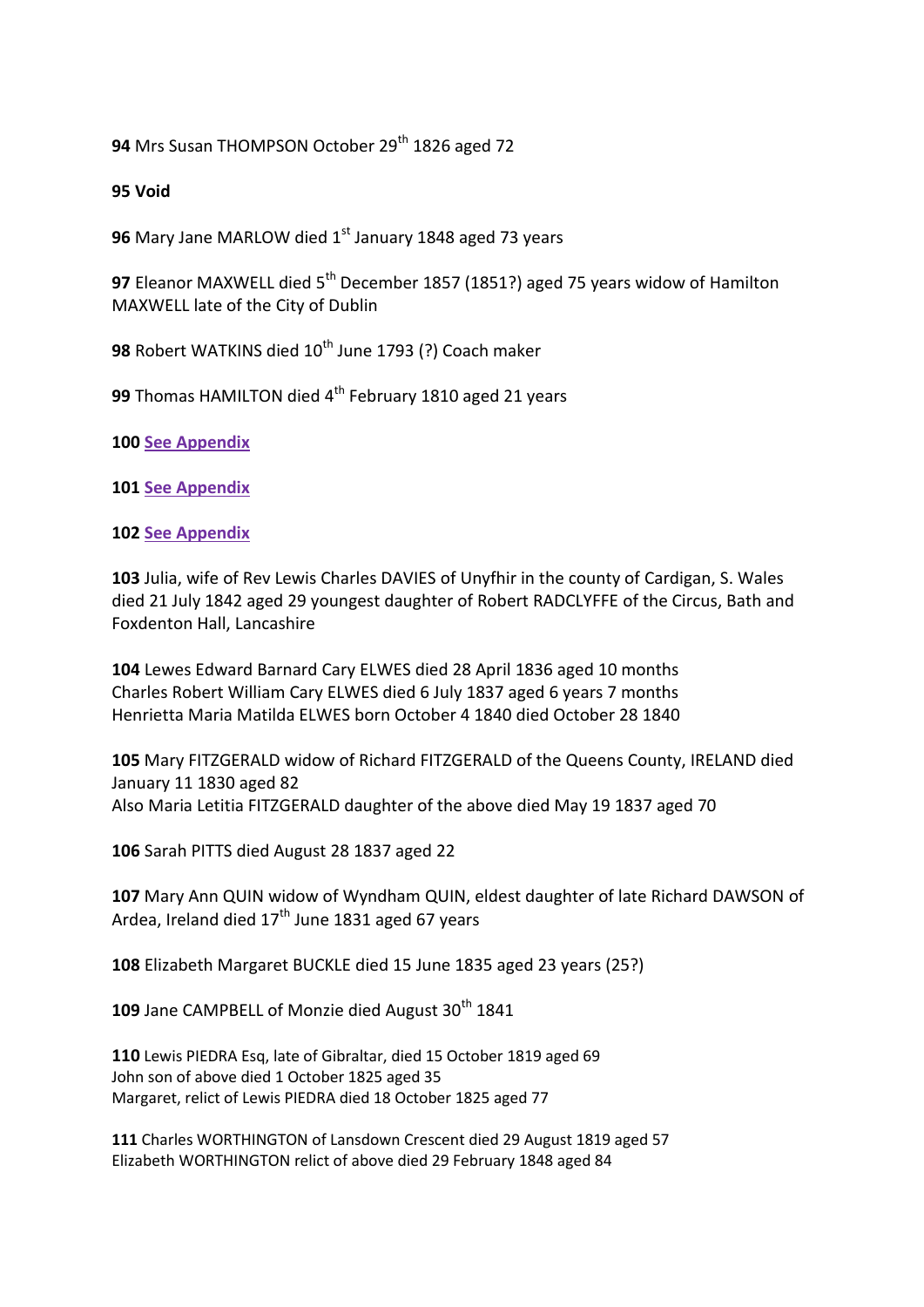**112** Catherine FITZGERALD wife of Gerald FITZGERALD died 31 March 1819 aged 39 Gerald FITZGERALD of the Queens County, Ireland born September 28 1772 died at Bath 8 April 1845 Emily Ann FITZGERLAD born 23 January 1822 died at Bath February 25 1825 Caroline Maria FITZGERALD born 20 February 1824 died at Bath 26 April 1845 Daughters of the above Gerald and Emily: Emily widow of Gerald and daughter of Robert GIBBONS of Barbadoes d 23 Oct 1884 aged 83

## **Also [See Appendix](#page-60-7)**

**113** Matilda, born 1798 died 1819 wife of Lieut Colonel ROBISON and grandniece of Sir Charles Henry FRANKLAND Bart who in 1768 was buried in the wall of this church Also Admiral Charles Colville FRANKLAND, brother of the above died at Bath 13 April 1876 aged 79

**114** William Fowler HOLTAM died 9 January 1853 aged 56

**115** John STACKHOUSE, late of Pendarvis in the county of Cornwall, Esq, died Bath 22 November 1819 aged 78 Also his sister Mary STACKHOUSE died 26 September 1829 aged 90 Also his widow Susannah STACKHOUSE died 31 December 1833 aged 80

**116** Anne WARBURTON died 7 July 1820 aged 80 Elizabeth EELES died 28 March 1823 aged 82

117 Henrietta CLIFFE who died in Russell Street, Bath March 10<sup>th</sup> 1821 aged 73 years. She was the youngest daughter of John CLIFFE Esq of Abby in County of Wexford, Ireland Also Mary CLIFFE died December 18 1833 aged 97

## **118 [See Appendix](#page-60-8)**

**119** William LUTWYCHE Esq died 23 February 1823 aged 78 years Also Sophia Lady BAYNTON wife of Admiral Sir Henry William BAYNTON K.C.B and niece of the above named William LUTWYCHE Esq, died 16<sup>th</sup> September 1830 aged 53 years Also Admiral Sir Henry William BAYNTON K.C.B died 16<sup>th</sup> December 1840 aged 75 years Also Mary widow of above named William LUTWYCHE Esq died 22 February 1845 aged 92 years

120 Charlotte Sarah, daughter of R.A. FERRYMAN Esq born 25<sup>th</sup> June 1820 died 30<sup>th</sup> September 1822

**121** Edward CONYNGHAM born at Ganjam East Indies 5 May 1796, second son of Major General George CONYNGHAM of Lansdown Place

Also William Snow BRIGGS son of John BRIGGS Esq, of Stanbrook Hall near Worcester aged 13 years and 3 months both drowned 15 December 1813 whilst trying to save his friend

**122** Lieut Colonel FLINT, Hon East India Company on Madras Establishment , died 4 June 1820 aged 67 (whose gallant deeds recorded in Wilkes' History of India) Mary Ann BALLARD wife of S.J. BALLARD Esq, Rear Admiral of the Red Squadron and daughter of late James FLINT Esq of Judd House, Kent died in Bath 7 November 1821 aged 48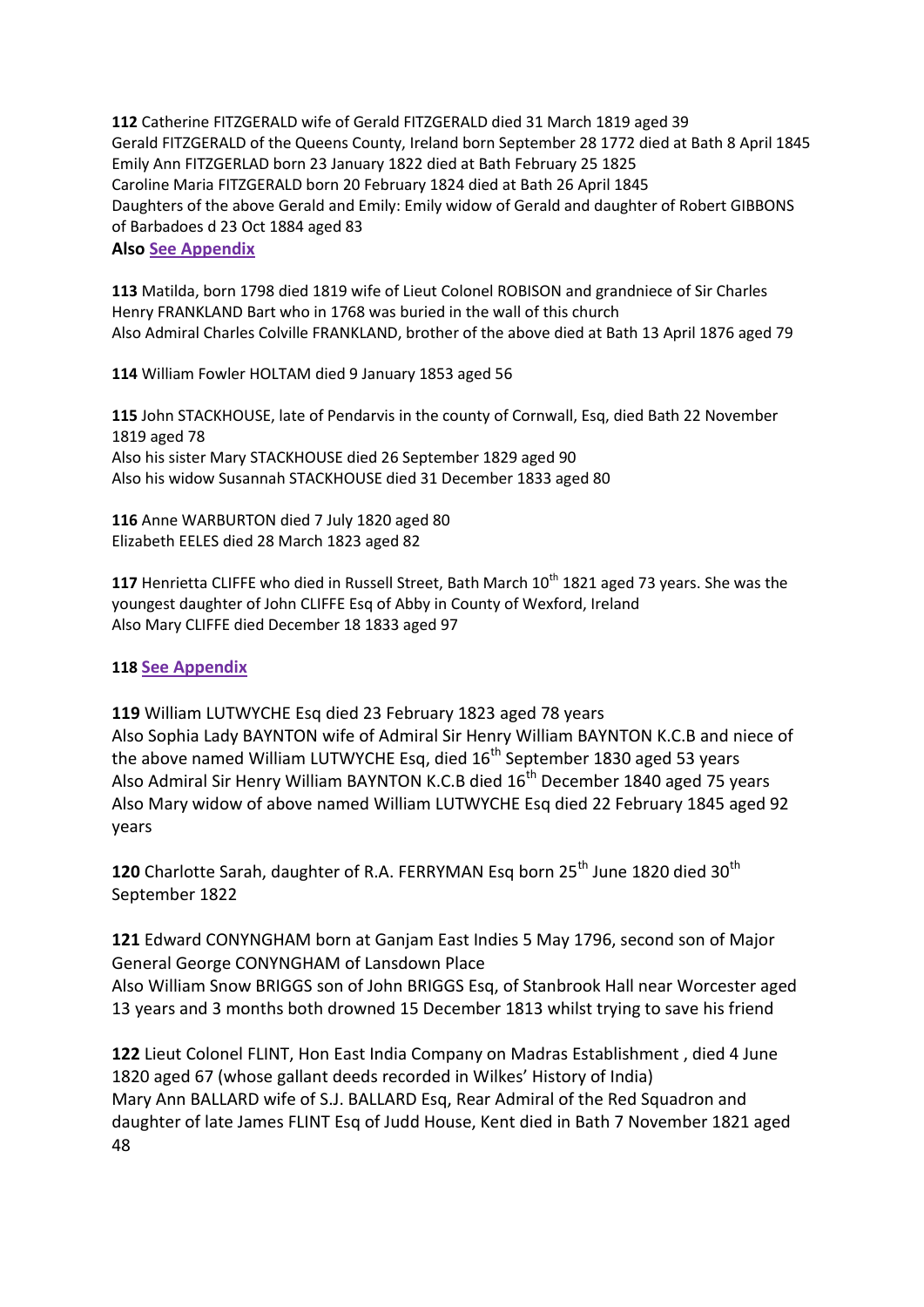**123** William PARKHOUSE of Lansdown Place East 5 Nov 1838 she died 13 Jan 1867

**124** George Frederick BROWNING born January 26 1832 died September 28 1887 Also Frances wife of George F BROWNING and daughter of the late Edward HUDSON died November 3<sup>rd</sup> 1867 aged 36

Also Ernest Frederick, son of George F & Frances BROWNING died August 8<sup>th</sup> 1868 aged 8 years

Also Maria HUDSON eldest daughter of the late Edward HUDSON died at Bath November  $20<sup>th</sup>$  1875 aged 61 years

Edward HUDSON LLD died February  $6<sup>th</sup>$  1853 aged 72 years Also Ann HUDSON widow of Edward died October  $26<sup>th</sup>$  1886 aged 97 years Also Catharine,  $4^{th}$  daughter of Edward and Ann died April  $10^{th}$  1889 aged 67

## **125 [See Appendix](#page-60-9)**

**126** Thomas PARSONS of Mount Beacon, Walcot died 5<sup>th</sup> January 1819 aged 61 Mrs Mary PARSONS widow of above died 31<sup>st</sup> January 1842 aged 84

127 Mary, second wife of Christopher NEVILE of Wellingore, County Lincoln died June 28<sup>th</sup> 1818 aged 69 Also above Christopher NEVILE died April 22 1829 aged 86

**128** Algernon Otway BUCKLE died March 6 1818 aged 6 years 6 months son of Captain Matthew BUCKLE of the Royal Navy and Henrietta his wife.

## **129 [See Appendix](#page-60-10)**

**130 [See Appendix](#page-60-11)**

## **131 [See Appendix](#page-60-12)**

## **132 [See Appendix](#page-60-13)**

133 Henry OSBOURNE of Dardistown Castle, County of Meath, Ireland died April 13<sup>th</sup> 1828

**134** Marcus SOMERVILLE died March 4<sup>th</sup> 1846 aged 3 years and 3 months

**135** Rebecca Byam HODGE, daughter of Thomas OTTLEY Esq dec'd, late of Antigua, and Grace, his wife, widow of Langford Lovell HODGE Esq, late of Antigua died 24 January 1826 aged 39 years

**136** Margaretta Matilda ELWIN, daughter of Thomas OTTLEY Esq, dec'd late of Antigua and Grace his wife, wife of Hastings ELWIN Esq of Bath died 1<sup>st</sup> April 1826 aged 51 years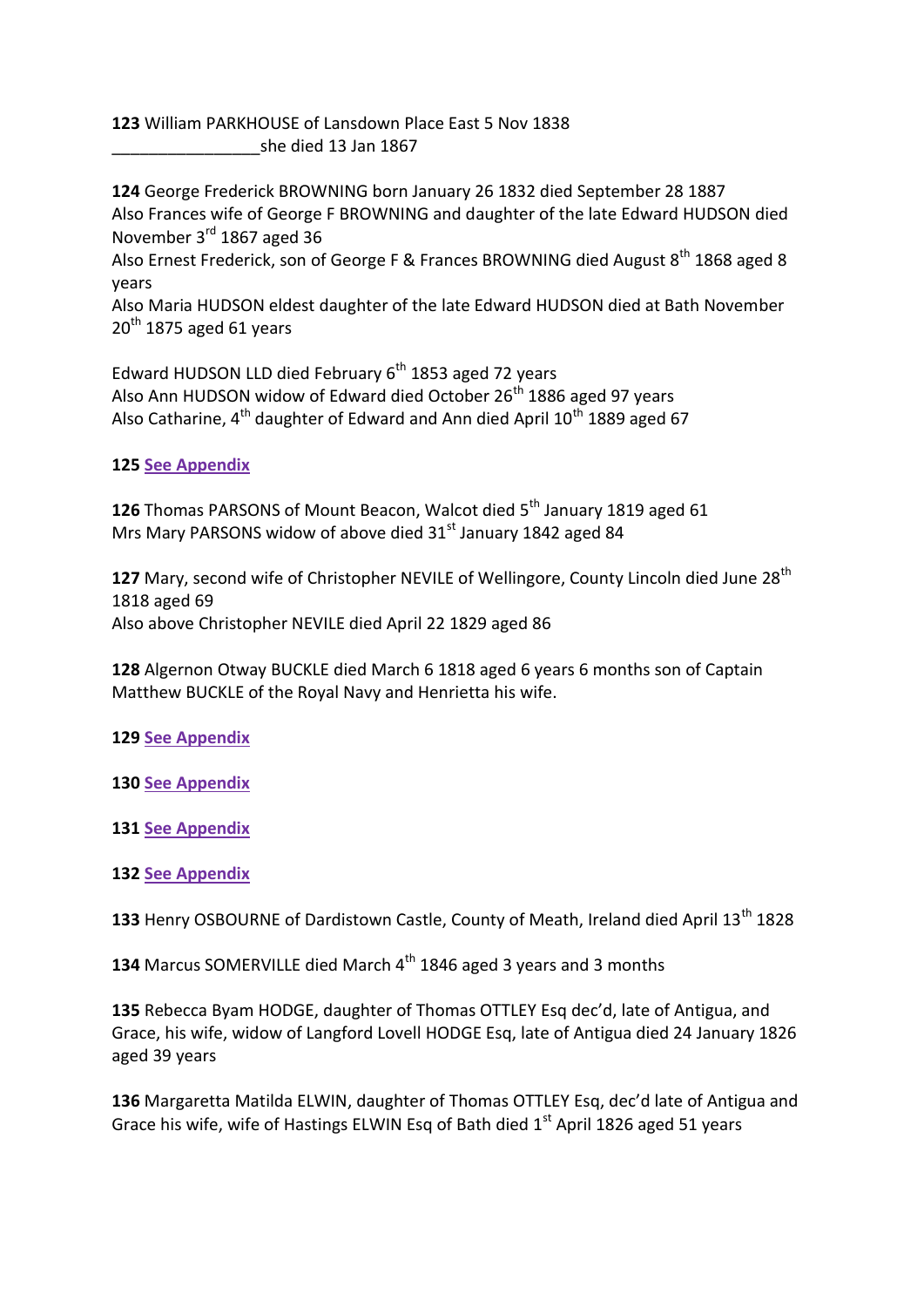**137** Ferdinand Wilhelm BECKER Esq. who was born at Wetzlar, in Germany, died at his house, Green Park Buildings, Bath March 12<sup>th</sup> 1825 aged 68 years Also Anna Maria DEVERELL eldest daughter of the late John DEVERELL Esg of Clifton died July  $29<sup>th</sup>$  1857 aged 72 years Also Marianne BECKER, relict of Ferdinand W BECKER Esq and second daughter of the late John DEVERELL of Clifton died April  $26<sup>th</sup>$  1862 (52?) at an advanced age Also beloved son of W. Becker Esq of West Lodge, Upper Bristol Road in this parish who died age 9 years and 8 months **(Note – no name shown)**

138 John Louis FOURNIER Esq of Bath died Jan 6<sup>th</sup> 1822 aged 72 Also Mary, relict of the above died Feb 21 1836 aged 77 Also Jane,  $5^{th}$  daughter of the above died June  $27^{th}$  1855 aged 57 years

**139** Jane Eliza COOPER daughter of Thomas and Ann COOPER aged 7 years Also Maria their daughter aged 1 year Also Richard their son aged 3 years Also Henry their son aged 11 years Also Laura COOPER died Jan 3<sup>rd</sup> 1833 aged 20 years Also Matilda COOPER died 15 January 1836 aged 24 years

**140** Captain Robert CUTHBERT R.N. died 8<sup>th</sup> January 1821 aged 66 years Also Elizabeth his widow died 5 December 1846 aged 79 years

**141** Alexa Eleanor GRANT daughter of Col. James GRANT of the Madras Establishment died January  $21^{st}$  1817 aged 8 months Also Anna Maria Fanny GRANT died 3<sup>rd</sup> August 1819 aged 8 years

142 Winifred DENIE 30<sup>th</sup> April 1822 Ann relict of Ms DENIE died 27 May 1824

**143** Catherine wife of Capt. COLQUITT who died 17 May 1824 aged 77 Also Capt. COLQUITT R N who died 2 January 1826 aged 75

**144** Susan FFOLLIOTT died 28 November 1829 aged 17

**145** Ann Charlotte wife of Capt. Anselm John GRIFFITHS R.N. died at Bath May 14 1830 aged 63 Anselm John GRIFFITHS Rear Admiral d. June 14 1842 aged 72

**146** Jane, wife of Henry WHITE Esg of Bath, died Sept 27<sup>th</sup> 1792 aged 32 years. Also their children Jane aged 11 years and Bernard, a lieutenant in the Army aged 23 years, he died January  $26<sup>th</sup> 1810$ William Henry WHITE, Vicar of St. Mary Bredon, Canterbury died Nov 25<sup>th</sup> 1825 in the 35<sup>th</sup> year of his life Also Henry WHITE Esq born 22 December 1750 died 24 May 1825 Also Barbara wife of Henry WHITE died  $15<sup>th</sup>$  October 1831 aged 69 years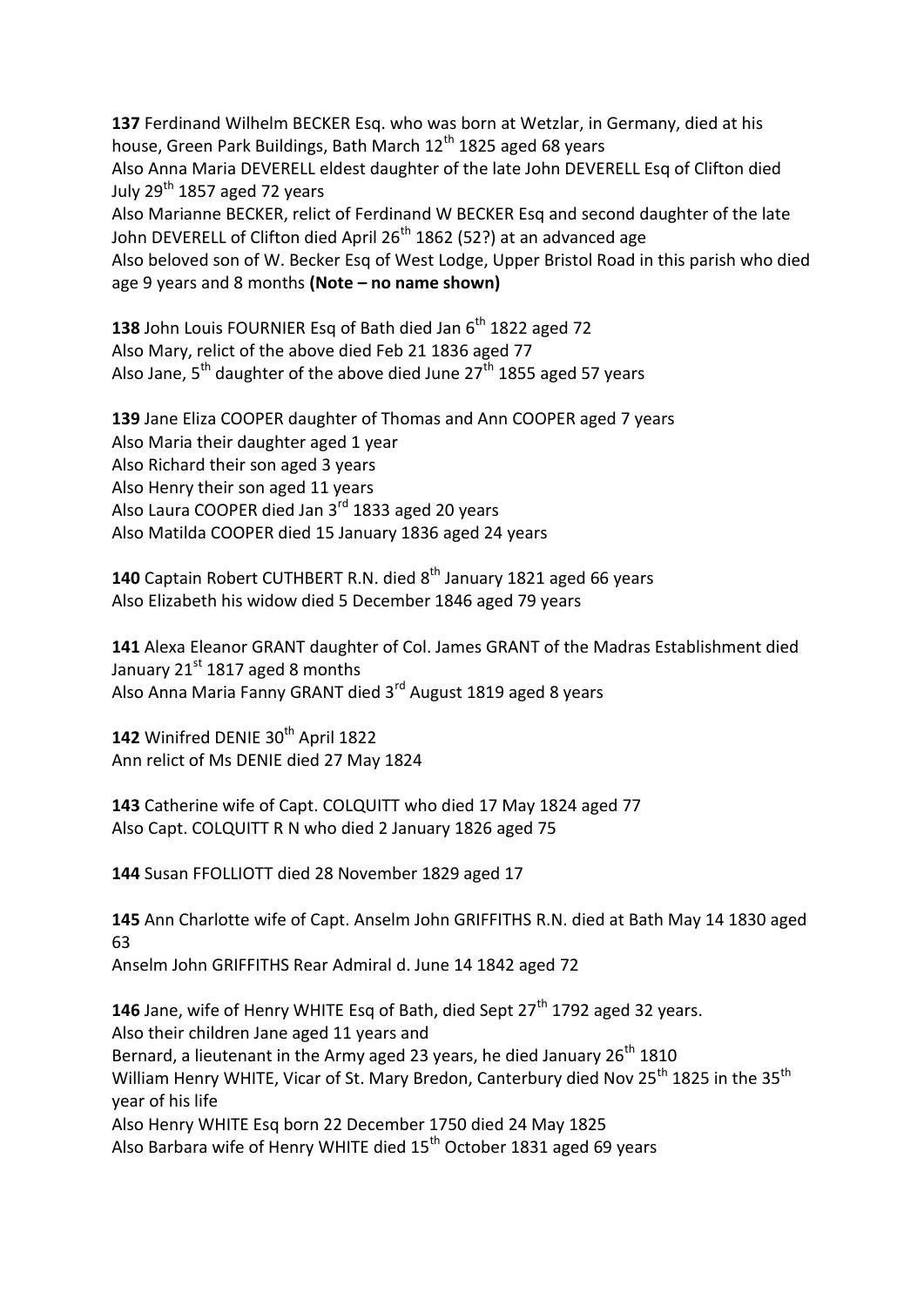Also Sophia wife of Robert Blake FOSTER of Lansdown Crescent died 23 Dec 1831 aged 27 years, daughter of Henry & Barbara WHITE

**147** Frances BIRCH d 1836 aged 64 years Caroline BIRCH d 1837 aged 35 years Charlotte BIRCH d 1833 aged 26 years

148 Daniel PROTHEROE d January 11<sup>th</sup> 1830 aged 56 years Maria PROTHEROE widow of the above d January 3<sup>rd</sup> 1855 aged 80 years

**149** Isabella widow of W RICHARDSON Esq, d 30 January 1829 aged 76 years

**150** Mary DICKENS wife (widow?) of Major General DICKENS d 1<sup>st</sup> May 1830 aged 78 Also Ralph HOAR, brother of Mary, d 1847 aged 88

**151** Mr Elizth ROBERTS d 16 January 1829 aged 82 years

**152** Thomas HAGGARD of Belmont, in City of Bath, son of Wm Henry HAGGARD Esq. of Bradenham Hall, Norfolk died 26 Dec 1858 aged 68 Maria, widow of Thomas HAGGARD died 23 June 1862 aged 75

**153** Moses CLARKE d 23 January 1810 (?) aged 38

## **154 [See Appendix](#page-61-0)**

**155** Mrs Sarah HEATH died February 2 1817 aged 29 Mr Richard HULBERT died April 22 1817 aged 79 Dedicated to their memories by his beloved daughter Mrs D BERGER of this parish Joseph HULBERT son of Richard died January 6 1818 aged 35 Sarah HULBERT mother of Mrs BERGER died 10 May 1828 aged 91

**156** Mary BARRY wife of Rev. Charles BARRY LLD died February 10 1817 aged 51

**157 [See Appendix](#page-61-1)**

**158** Eliza Lucy Hope TOBIN only daughter of Captain George TOBIN and Dorothy, his wife born Nov 25 1810 d Mar 11 1834 **Also [See Appendix](#page-61-2)**

**159** Mary, wife of George Phillips MANNERS, d 9 April 1832 aged 43 Also Ellen Charlotte dtr of G.P. MANNERS and Elizabeth MANNERS who died 12 May 1842 aged 5 years 4 months Also Mary dtr of G P & E MANNERS d 8 June 1844 aged 10 years

**160** Catherine Mary THOMPSON, Relict of Henry VANSITTART Esq, late of Calcutta in Bengal and wife of George Nesbitt THOMPSON Esq of Penton Lodge Hants, died 18 July 1817 aged 50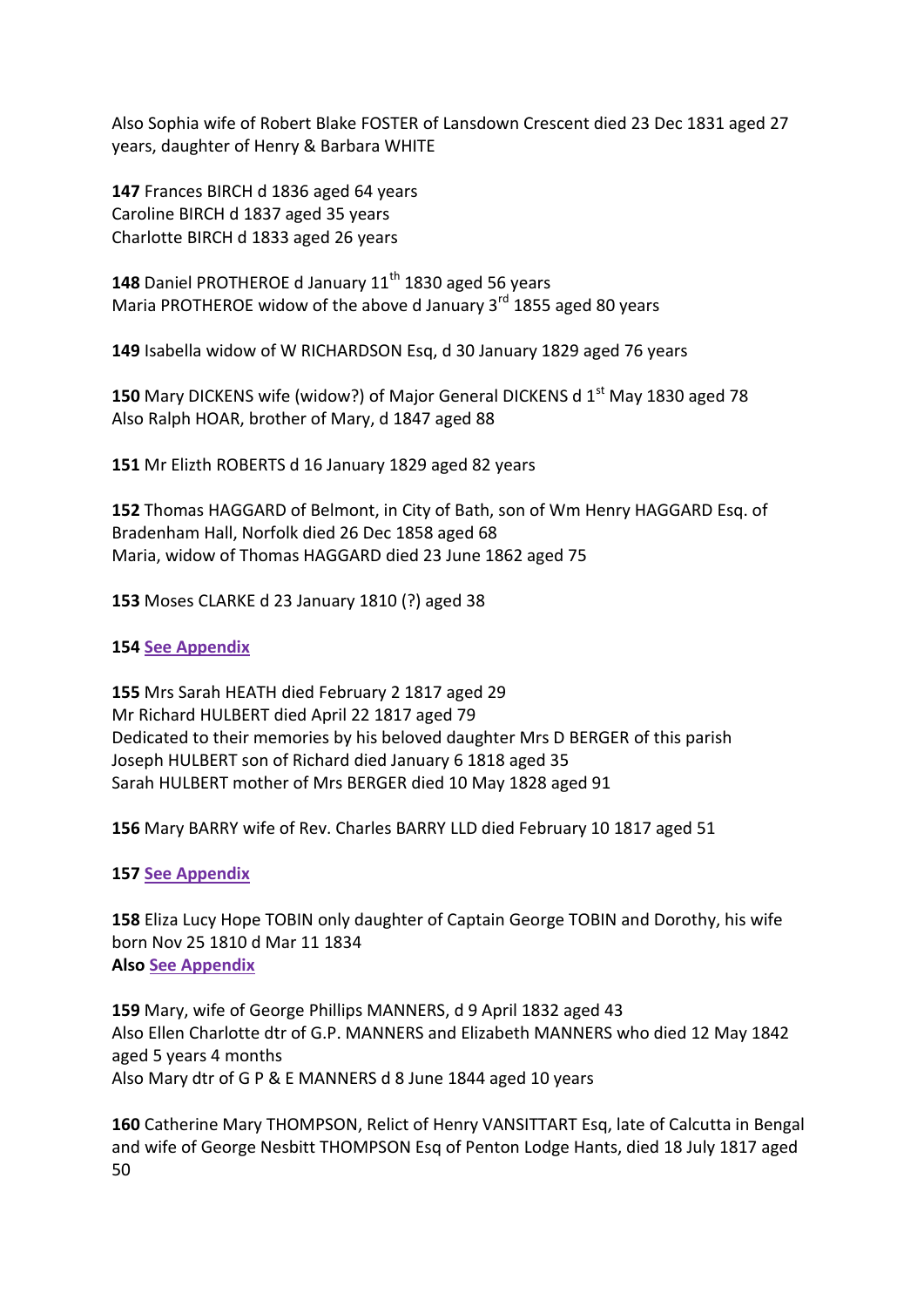**161** Rt Hon Charlotte Viscountess NEWCOMEN of Mosstown, Longford, Ireland 1758 - 1817 died May  $16^{\text{th}}$  1817 aged 69

**162** Charles NEWCOMEN of Clonahard, Longford, Ireland d at Cheltenham 21 Sept 1820 aged 42

Also Hon. Katherine NEWCOMEN relict of the above and youngest daughter of Sir William Gleddowen NEWCOMEN Bart and the Rt. Hon. Viscountess NEWCOMEN d at Cheltenham August 8 1833

Also Carteret Le MARCHANT widow of Louis Le MARCHANT of Rotterdam d at Cheltenham March 29 1835 aged 39

## **163 Void**

# **164 Void**

**165** Benjamin HANDY died 1<sup>st</sup> May 1845 aged 79

**166** Jessey Ann daughter of Francis and Ann ANGELL born January 30 1819 died September 27 1819 Also the above Ann ANGELL died March 20 1828 aged 52

**167** Frances, infant daughter of Richard and Jane HEYWOOD died September 30 1834 aged 4 months

**168** Mary OATES widow of George OATES of Leeds died 14 April 1845 aged 83 Also her sister Esther HIBBERT 12 March 1838 aged 72 Anna Maria OATES died February 13 1870 aged 79

**169** Rachel SWADLIN, spinster, died August 26, 1820 aged 87

## **170 [See Appendix](#page-61-3)**

**171** Marianne Julia WATSON daughter of the late Col Watson and granddaughter of the late Bishop of Landaff 28 Feb 1818 aged 6 years and 9 months

**172** James FLETCHER September 3rd 1868 aged 79

**173** Margaret DOUCE wife of William Henry DOUCE of Bath died 20 October 1823 aged 72 Also above Wm Henry DOUCE died 6 September 1824 aged 72 Also Frances Caroline DOUCE sister of the above WHD died 12 December 1829 aged 80 Also Anne Harriet DOUCE wife of Henry DOUCE son of the above WHD died 9 Feb 1855 aged 27

## **174 Void**

**175 Void**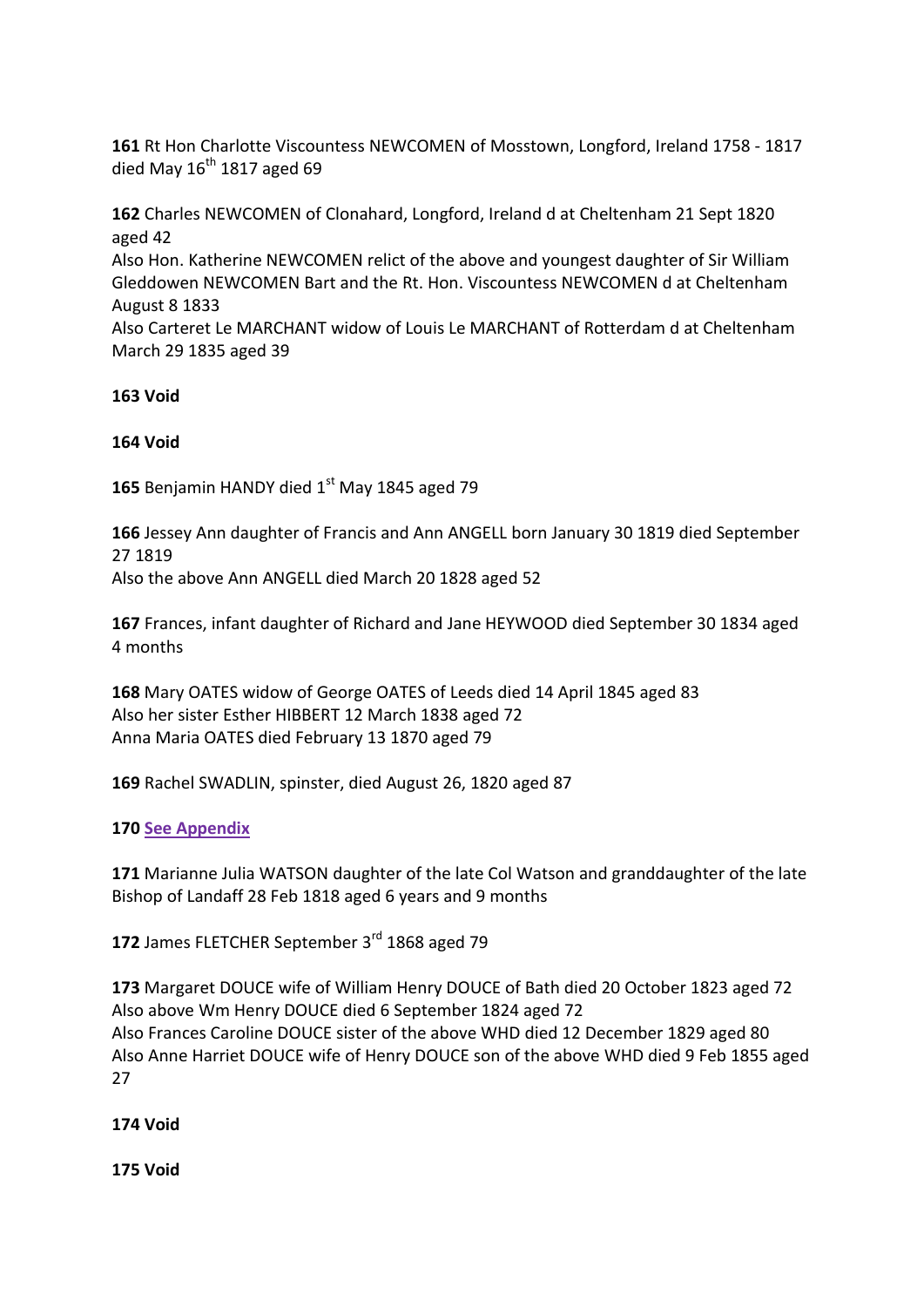#### **176 [See Appendix](#page-61-4)**

**177** Richard BANDALL died Aug 2 1839 aged 42

178 Sarah BRADLEY 5<sup>th</sup> February 1837 aged 68 Stone erected by her mistress Elizabeth MARKLAND in recognition of 37 years service

**179** Ann, eldest daughter of the late John PYKE of Braunton, Devon, died November 10 1836 in 51(?) year of her age

**180** Thomasina CURTIS

**181** SM 1818 IM 1823 LM 1825

**182** Isabella MOORE daughter of the late William and Sarah MOORE d October 1 1829 aged 44

**183** Mary HANDY daughter of Benjamin and Mary HANDY d 25 March 1833 aged 25 Also Louisa HANDY d October 24 1851 aged 56

**184** William WILSON, Esq of Kirkham, Lancashire died March 15 1817 aged 65 years

185 Mary Anne, youngest daughter of Thomas SHEPPARD Esq, late of Lancaster died 7<sup>th</sup> Feb 1819

Also Thomas SKINNER Esq, late Captain of Honourable East India Companys Marine Service on the Bombay Establishment died March 14 1819

**186** Dame Margaret PEARSON, relict of Sir Richard PEARSON, Kt, Lieut Governor of Royal Hospital at Greenwich, died at Bath  $16<sup>th</sup>$  June 1816 aged 72 years

187 James BOURCHIER, Esq, of Little Berkhamsted in county of Hertford died Sept 5<sup>th</sup> 1816 in  $84<sup>th</sup>$  year

**188** MH 1833 LH 1851

**189** Anthony FLETCHER Esq died May 8 1818 aged 66 years

**190** Henry WISE H.E.S (?) died Xmas day 1866 aged 64 Also his sister Harriet Louisa DUPRE d 19 Sept 1823 aged 32

**191** George KITSON of Bath died June 13 1859 aged 78 Eliza his only child died aged 15 Sally KITSON wife of above George KITSON died December 26 1872 aged 85

**192** Ann widow of Rev Thomas COOKES late of Norgrove and Barbourne in the county of Worcester died March 13 1824 in 78<sup>th</sup> year of her age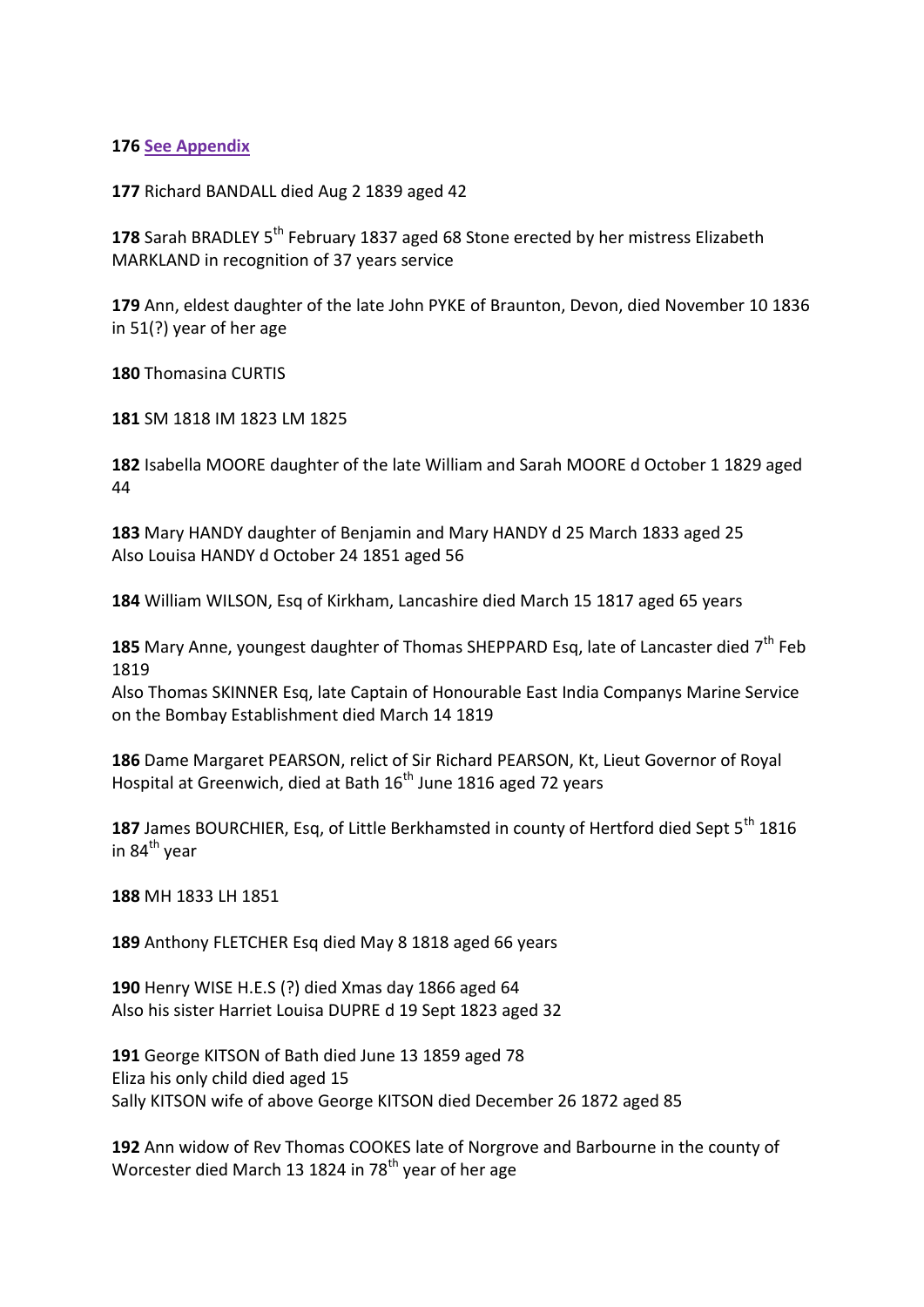**193** Ann, wife of Thomas CURTIS died April 15 1831 aged 40 Thomas son of above died April 10 1867 aged 27 Anne daughter of above died August 16 1867 aged 40 Also the above Thomas CURTIS died November 21 1875 aged 82 Also Elizabeth widow of the above Thomas CURTIS died August 25 1909 aged 93

**194** Elizabeth PUGH daughter of D.H. PUGH of Greenhill in the county of Carmarthen, Esq and Elizabeth, his wife, who departed this life at Bath under the kind and hospitable protection of her dear and most affectionate friend Mrs MCCLARY on Saturday 16 May 1818 aged 13

**195** William MCCLARY of Manorabier in Carmarthenshire he served nearly twenty years as a military officer in India and died  $1<sup>st</sup>$  (?) June 1817 aged 72 Also Alicia Maria, widow of Lt. Col. W MCCLARY daughter of the Rev Thomas COOKES of Norgrove in the county of Worcester died January 2 1821 aged 54

**196** Died May 7 1817 aged 47 The Revd. William LOFTUS M.A., Vicar of Maxey, Northamptonshire and 22 years a Minor Canon of Peterborough Cathedral

**197** Thomas HOLDWAY died March 8 1816 aged 29 years Also Sarah, widow of above Thomas HOLDAWAY died January  $28<sup>th</sup> 1821$  aged 35 years

Also Thomas, son of the above, died May  $4<sup>th</sup>$  1825 aged 8 years 10 months

Also John, son of above died May  $8<sup>th</sup>$  1830 aged 16 years

Also Thomas HOLDWAY son of Samuel and M A HOLDWAY died March 20<sup>th</sup> 1834 aged 2 years

Also above named Samuel HOLDWAY died December 14 1840 aged 34 years Also Emily daughter of above Samuel and M A HOLDWAY died October 1 1842 aged 3 years 10 months

Also Mary Ann, dtr of Samuel & M A HOLDWAY d October 4 1853 aged 20

**198** Ann LESTER of Bath died September 29 1815 aged 13 years Also Elizabeth LESTER died April 27 1834 (?) aged 74 years Also John LESTER of Bath, husband of the above Elizabeth LESTER died February 4 1849 aged 76 years

# **199 Void**

**200** Hon. Lady Anne TALBOT Relict of William TALBOT of Mount TALBOT, Roscommon, Ireland d Feb 3 1815 aged 61

**201** Martha, wife of Charles DAVIS of Vineyards, Bath died July 7 1814 aged 34 years Also Eliza daughter of Charles and Martha DAVIS died July 6 1817 aged 8 years

**202** Ann HARE, wife of Richard HARE Esq, of Somerset Place, Bath died May 25 1822 aged 65 years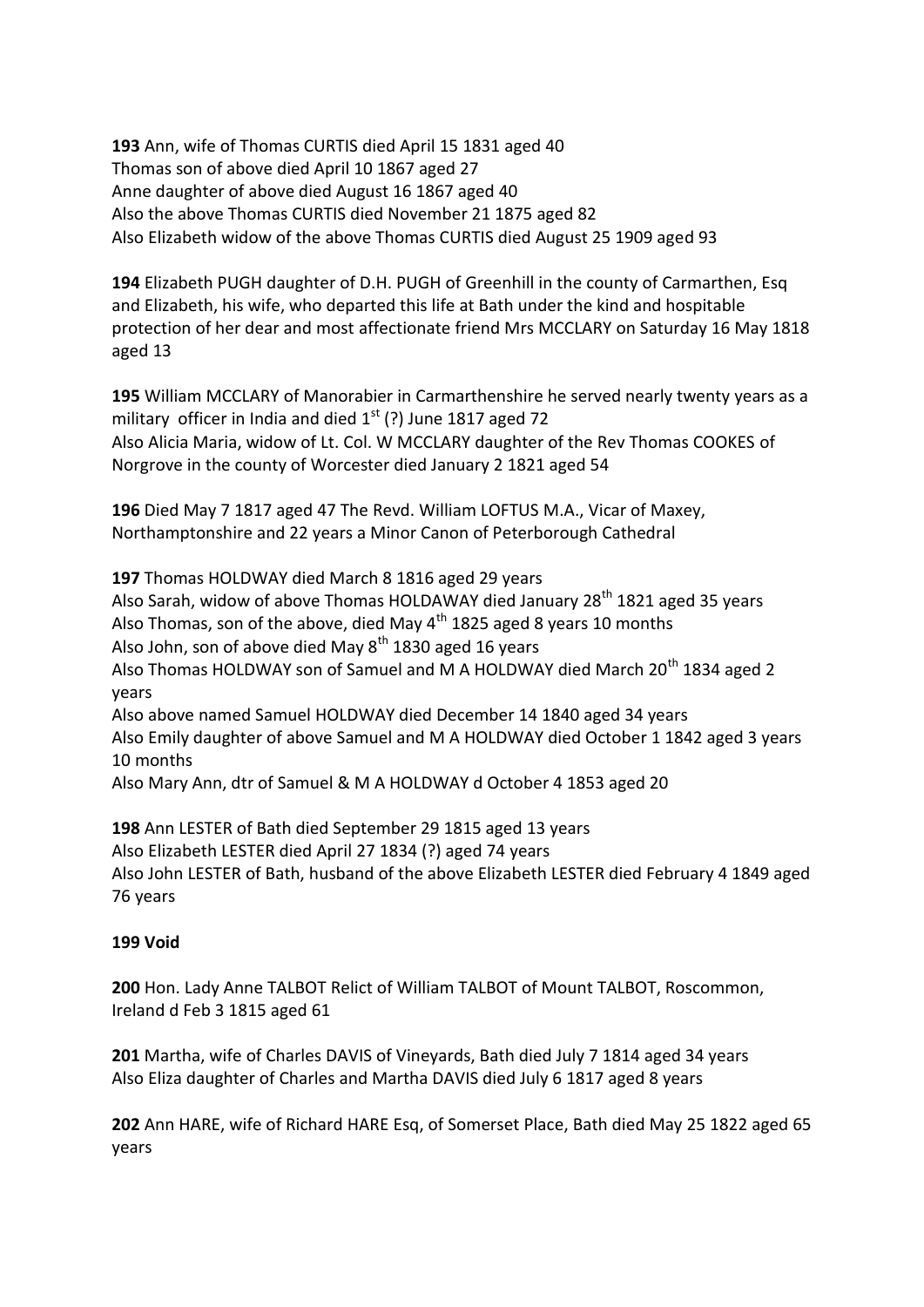Also Richard HARE Esq FLS (of the Family of Hare of Stow Bardolfe in county of Norfolk) husband of above died November 22 1825 aged 78 years

**203** Reverend John EVANS died at Bath February 1st 1824 Also his daughter Charlotte wife of Robert A. ROBINSON of Cheltenham died January  $18<sup>th</sup>$ 1872 aged 81 years

**204** Sarah JACKSON, eldest daughter of the late Henry JACKSON d 18 March 1840 aged 48

205 Michael LONG died January 1<sup>st</sup> 1824 aged 55 years inhabitant of St Michael's Parish, Bath

**206** Elizabeth Maria GOODRIDGE eldest daughter of William PARTRIDGE, stable keeper of the City of Bath died May 24 1819 aged 34 Also Ann PARTRIDGE wife of William PARTRIDGE died 21 September 1831 aged 74 Also William PARTRIDGE many years livery stable keeper in the City of Bath died July 9 1842 in  $91<sup>st</sup>$  year of his age

**207** Thomas APTHORP died December 17 1818 aged 82 Also Thomas, son of above Thomas APTHORP died September 6 1840 aged 32 Also Frances APTHORP d Oct 30 1851 aged 81 widow of the first named Thomas APTHORP

**208** James WALL d 21 Nov 1774 aged 58

**209** Susanna daughter of the late John BLAND Esq of London November 5 1817 aged 55 Also of Anna BLAND est daughter John

**210** William ANDREWS, brother of John & Thomas ANDREWS of this parish, died October 10 1828 aged 70 Also Letitia sister of the above departed died October 24 1841 aged 76 Also Oliver son of Thomas and Mary ANDREWS Limeburner of Locksbrook Place of this parish died June 2 1847 aged 33

**211** Maria CURTIS died May 20 1861 aged 69 Also Maria LUSH daughter of the above died December 1 1862 aged 28

**212** Rebecca TICKELL wife of Theodore of Beaulieu Lodge d June 2 1843 aged 50 Also Theodore TICKELL o.t.p youngest son of William TICKELL of Queen Square, Bath d Dec 30 1859 aged 74

## **213 Void**

**214** Hon Kean OSBORN, late Speaker of the House of Assembly in Jamaica, died at Mont sous Vaudray, France 4 Sept 1820 on his way to Italy for the health of his wretched survivor Elizabeth OSBORN

**215 [See Appendix](#page-61-5)**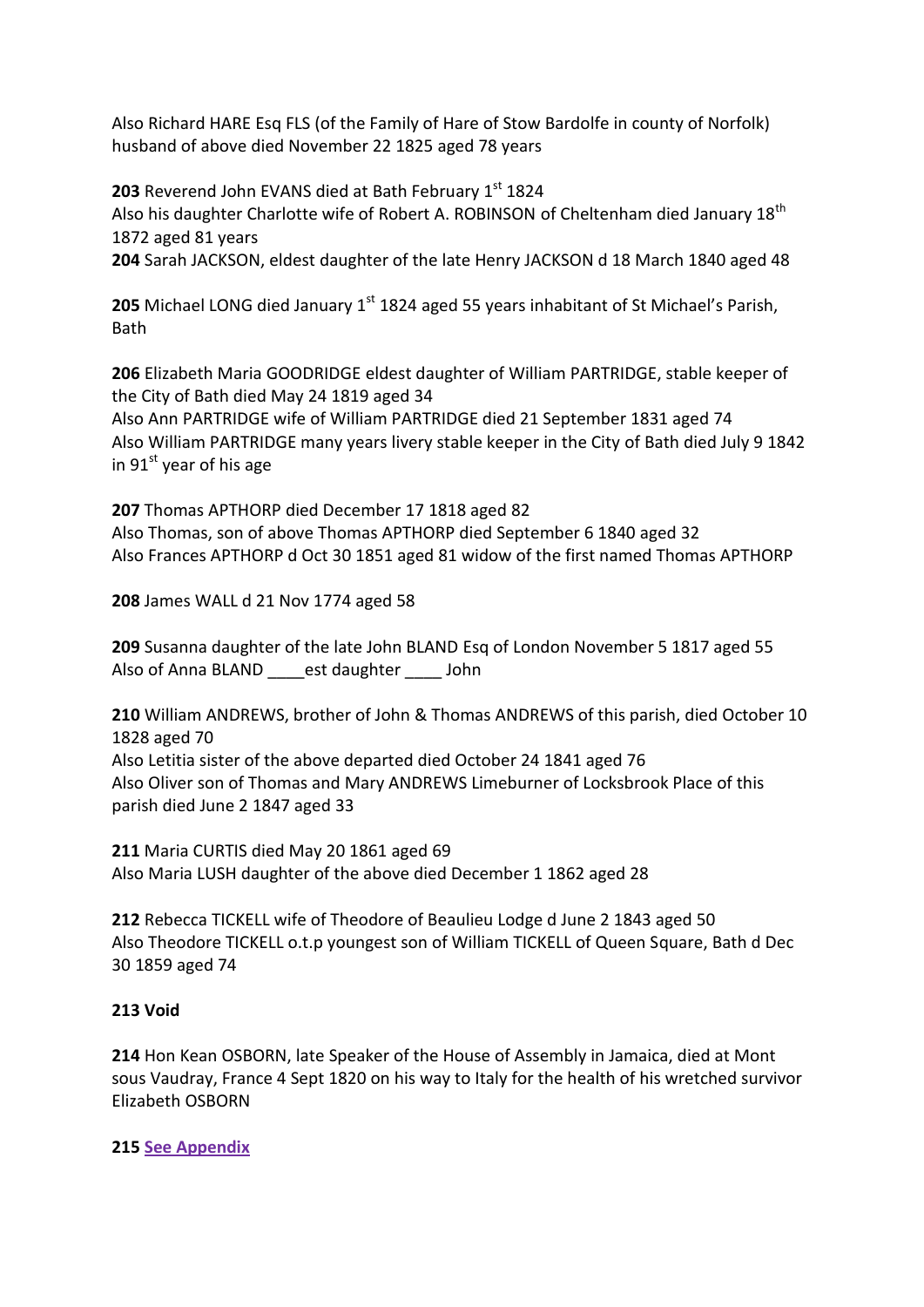**216** Rev Richard TEMPLEMAN Rector of Longbredy, Dorset d 5 April 1797 aged 64 Also Mary his widow d June 26 1813 aged 65

## **217 [See Appendix](#page-61-6)**

**218** Martha JOLLY wife of Mr William JOLLY of Bath died September 25 1838 aged 68 years Also three of their children, William, Robert and Mary who died in infancy Also above named William JOLLY died August 2 1853 aged 78 years

**219** Mary, wife of Henry ROBINS died 21 April 1816 aged 60

**220** Jane Power TRENCH sister to the late and aunt to the present Earl of Clancarty died 23 March 1834 in 83<sup>rd</sup> year of her age

**221** Eliza wife of Stewart CRAWFORD \_\_\_\_\_ City of Bath \_\_\_\_\_\_\_ 18 December 1815 aged 35 Also Stewart CRAWFORD M.D. 5<sup>th</sup> May 1847 aged 75 Also Caroline widow of S CRAWFORD M.D daughter of Sir William P.A A'COURT died 15 October 1848 aged 66

**222** Jane MARMENT, widow, a native of Scotland died October 29 1815 aged 50 years

## **223 Void**

**224** John LUFF d March 27 1824 aged 30. Stone erected by his wife

**225** Mr Ellis REYNOLDS, Catherine Place, Bath died September 3 1830 aged 52 Also John, his son, died April 28 1819 aged 18 Also Sarah, relict of Ellis REYNOLDS died January 17 1849 aged 84

**226** Ellinor GRAHAM youngest daughter of Sir Bellingham GRAHAM, Bart of Norton Conyess (?), Yorkshire died May 9 1831 aged 12

**227** Thomas SELDEN of this parish died March 23 1772 aged 51 Mary SELDEN wife of above died February 15 1775 aged 50

**228** E.C. 1814 Esther CROSS September 1814 aged 14

**229** Margaret JENKINS d August 3 1799 aged 50 Ann CONNER 1819

**230** Ernest Bernard NIGHTINGALE fifth son of Sir Edward and Eleanor of Kneesworth House, Cambridgeshire d 21 Jan 1800 aged 4 years 5 months

**231** Elizabeth T.T. WILSON d at Partis College, April 9 1851. Stone erected by her sister Maria BARNES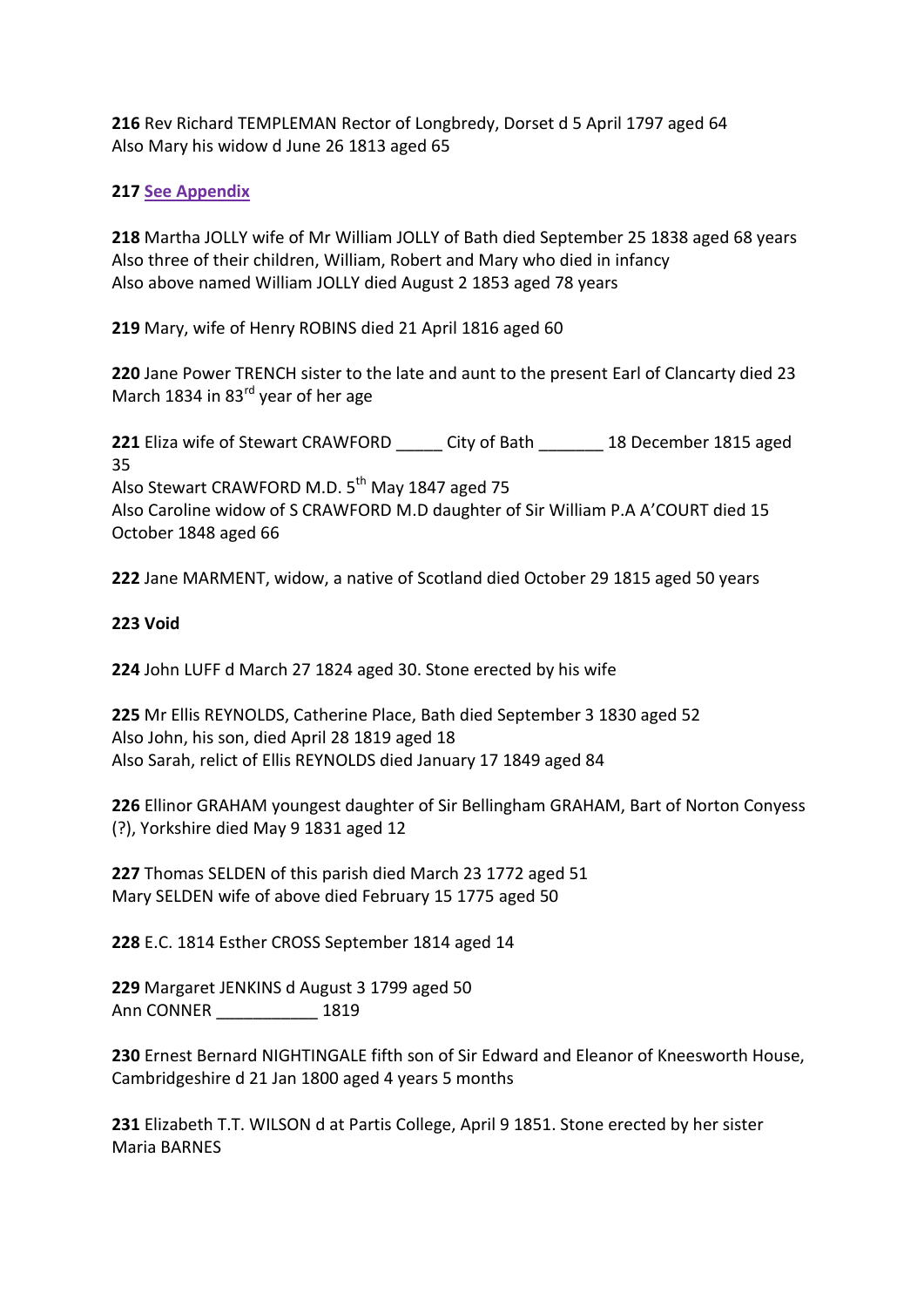**232** Ellen Ryder MAGINN widow of William MAGINN L.L.D d 28 May 1859 aged 62

**233** Sarah Hyatt SINCLAIR wife of George SINCLAIR died at Bath, September 14 1828 aged 41 years

Also Isaac Perry SINCLAIR son of above died August 24 1814 aged 2 months Also George Perry SINCLAIR died June 18 1815 aged 5 years Also George P SINCLAIR died November 5 1852 aged 37 years Also George, husband of above Sarah Hyatt SINCLAIR died November 10 1853 aged 64 years Also Henry James d 13 Feb 1828 aged 2y5m Also William d March 26 1828 aged 5y

**234** Harriet Susanna, daughter of John Gabriel and Ann MORREL died May 21 1817 aged 7 years and 4 months Also John Gabriel MORREL died February 3 1833 aged 77 years Also Elizabeth Ann GOLDWIN daughter of above died August 8 1836 aged 33 years Also Ann his widow died October 10 1837 aged 67 years

**235** Mary FIELDER widow of John d July 3 1833 aged 73

**236** Susanna ELERS Relict of Carew ELERS late of Gower Street London d 23 Nov 1833 aged 61

**237** Elizabeth NEWCOME widow of G.W.F NEWCOME d April 1 1834 aged 63

**238** Richard MOSS died April 17 1834 aged 48 years Also Sarah widow of above died February 18 1853 aged 63 years

**239** Lucia Ann HIGHMORE d 12 May 1834 at 66 widow of the late Major HIGHMORE of Windsor Castle Yard

**240** Martha, youngest daughter of the late Robert STUPART of Burton Lodge, near Christchurch, Hants d 11 March 1838 aged 71

**241** William STOCKMAN died October 30 1816 aged 46 years Also Ann STOCKMAN wife of above died October 30 1846 aged 73 years

**242** Mrs Anna GIBBONS, widow, d 26 June 1814 aged 61

**243** Revd Arthur COOKSON & his wife Ann, also Mrs Margaret RAMBOUILLET daughter of the above And wife

## **244 Void**

## **245 Void**

**246** Ellen, widow of Gregory HICKMAN formerly of Stourbridge, Worcester d June 22 1837 aged 75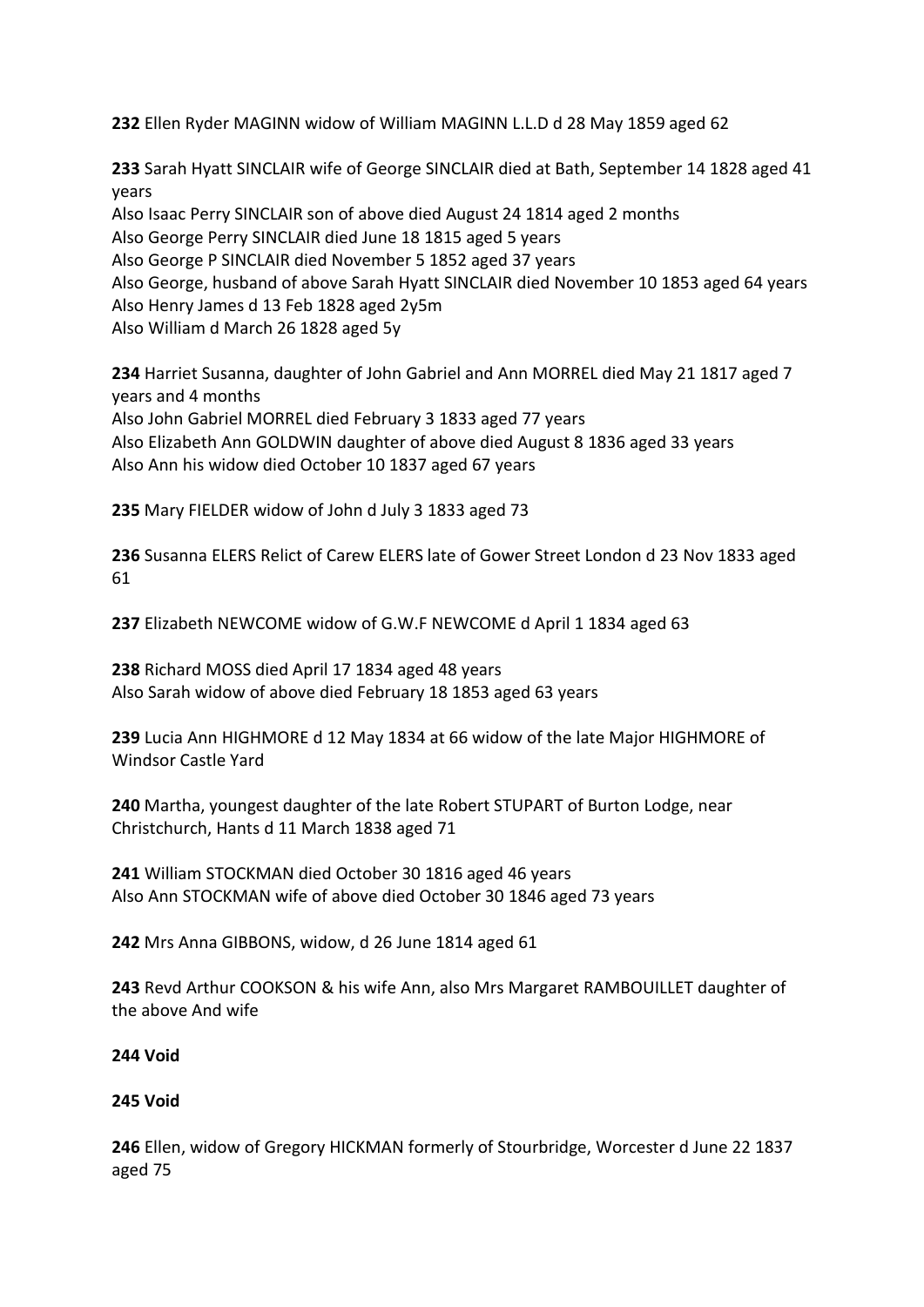247 Joanna Eliza TIMME, 2<sup>nd</sup> daughter of Frederick and Eliza TIMME of K.M. College Sandhurst Berks died December 25 1802 aged 30 years

**248** Elizabeth PRIECE died April 25 1834 aged 31 years late of Stoke Edith, Herefordshire

**249** Ann wife of Joseph ENNEVER died May 29 1801 aged 33 years Also Joseph ENNEVER died April 2 1833 aged 65 years Also Henry Thomas ENNEVER son of the above Joseph ENNEVER died December 13 1856 aged 40 years Also Sarah widow of above Joseph ENNEVER died December 30 1858 aged 79 years

250 Ann WILKINSON died 20<sup>th</sup> February 1826 aged 59 years Also George WILKINSON died 10<sup>th</sup> May 1833 aged 79 years Also William, son of above George and Ann WILKINSON, died 28<sup>th</sup> May 1818 aged 17 years

**251** Emma COPP died January 6<sup>th</sup> 1827 aged 28 years

## **252 Void**

**253** Ann SCH\_\_\_\_\_\_ June 11 aged 71 Also David HARRISON d 7<sup>th</sup> April aged 72 for over 30 years faithful servant of John Robert REID of Westfield Cottage Also Ann widow of the above d 2 January 1871 aged 76

**254** Blaney BASTIN d Dec 2 1820 aged 61

**255** Grace REDMAND d May 29 1815 aged 82

**256** George PORCH, printer of Bath, son of William and Ann PORCH, who was unfortunately drowned whilst bathing in the Serpentine River, Hyde Park , London on 2 9 1821 at 22 Also William, Charles, Ann and Elizabeth who died in infancy Also Ann PORCH died January 5<sup>th</sup> 1829 aged 59 years Also Edward PHILLIPS who was killed at the bank in Milsom Street, Bath October 2<sup>nd</sup> 1865 aged 24 years

**257** Louisa CHAPMAN died 19th October 1830 (1850?) aged 54 years Also James CHAPMAN, nephew of the above died  $17<sup>th</sup>$  September 1864 aged 69 years

**258** Charlotte, wife of Daniel LAKE senr. superintendent to Bath Gas Company and daughter of Andrew FIDDES, engineer of Cathay, Bristol, died January  $7<sup>th</sup>$  1839 aged 33 years Also two of their infant children at 8 months each

Also Charlotte, daughter of above Daniel and Charlotte LAKE died January 6<sup>th</sup> 1846 aged 14 years

Also Daniel LAKE died September 3rd 1858 aged 74 years

**259** Mary Ann CLARK wife of William CLARK died March 23 1847 aged 46 years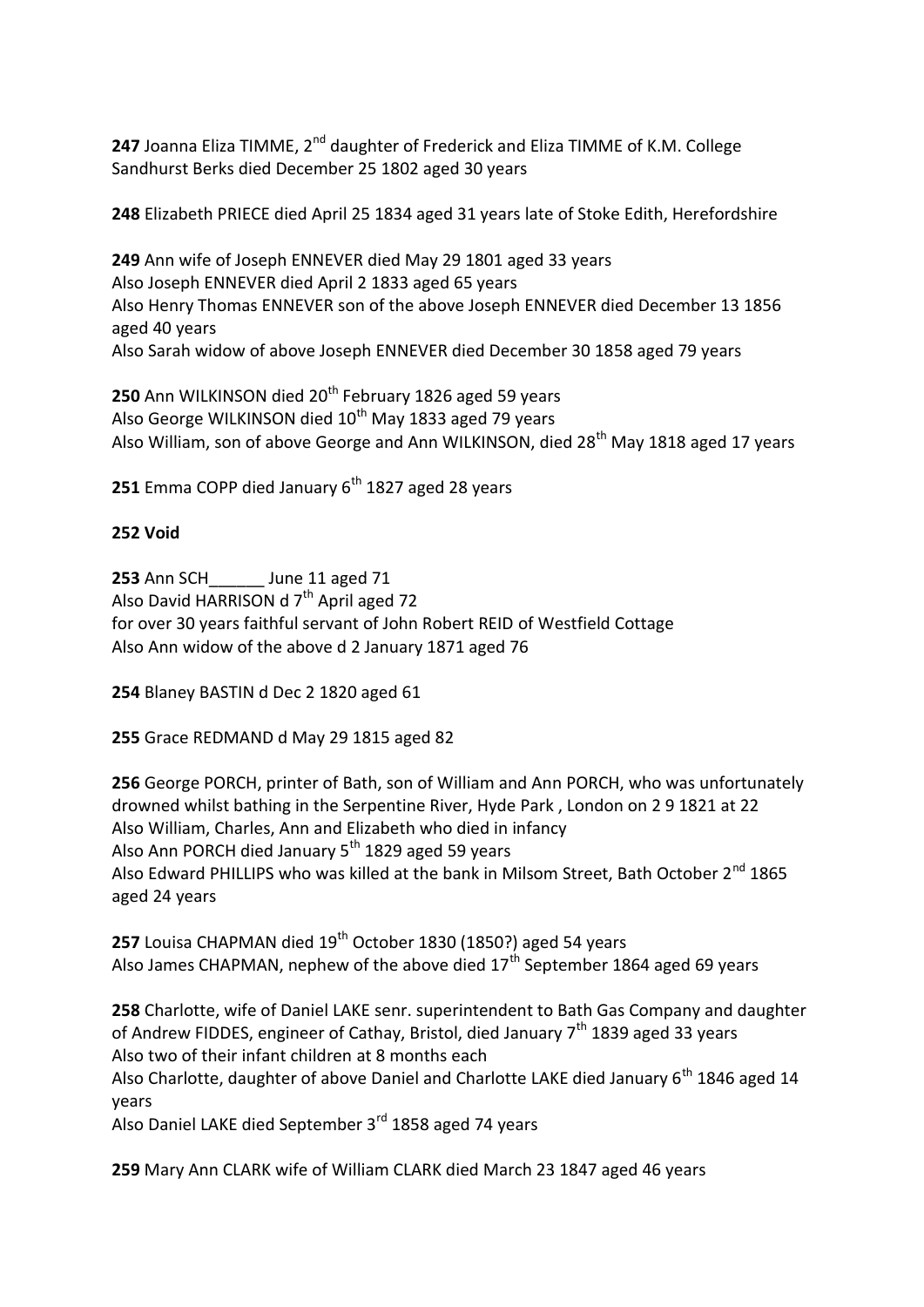Also Charles William Pryer CLARK, son of above died May 15<sup>th</sup> 1844 aged 18 years Also Henry Clark died August  $26<sup>th</sup> 1830$  aged 13 months Also William CLARK died March 3rd 1875 aged 74

**260** Hannah PALLISTER born 17<sup>th</sup> January 1793 died 27<sup>th</sup> March 1848

**261** Lettitia AHMUTY aged 20, dtr of Thomas AHMUTY d 2 June 1800 Also Mrs Caroline AHMUTY wife of Thomas and dtr of Sir Henry CAVENDISH of Doveridge, Derby d Jan 1 1801 at 60

**262** Ann, wife of William REED, of this parish, died January 14<sup>th</sup> 1821 aged 44 years

**263** Joseph STEVENS d 13 Oct 1822 aged 45 Also son Joseph d May 9 1836 aged 32 Also Mary wife of Joseph, senior d August 15 1837 aged 58

**264** Charlotte KEENE, wife of Richard KEENE, of this parish, died June 17<sup>th</sup> 1822 aged 32 years Also Richard KEENE died September 3 1838 aged 50 years

**265** Henry John WHELAN died January 11<sup>th</sup> 1819 aged 17 years

**266** Edward, son of Thomas and Esther HOPKINS of Bath, died January 18<sup>th</sup> 1819 aged 2 years

267 George SPICER died April 4<sup>th</sup> 1819 aged 28 years Also Henry, son of above by Jane, his wife, died July 27<sup>th</sup> 1819 aged 15 months Also Ann, daughter of Jane USHER died July  $17<sup>th</sup> 1821$  aged 3 months

## **268 Void**

**269** Esther, daughter of William and Esther CLARK died July 4<sup>th</sup> 1804 aged 1 year and 3 months Also Edward, son of above who died in his infancy Also Thomas Withers CLARK son of above d June 3 181\_ aged 1 yr 7 m

## **270** CHAVE

**271** Mary GREENWOOD wife of Joseph GREENWOOD died 29<sup>th</sup> March 1827 aged 53 years Also Mary daughter of Joseph and Mary GREENWOOD of Bath died December 26<sup>th</sup> 1802 aged 15 months Also Joseph, son of the above d August 27 1807 at 2 Also Miles son of above died September 27<sup>th</sup> 1807 aged 7 months

## **272 Void**

**273** In memory of F ROBERTS by her brother Col. ROBERTS 26 May 1802 (Frances)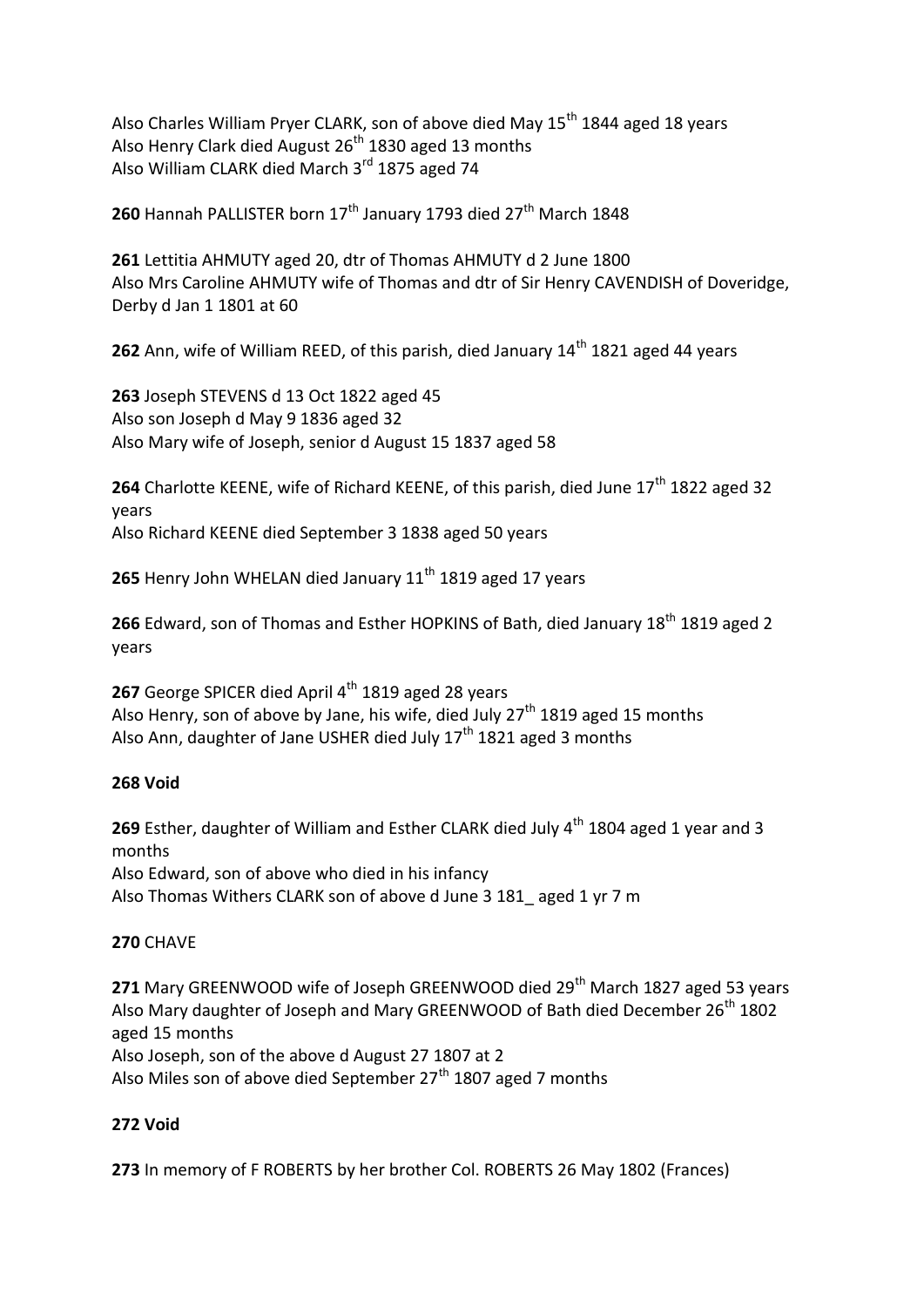**274 [See Appendix](#page-62-0)**

**275** Henry NEWTON 21 Feb 1801 aged 50

**276** Robert RYMER of City of Bath died 9<sup>th</sup> December 1787 aged 51 Also in memory of Mary ROSE died 5<sup>th</sup> February 1792 aged 48 Also Wm ROSE died August 1 1794 aged 36

**277** James SEBET? (STEET?) of City of Bath, cabinet maker, died May 7 1803 aged 48 Also Jane, wife of William ERITH and daughter of aforesaid d July 14 1810 aged 24 and left 2 children

**278** John TAYLOR died 17 February 1779 aged 64 Mary TAYLOR, widow of above died 30<sup>th</sup> December 1786 aged 63 Betty, wife of John STEPHENS, daughter of above John and Mary TAYLOR died 25 November 1807 aged 58 Also John STEPHENS died 28 Sept 1821 aged 61

**279** Fanny Richards FORD, wife of James FORD of City of Bath died 17 September 1805 aged 24 James FORD husband of above died 4<sup>th</sup> February 1826 aged 51

**280** Fanny daughter of Charles and Ann MARSH 21 February 1791 d 27 July 1808

**281** James BLATCHLEY died 14 May 1797 aged 54 George BLATCHLEY son of above died 21 April 1799 aged 27 Lydia BLATCHLEY died 23 July 1812 aged 72

**282** Henry CHAPMAN son of James and Louisa of City of Bath died 21 March 1803 aged 10 months Also John, son of James and Louisa died 13 May 1804 aged 5 years Also John died  $28<sup>th</sup>$  April 1805 aged 4 months

#### **283 Void**

**284** Mrs FULLERTON, daughter of John Weston Esq, of Ockham, Surrey, wife of John FULLERTON d March 19 1750? (1751?) age 49 John FULLERTON of County of Dorset  $11<sup>th</sup>$  September 1771 in 79<sup>th</sup> year of his age

**285** M.S 14 August 1772 aged 14

**286** William CROMIE, Esq of Ireland, late of City of Bath died 3 April 1782 aged 80

**287** Mary Le NORMAND of Guernsey died 15 July 1783 aged 67

**288** Robert LONGMAN d 27 June 1846 aged 41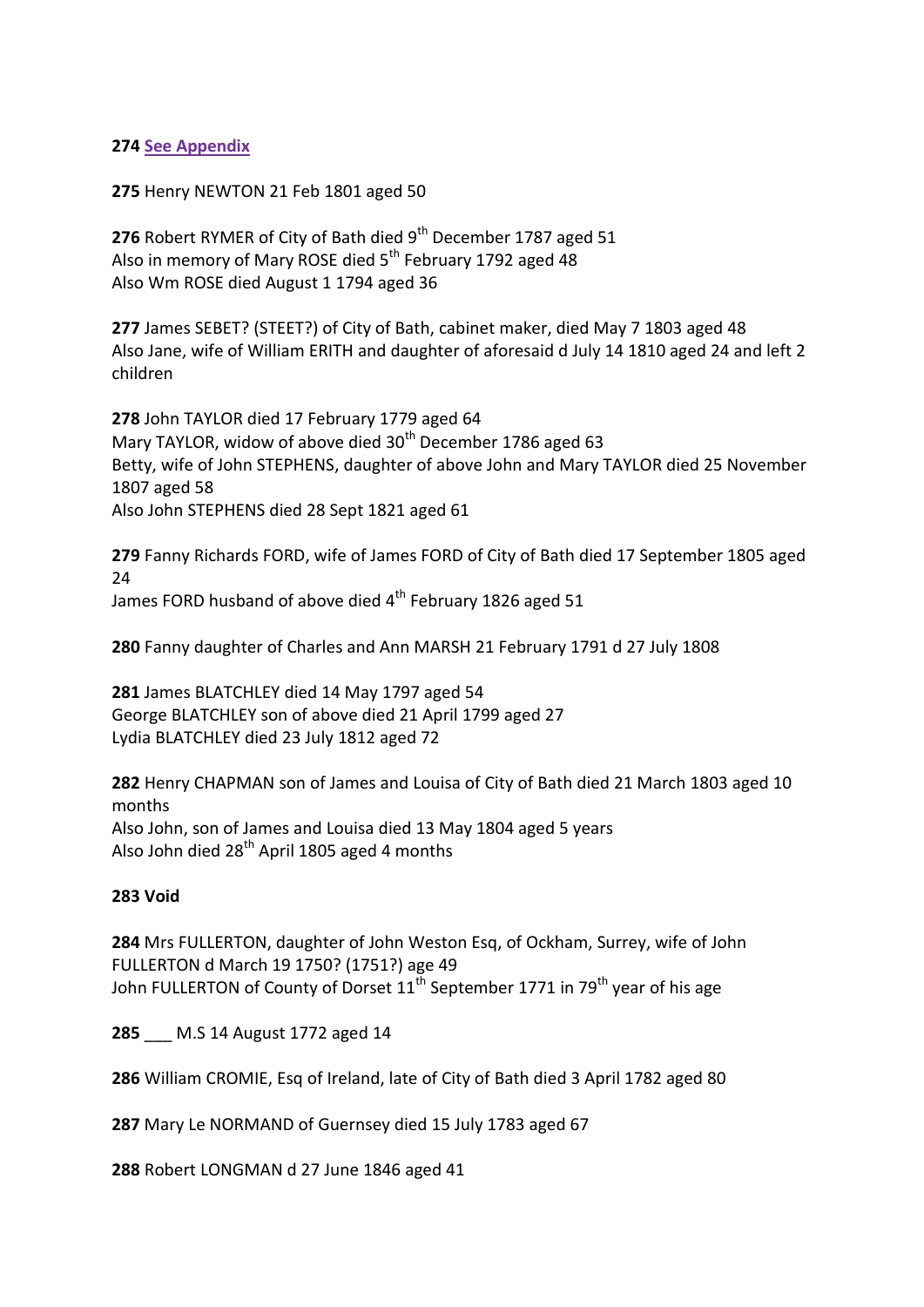Jane Louisa 2<sup>nd</sup> dtr of RL 1846 LJL 1849 ML 1889 Above d 27 March 1849 Mary widow of above April 22 1889 at 82

## **289 Void**

**290** Susanna dtr of James & Susanna BETHELL d Nov 6 1740 aged 4 months Betty, another dtr d 6 April 1754 aged 23 Hames, junior d October 12 1800 aged 61 Thomas BETHEL d April 27 1807 aged 78

**291** James BETHELL died 18 April 1759 aged 67 Susanna BETHELL, his wife, died 31 January 1775 aged 78 William, his son by Susanna died 7 May 1757 aged 24 Susanna, wife of Zia HAYDON died 25 August 1809 aged 42 Charles HAYDON \_\_\_\_ of Zia and Susanna HAYDON died June 13 1809 aged 6 Also 2 sons of Zia HAYDON died in their infancy

**292** Henry ANTHONEY died 30 June 1814 aged 11 years

**293** Thomas GREGORY died 21 April 1809 aged 31 Elizabeth and Ann, children of above died in infancy

**294** Isaac DEVIC, Jnr, Gent, died 13 May 1766 aged 26 Isaac DEVIC, Snr, Gent, died 31 October 1773 aged 76

**295** Martha DOBREE, wife of Pete DOBREE of Guernsey died 21 December 1752 in 37? (43?) year of her age

## 296 BRIDGES Esq

ST. ANDREWS died in parish of Walcot 11 November 1775 and 11 months was buried here Saturday 18<sup>th</sup> November, was daughter of the late Rev William HARVEY, Rector of Great Marlow in the county of Bucks

**297** FRF 1805 JF 1826

**298** Mary Ann RAWLINGS, daughter of Thomas and Mary RAWLINGS of this parish died 4 June 1817 aged 3 years and 9 months Also the above Mary RAWLINGS died 22 June 1828 aged 46

**299** Hester GIBBONS died 3 June 1807 aged 22

**300** Samuel BRIGHT of the parish of St James' died May 23<sup>rd</sup> 1785 aged 63 Joan, his wife, died December 3<sup>rd</sup> 1787 aged 79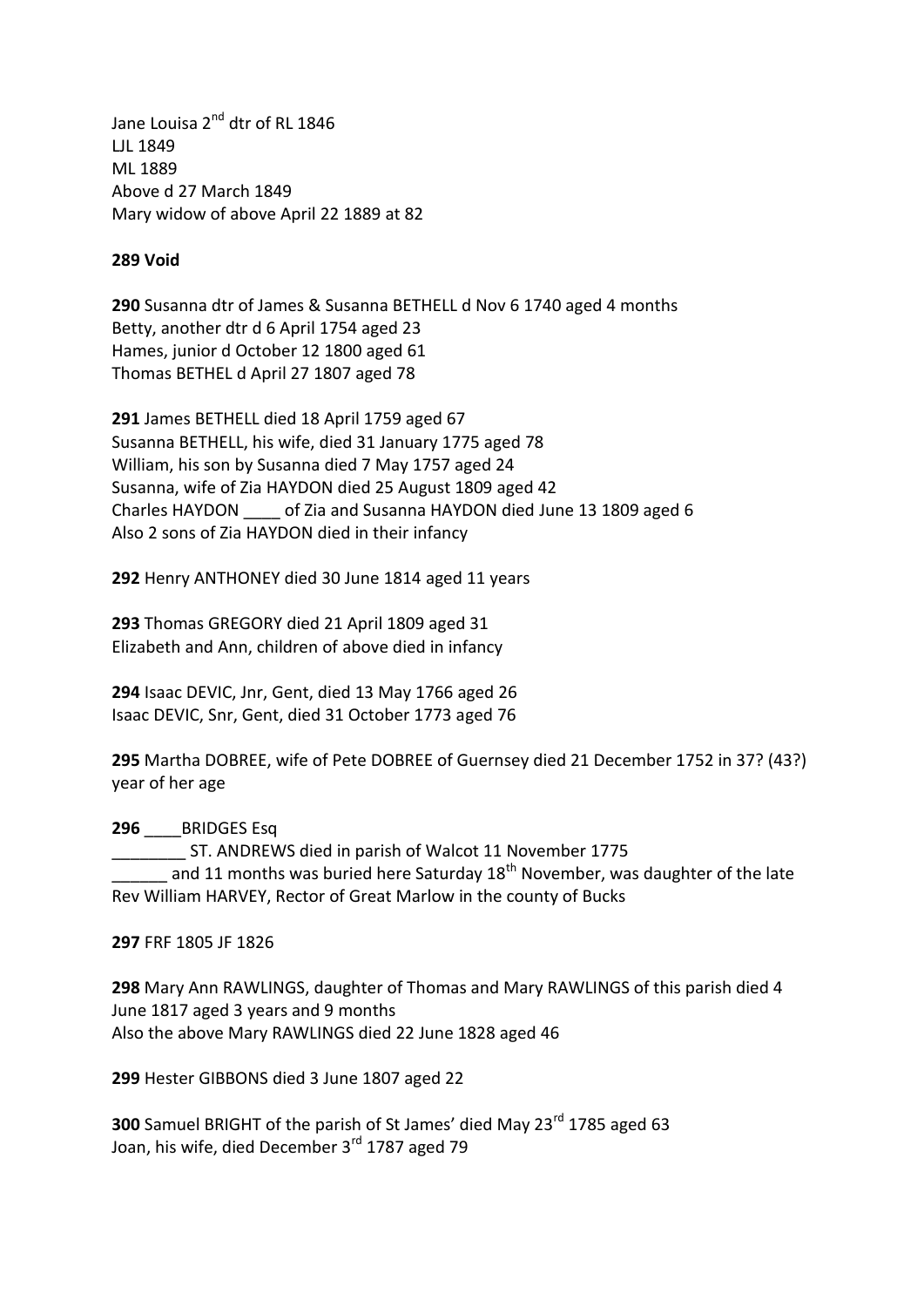## **301** ATWOOD

## **302 Void**

**303** John HERRING 13 June 1756 at 40 & Sarah, wife 13 March 1774 at 65 Also Elizabeth wife of Decimus HAINS d Jan7 1797 at 45 Also Decimus HAINS d 19 Jan 1800 at 63

## **304 Void**

## **305 Void**

**306** Ellen Jane HOLLY died March 16<sup>th</sup> 1867 aged 15 months Also Margaret Mary HOLLY died May 12<sup>th</sup> 1872 aged 4 years

**307** Elizabeth HYETT died April 24<sup>th</sup> 1873 aged 65 years In memory of her faithful service as mistress of Weston School for 21 years

**308** George son of William TRI by Mary his wife died 24 July 1746 age 1yr 8 months

## **309 Void**

**310** John VERNAM died June 16<sup>th</sup> 1762 aged 83 years

**311** James PERRIMAN died March 5<sup>th</sup> 1802 aged 45 Also Ann, wife of above died October 28<sup>th</sup> 1817 aged 75 years John, son of James and Ann died February 8<sup>th</sup> 1807 aged 29 Also James VERNAN second son of James and Ann PERRIMAN died at Corston February 8<sup>th</sup> 1864 aged 81 Also Frederick James FOURACRE died September 29<sup>th</sup> 1868 aged 30 Also Ann Sadler FOURACRE died April 30th 1879 aged 78

**312** Martha daughter of Michael and Ann CRISSFEILD died 29 October 1745 aged 4 years Also Michael CRISSFEILD died 16 November 1776 aged 56 years

**313** Thomas & Mary WARR

**314** Constantia Jane HULL daughter of Lt. Col. HULL and Sarah died 7 March 1803 aged 1 year and 10 months

**315** Elizabeth wife of John GLASIER died November 7<sup>th</sup> 1804 aged 66 years Also John GLASIER died March  $31<sup>st</sup>$  1805 aged 70 years

**316 Void**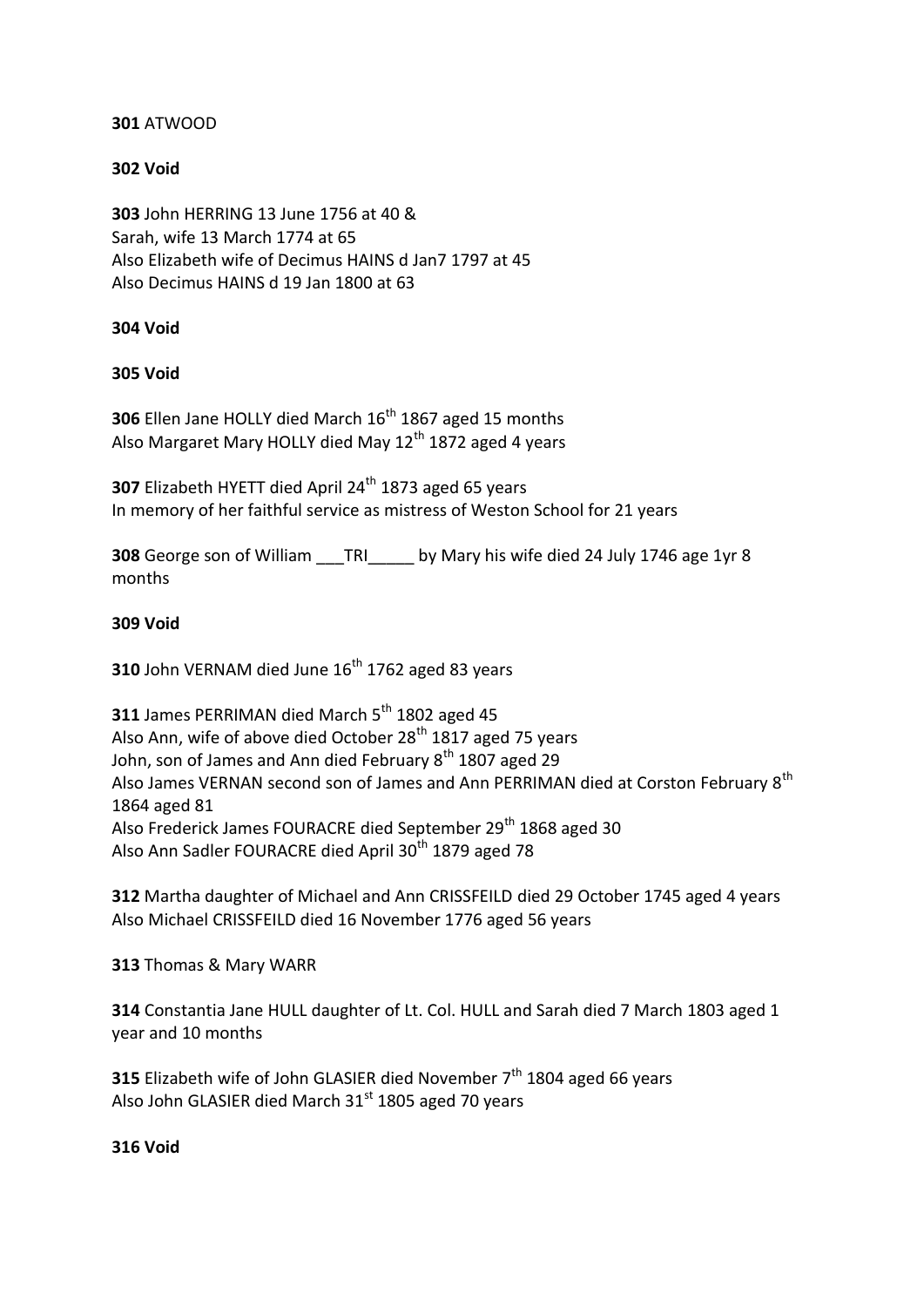**317** Elizabeth ATHERFOLD, niece to Mrs Mary LAMBERT died November 26<sup>th</sup> 1809 aged 63 Mary LAMBERT died May 15<sup>th</sup> 1805 aged 79 **Two separate stones to one grave** 

**318** Mary, daughter of James and Ann HARVEY of parish of Walcot, died April 23<sup>rd</sup> 1784 aged 7 years 9 months Also James HARVEY, father of the above, died December 17<sup>th</sup> 1797 aged 62 Also Mary Hathey HARVEY wife of Thomas HARVEY died December 22<sup>nd</sup> 1800 (6?) aged 26 years

Also Ann HARVEY widow of James

**A footstone shows MH 1784, JH 1797, MHH 1800 (6?) AH 1823 Also Mary TUCKER, wife of Thomas HARVEY died 19 December 1864 aged 82 years**

**319** SW 1794 AG1798 JG1796 AG 1799 BG 1806 JG 1807

**320** Sarah BIGWOOD wife of John BIGWOOD died November 25<sup>th</sup> 1809 aged 55 Also two children who died in infancy

**321** John LANSDOWN died January 5<sup>th</sup> 1784 aged 70 John LANSDOWN son of the above died January  $26<sup>th</sup>$  1813 aged 43

**322** Daniel TANNER of the parish of Walcot died December 14<sup>th</sup> 1802 in his 69<sup>th</sup> year Elizabeth HULBERT, daughter of the above and wife of George HULBERT died February 1st 1807 aged 36 Mary wife of Daniel TANNER died January 2<sup>nd</sup> 1813 aged 80 years

**323** John TAYLOR, hairdresser, d March 3 1822 at 66 Mary his wife d 13 June 1826 aged 69 Son Henry Holt TAYLOR d March 1805 aged 15 Another son Daniel d Oct 1810 aged 22

**324** Reuben COOK, o.t, parish, gardener died 20<sup>th</sup> March 1810 aged 46 years Also Samuel COOK son of the above died July 3<sup>rd</sup> 1862 aged 69 years

**325** Mary JONES June 1786 "farewell my husband and children"

**326** George HITCHINGS died March 27<sup>th</sup> 1816 aged 62

**327** Harriet, daughter of William and Caroline VOWLES died November 28<sup>th</sup> 1834 aged 11 days Also Thomas, their son, died June  $1<sup>st</sup>$  1835 aged 2 years 8 months

## **328** BIDER

**329** Rachel POOLE died December 30<sup>th</sup> 1784 aged 54 years Also Henry POOLE of Parish of Walcot, husband of Rachel POOLE died November 13<sup>th</sup> 1809 aged 77 years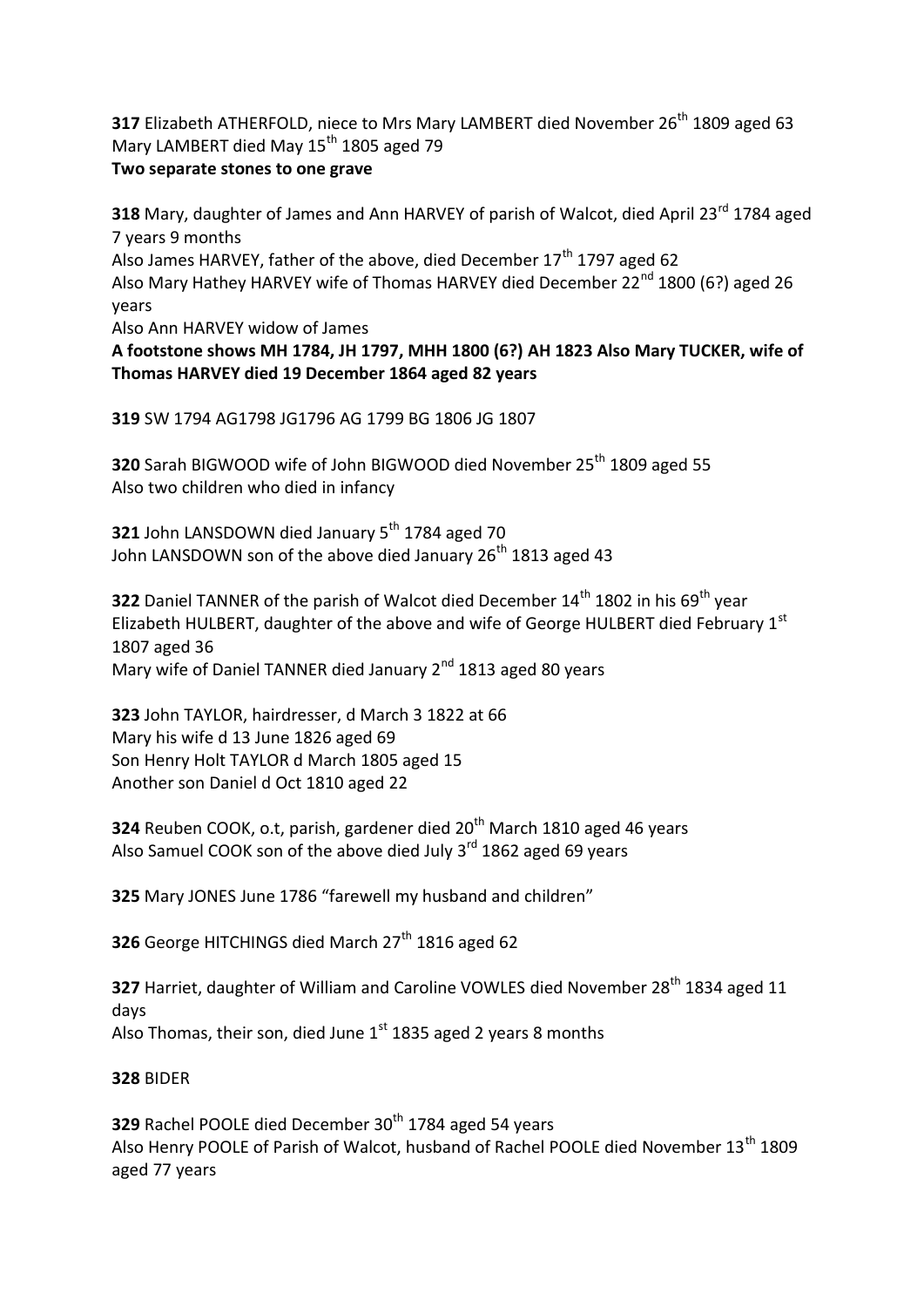Henry son of above died 24<sup>th</sup> November 1814 aged 42 years

## **330 Void**

**331** Elizabeth, wife of William HELLYAR of City of Bath died January 6<sup>th</sup> 1813 aged 62 years Also Eleanor and Ann, daughters of above, Eleanor died August 30<sup>th</sup> 1784 aged 1 year 11 months

Ann died July  $18<sup>th</sup>$  1795 aged 13 years

Also William HELLYAR died September 30<sup>th</sup> 1817 aged 67

**332** John Rochfort TURNLY February \_\_\_\_ 1811 age 4

**333** William DAVIS of this parish died April 11<sup>th</sup> 1832 aged 56 years

**334/335/336** Simon CROOK Esquire of City of Bath, died 4<sup>th</sup> January 1801 aged 78 years **In adjoining vault**

Richard Jones CROOK son of Simon and Ann CROOK died 3<sup>rd</sup> September 1777 aged 10 (18?) years

Also Catherine Elizabeth CROOK died August 31<sup>st</sup> 1785 aged 17 years

Also William CROOK died December 29<sup>th</sup> 1793 aged 36

Also George Simon CROOK son of Simon and Ann CROOK d 15 Feb 1810 at 45

Mrs Ann CROOK wife of Simon CROOK died 11 March 1817 aged 87 years

Also Sarah JONES sister of Ann CROOK died September 30<sup>th</sup> 1813

Also Charles CROOK, Esquire of Batheaston died March  $13<sup>th</sup>$  1843 aged 86 years

Also Mary, relict of Charles CROOK, Esquire of The Lodge, Batheaston, died 4<sup>th</sup> September 1845 aged 78 years

Also Mary Anne SALMON, wife of Rev. G. SALMON vicar of Shustock, Warwick and daughter of the late Charles CROOK Esquire died September 26<sup>th</sup> 1868 aged 73 years

**337** Ann, daughter of John & Sarah BROOK d 23 August 1831 aged 18 Also John BROOK for 16 years clerk of this parish d August 20 1844 aged 55 Also Edwin his son d Oct 16 1845 aged 12

**338** James HAVILAND of Bath died 9 December 1779 aged 32

Also Sophia, daughter of James and Sophia HAVILAND born 1773, died 1783 Also Ann HAVILAND mother of the above James and widow of Thomas HAVILAND d 1791 Also Mary Elizabeth SAGER daughter of the Rev. Joseph SAGER, Archdeacon and Canon of Salisbury born 1732 d 1793

Sophia, widow of the above James HAVILAND and sister of the above Mary Elizabeth SAGER b 1742 d 1818

The Rev. James HAVILAND, late fellow of New College of Oxford, eldest son of James and Sophia died 20 June 1830 aged 58

Also Payne PARKER, daughter of Rev. Hugh PARKER of Castle Island of County Kerry of Ireland and sister of Maria Melinda HAVILAND d July 13 1852 aged 74

Also Mary Melinda widow of Rev James HAVILAND & dtr of Rev. Hugh PARKER d 15 Nov 1840 aged 60

And Edward HAVILAND, son of James & Sophia d 22 July 1841 age 66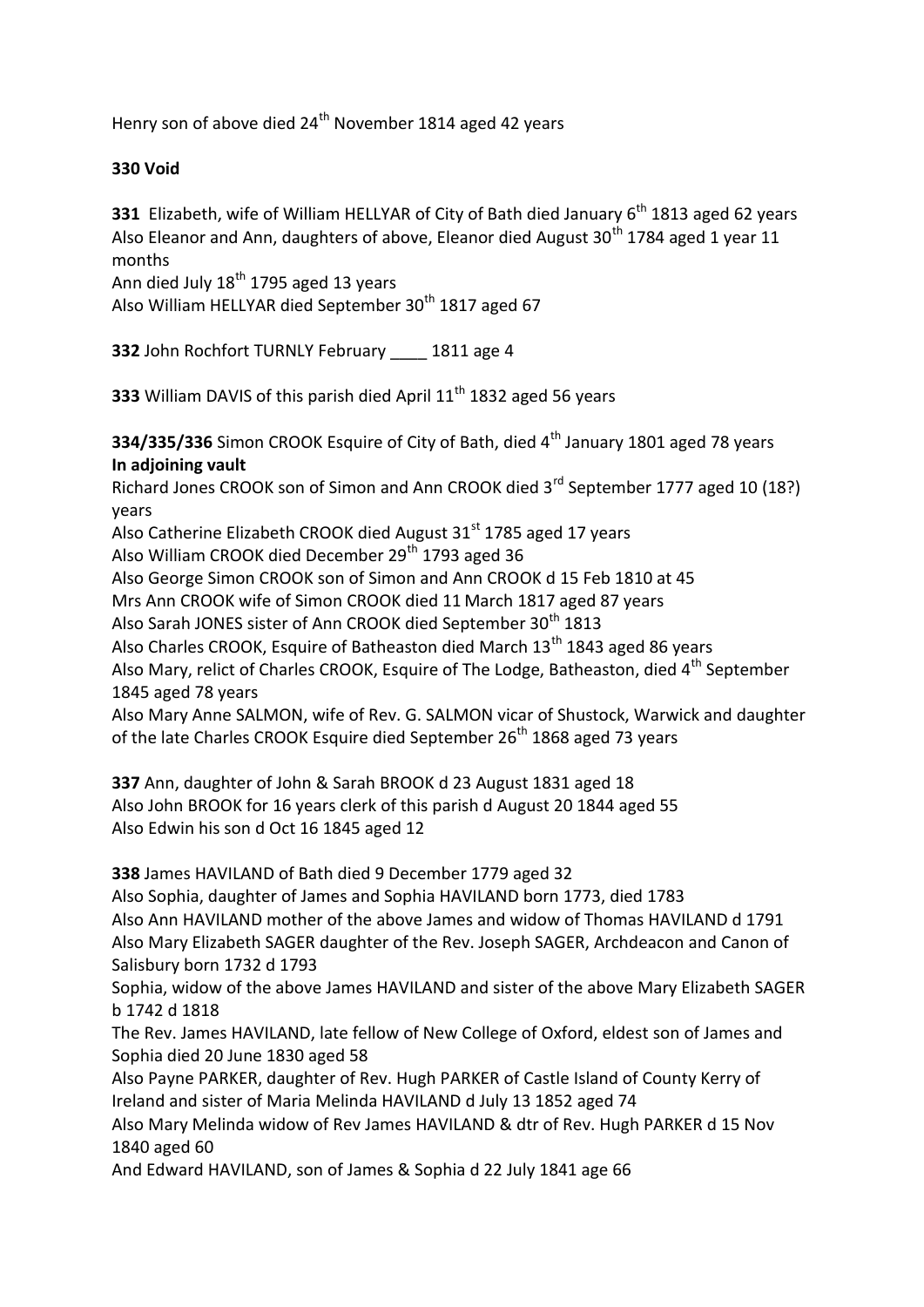**339** John KITSON of Bath died 7 August 1829 aged 83 Frances, relict of John KITSON died 3 April 1836 aged 82 Richard their son died 8 March 1795 aged 11 and 6 children in their infancy Ellis Puget KITSON M.A Oxon, son of Lt. Colnel KITSON, Madras Army and grandson of John KITSON Esq R.E, died  $21<sup>st</sup>$  February 1840 aged 26 Frances, eldest daughter of John and Frances KITSON died 16 May 1856 aged 78

**340** Mrs Susanna STANTON died March 2<sup>nd</sup> 1809 aged 55 Also Susanna HIGGINS only daughter of above died February 16<sup>th</sup> 1824 aged 45 years Also John Cha WEAVER son-in-law of the above Susanna HIGGINS died June 26<sup>th</sup> 1828 aged 38 years

**341** RH 1762 EH 1771 JH 1774 EH 1781 NH 1784

<span id="page-43-0"></span>**342 (14)** Henry Robert HEMERS died Feb 14<sup>th</sup> 1809 aged 10 months Also Mary Ann HEMERS died July 4<sup>th</sup> 1812 aged 2 years 10 months Also Charles LEADION died May  $29<sup>th</sup>$  aged 6 months

**342** Thomas Bromley TUCKER died April 23 1786 aged 8 months Mary TUCKER died Nov 15 1786 William Bromley TUCKER died October 8<sup>th</sup> 1787 aged 3 months Sarah TUCKER died October 21st 1787 aged 33 years

**343** Mrs Penelope GEARY dtr of George SHEW d March 14 1802 aged 36 (?) Also Mary wife of George SHEW d June 16 1817 age 72 Also George SHEW d March 5 1818 age 75

**344** Elizabeth, wife of Elias LANSDOWN died Feb 14<sup>th</sup> 1770 aged 42 years Also 5 children Sarah LANSDOWN aged 14 months Jane LANSDOWN aged 2 years and 3 months Elias LANSDOWN aged 14 months Mary LANSDOWN aged 1 year and 4 months Martha LANSDOWN aged 4 months Also Elias LANSDOWN died October 29<sup>th</sup> 1788 aged 61 years Richard LANSDOWN died March 3rd 1789 aged 37 years Charles LANSDOWN died December 29 1791 aged 42 years

**345** William KEAN Esq died August 15 1803 aged 31

**346** Mary wife of John POWELL died Feb 27 1811 aged 57

**347** Hy KNIGHT d March 2 1817 at 69 Also Elizabeth

**348** Arthur LAKE, poulterer of St Michael of Bath died 9<sup>th</sup> March 1780 aged 44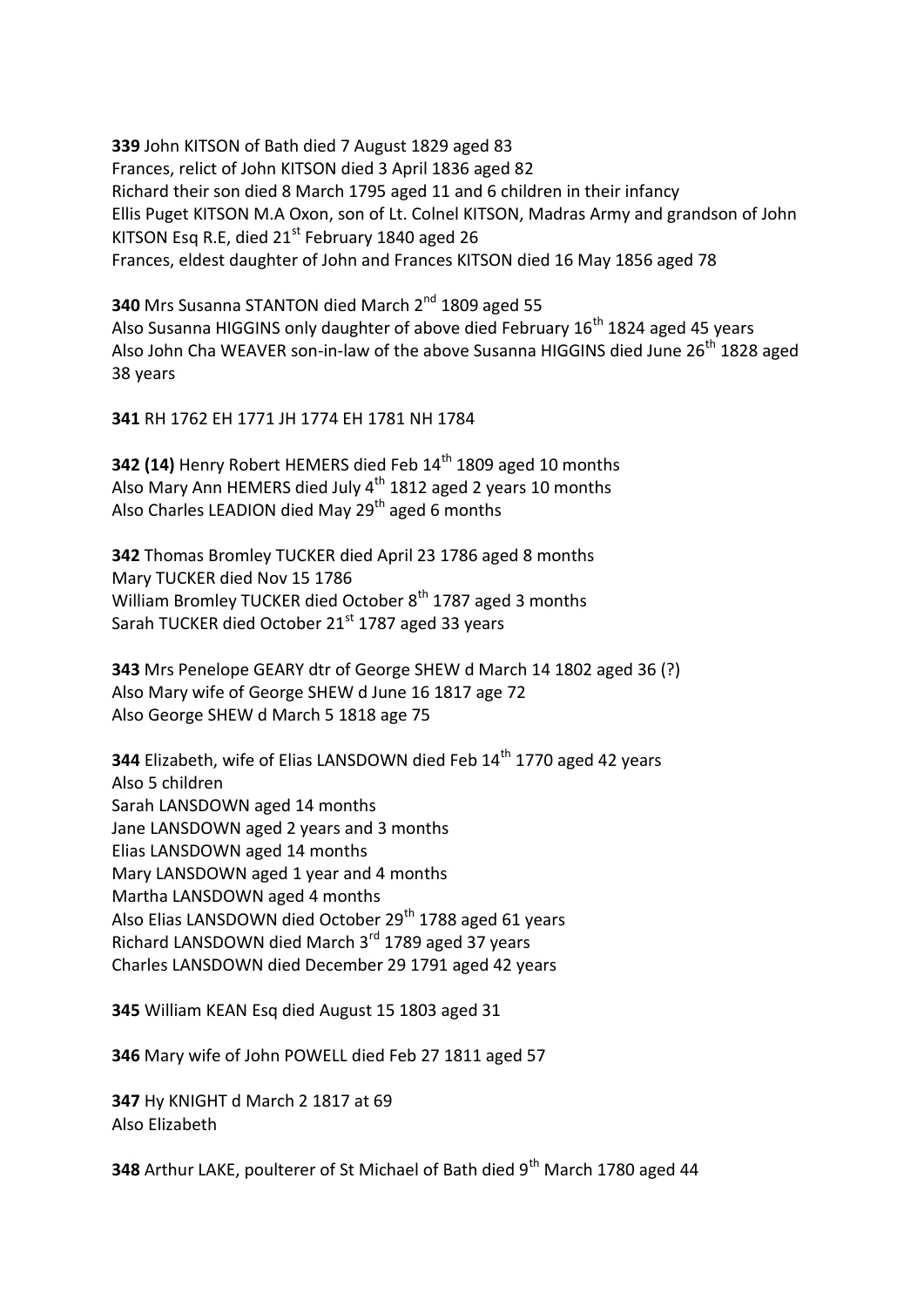Elizabeth his wife died  $25<sup>th</sup>$  March 1817 aged 80

**349** Rev Thomas WILKINS for 16 years rector of this parish died 24 April 1824 aged 61 Also Charlotte, his wife died 26 April 1842 aged 80 buried at Hemstead, Norfolk

**350** William SULLY died 1<sup>st</sup> October 1858 aged 56 Also son George  $10^{th}$  September 1858 aged 20 Also son William SULLY died 14<sup>th</sup> January 1859 aged 23

**351** Betty, wife of James HEALES died 20 February 1778 aged 34 Also Elizabeth BELL daughter of the above who died with her mother aged 2 months

**352** Elizabeth HAWKES died 28 May 1823 aged 80 Hannah HENDY died 17 February 1832 aged 61 Elizabeth HENDY died 14 November 1846 aged 60 Mary HENDY died 31December 1855 aged 82

**353** Mary, wife of Charles GEARY and daughter of Archibald and Mary SHARP d Dec 12 1821 age 51 Also Charles GEARY born of Melbourne Derbyshire Sept 1768 (?) died at Bath March 6<sup>th</sup> 18 where he resided upwards of 50 years

**354** William DODDS died 23 March 1858 aged 74 Mary, his wife died 17 August 1859 aged 73

**355** George PRICE born 19 March 1802 died 4 May 1846

**356** Joseph GOVEY, builder in city of Bath, died 21 April 1859 aged 67 years Edgar Daniel GOVEY his infant son died 9 February 1859 aged 3 months Sarah RACKER wife of the above died 21 December 1893 aged 79 interred at Wandsworth

**357** William WATERS of the City of Bath, carpenter and builder, died 2 April 1830 aged 57 And the following sons of above William WATERS and Ann his wife Joseph Anthony died 6 May 1804 aged 3 years 10 months William Henry died 13 January 1806 aged 7 years John Herbert died 10 May 1806 aged 2 years Also Ann, wife of William, died 31 December 1835 aged 69

**358** William COLE died 19 November 1800 aged 49 George COLE died 19 February 1780 (1785?) aged 4 Charles COLE died 2 May 1792 aged 12 George COLE died 15 September 1813 aged 28 Elizabeth COLE wife of William died  $26<sup>th</sup>$  January 1820 aged 69 William, Esther and Jonathan who died in their labour

**359** John TAMPLIN of this parish died 7 February 1856 aged 78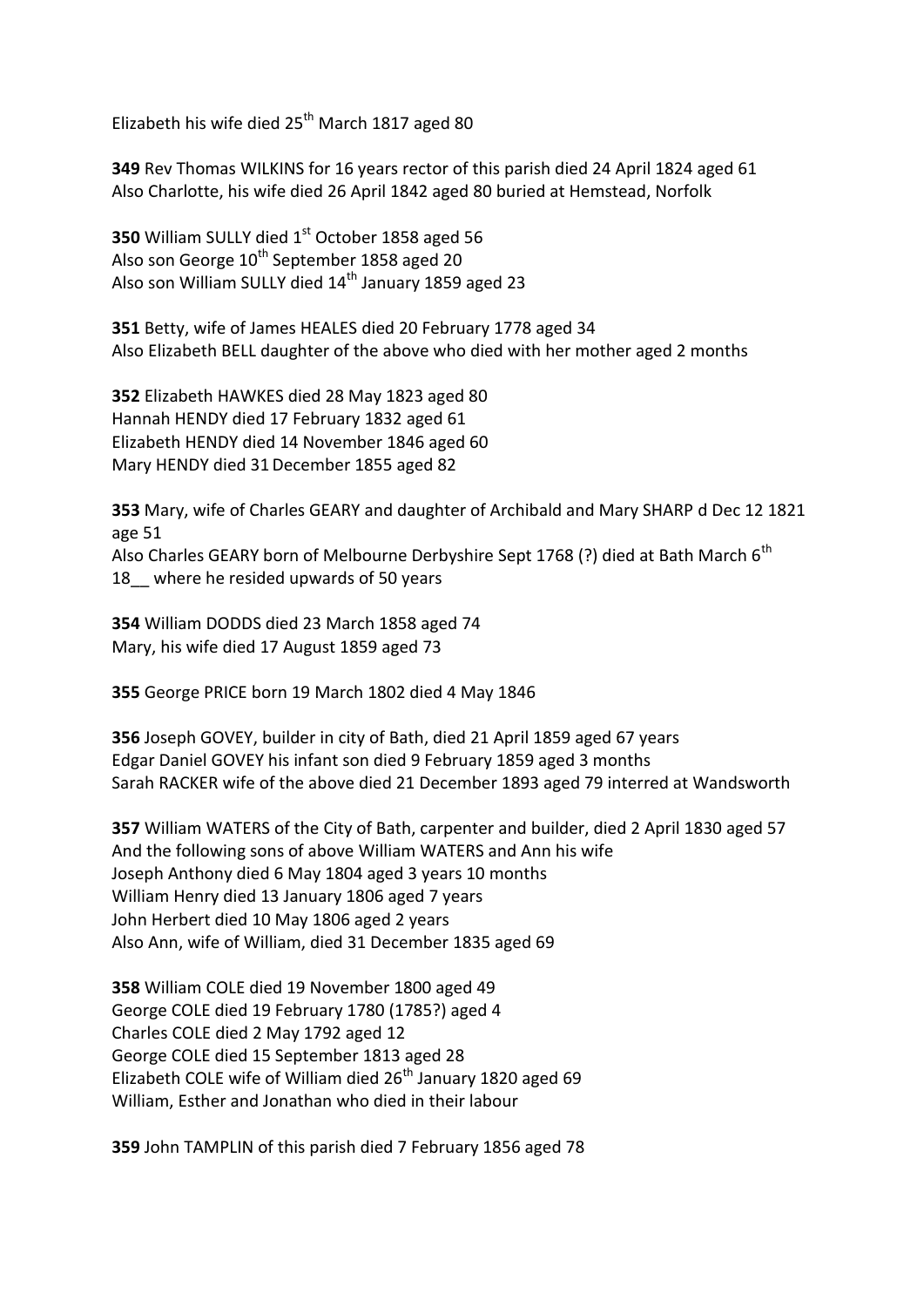## **360 Void**

## **361 Void**

**362** John COX of this parish d Feb 13 1809 aged 42 Also his wife Mary d 21 January 1819 aged 49 Mary Ann COX 1823 age 20 Elizabeth COX 1826 age 22 Ele BLACKMORE Apr 22 1827 William BLACKMORE Dec 30 1827

**363** Lydia WEIR wife of John WEIR died 7 December 1794 aged 47 She was an affectionate wife, an inflexible friend and a sincere charitable Christian. John WEIR Esq or Meer Green Hall, Worcestershire and of Craige Hall, County Fermanagh, Ireland died 21 May 1812 aged 63 years Frances WEIR, relic of John WEIR of Craige Hall and niece and sole heiress of late Edward BEARCROFT Esq of Meer Green Hall Worcs died 16 March 1820 aged 70 years

**364** Natl. Roach BULLIN died 22 March 1800 aged 9 months Also H.B died March 1804 Also Esther BULLIN wife of John BULLIN died 6 August 1813 age 45 years

## **365 Void**

**366** Henry Ball GOSDEN died 2 August 1807 aged 5 months

## **367 Void**

**368** Reverend Meredith TOWNSEND late of Stoke Newington, Middlesex died at bath 13 December 1801 aged 86 years

Also William BASNETT of Bath died 25 April 1813 aged 66 years

Also Mary BASNETT wife of above and daughter of Rev. Meredith TOWNSEND died 25 August 1823 aged 67 years

Also Elizabeth BASNETT daughter of above died at Clevedon 8th January 1837 aged 47 years Also Emma BASNETT daughter of above died at Bath  $13<sup>th</sup>$  February 1842 aged 48 years

**369** Charles MOSE 18 March 1808 at 30

**370** John CRISP of Cobmanden Lodge, Surrey 22 Jan 1803 at 60

## **371 Void**

**372** Richard, son of Richard and Sarah VINCENT of this parish died 8<sup>th</sup> November 1813 aged 8 years,

Also 3 children died in infancy

Also the above Richard VINCENT died 23 February 1826 aged 64 Also Sarah wife of Richard VINCENT died 23 August 1853 aged 86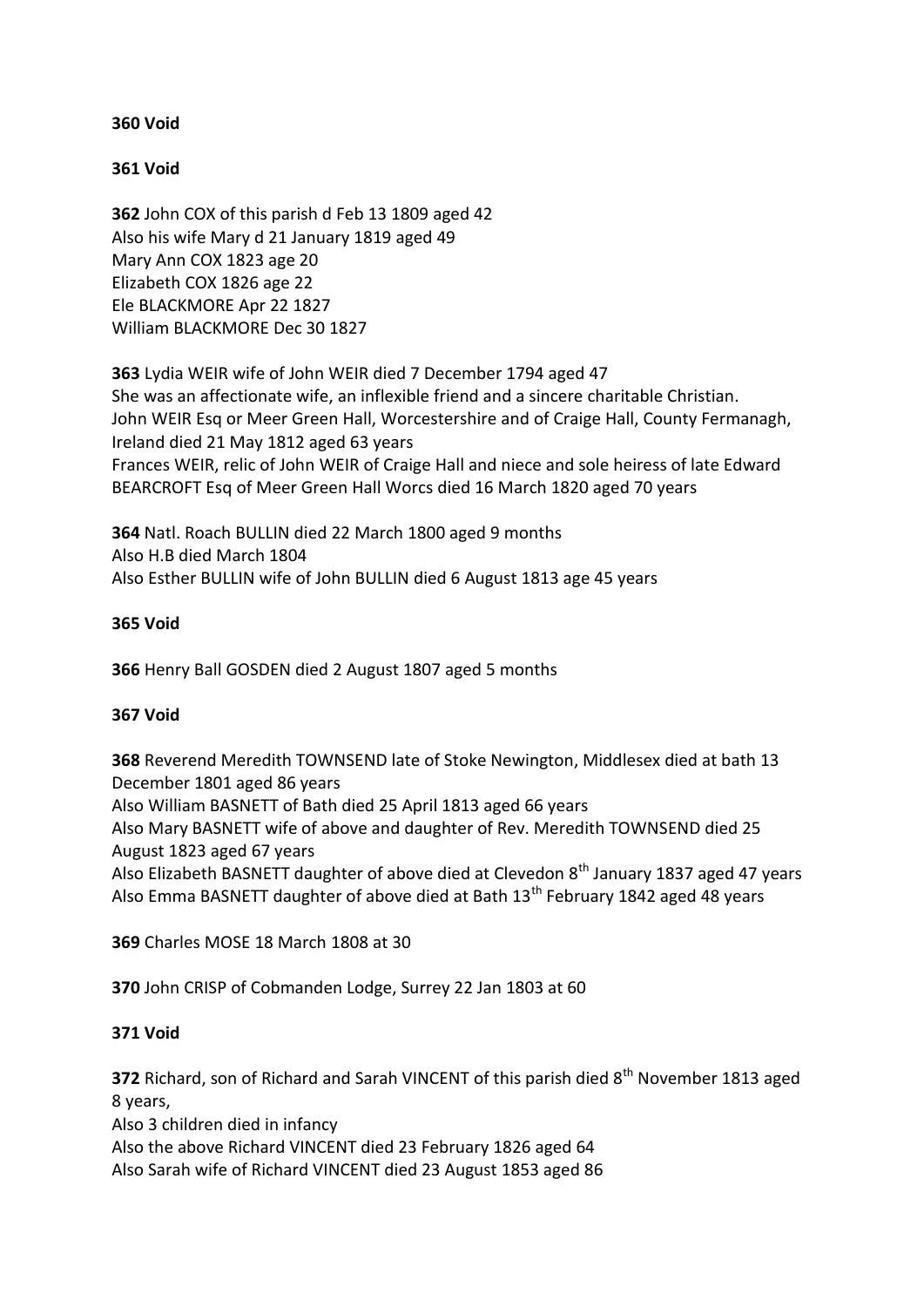**373** Thomas GIBBS died 9<sup>th</sup> May 1818 aged 73 Also Grace wife of above and daughter of John and Elizabeth BRIGHT of Lansdown died 4<sup>th</sup> November 1820 aged 69 Also James GIBBS, son of Thomas and Grace GIBBS died 2 April 1801 aged 24 Also Grace NORMAN daughter of Thomas and Grace GIBBS died 9 June 1805 **374** Anthony FIELD died 6 February 1837 aged 37 John PARKER died 15 February 1852 aged 64

**375 Void**

## **376 – 402 [See Appendix](#page-62-1)**

**403** Alice wife of John MORRIS both of parish of Walcot died 8 March 1788 aged 56 years Also John, Elizabeth and Hannah who died young Also John MORRIS of parish of Walcot died January \_\_\_\_\_ aged 81 years Also Martha d 19 Nov 1806 at 13

**404** Edmond REYNOLDS Jnr. 6 Jan 1805 at 23 Wm Augustus REYNOLDS Lieut in 4<sup>th</sup> Drag. Guards 21 May 1805 at 18

**405** William SEWARD son of William and Mary SEWARD who died 20 May 1805 aged 13 Also William SEWARD died 9 July 1834 aged 74 Also his widow Mary SEWARD died 13 December 1838 aged 79

**406** Reverend Edward VAUGHAN D. D. Many years chaplain of the English factory at Hamburgh died 19 April 1787 at 86

**407** Elizabeth BROWN late of Mattisfort (?) Hampshire died 1<sup>st</sup> May 1799 aged 77 Ann CHRISTINAZ daughter of above wife of J.D CHRISTINAZ of parish of Walcot died 25 September 1800 aged 54 years Also J.D. CHRISTINAZ died 18 October 1811 aged 65

**408** Benjamin SHAW junior of City of Bath died 14 January 1810 aged 30 Edward SHAW died 14 October 1811 aged 15 Benjamin SHAW senior died 15 September 1827 aged 77 Katherine, widow of Benjamin SHAW senior died 5 November 1830 aged 75 George, second son of the above, kind husband and tender father, died 28 September 1856 aged 68 native and Alderman of Bath Two of his children George Edward born 2 December 1830 died 25 June 1831 Georgiana born 3 May 1835 died 7 March 1837 Also Ann Rosoman, widow of George SHAW died 18 April 1877 aged 80

**409** Ann Maria COCKBURN daughter of Col. John COCKBURN Royal regiment of Artillery, died  $6<sup>th</sup>$  February 1812 aged 22 years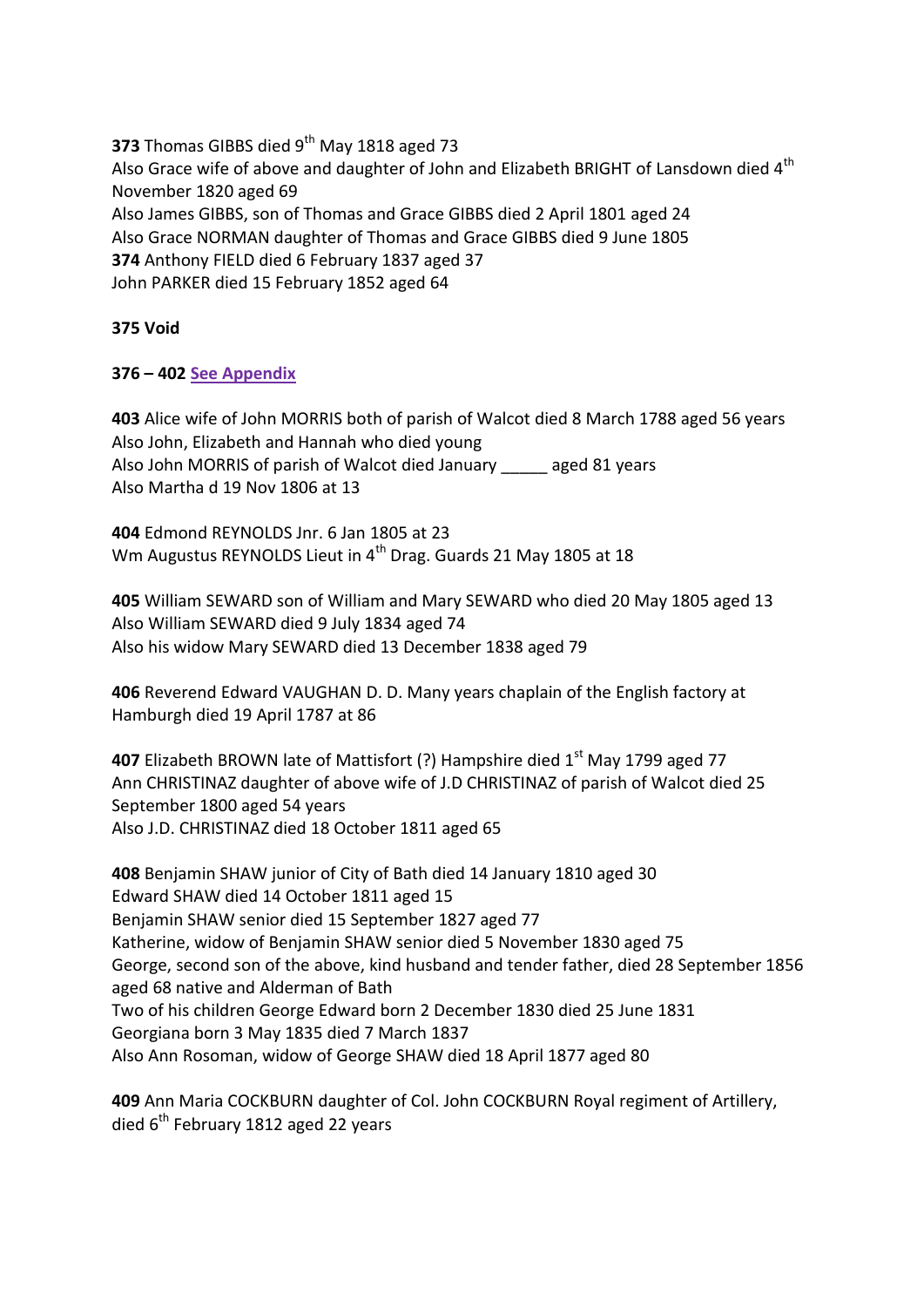**410** Maria SHAIRP dtr of late Walter SHAIRP consul general in Russia d August 13 1804 age 41 Also mother Eleanora SHAIRP d Feb 4 1814 age 80

**411** Susanna HAMILTON relict of John HAMILTON Esq d 24 March 1823 age 69 Also fourth son Thomas d 4 Feb 1810 age 21 **[See Appendix](#page-63-0)**

**412** William WELSTEAD of this parish died 21 August 1816 aged 55 Also David his son died in his infancy Also Ann Higgs COLE daughter of above died 13 November 1824 aged 32 Also Elizabeth wife of above died 16 February 1832 aged 85

**413** Mary Elizabeth, daughter of Capt. George GLASGOW R.A died 22 February 1853 aged 77

**414** Martha WILSON wife of the late Philip d 16.2.1801 age 37(?)

**415** John CRISP died 27 February 1862 aged 79 Ruth CRISP, wife of above, died 25 November 1848 aged 63 Jane CRISP, daughter died 29 October 1847 aged 32 Ellen CRISP, daughter died 4 April 1837 aged 8

**416** Charleton Lady DEANE died 17 January 1798 aged 79 years Also M. Alice SAYER, sister of Lady DEANE above and relict of Robert SAYER died 9 December 1810 aged 79 years

**417** James & Robert, sons of George & Martha DAVIS James d  $1<sup>st</sup>$  Feb 1798 age 12 Robert d suddenly 25 March 1804 age 20

**418** James PITTMAN died 3 March 1795 aged 37 Also 3 children died in infancy Also George Penny PITTMAN son of above by Juliet his wife died 18 March 1813 aged 20 interred in St. Mary Le Bow Church London

**419** Benjamin ROEBUCK of Sheffield, Yorkshire died 10 September 1796 Also Mrs Jane MAXWELL relict of Hugh MAXWELL Esq of Dalswinton, Nth Britain d 16 Jan 1795

Also Mrs Helen ROEBUCK daughter of above Jane MAXWELL and relict of said Benjamin ROEBUCK died 24 September 1801

**420** Charles MOORE died 15 December 1801 aged 45 Also William MOORE brother of the above died 8 June 1805 aged 56 Also Betty MOORE wife of Charles died 4 March 1831 aged 74 Also Ann MOORE daughter of William died 27 September 1842 aged 66

**421** James DARCH d March 4 1808 age 56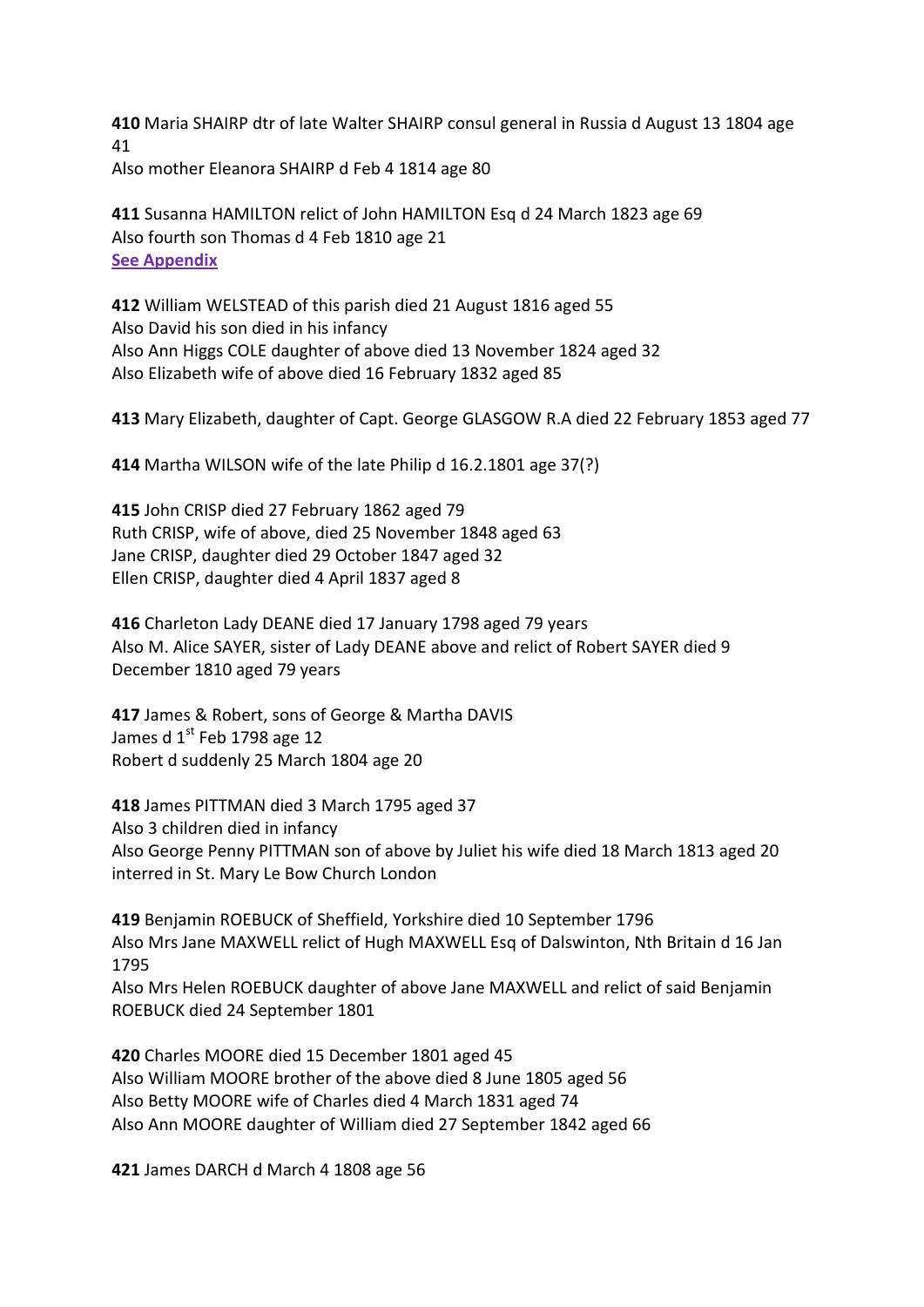Wife Sarah d Dec 4 1828 at 79 Sarah ANGELL, their daughter d Nov 8 1853 age 60

**422** John CREW of this parish died 3 December 1791 aged 49 Also Martha CREW relict of John CREW died 11 January 1819

**423** Charlotte Maria FULLER died 29 July 1798 aged 25 years

**424 [See Appendix](#page-63-1)**

## **425 [See Appendix](#page-64-0)**

**426** Jane wife of John MORLEY of Bath died 14 April 1791 aged 32 Also Thomas, son of above infant Jane their daughter died 2 March 1805 aged 19 Martha MORLEY died 10 April 1814 aged 25 The above John MORLEY died 26 May 1822 aged 67

**427** Arthur GANE died 4 June 1814 aged 65 years Also Hannah wife of above died 5 November 1827 aged 68 years Also Jane, daughter of Arthur and Hannah GANE died 6 October 1776 aged 3 years Also Martha, Richard and Jane who died young Also Joseph BROOKS son in law of aforesaid died 9 May 1821 aged 38 years Also Mary Ann daughter of Richard and Elizabeth BENCE of this parish died 26 March 1833 aged 8 months Also Elizabeth their daughter died 20 October 1841 aged 5 years 7 months

**428** Gabriel VINER of Bath died 11 March 1795 aged 75 years Also France VINER relict of above died 16 July 1798 aged 74 years Also William BAILEY of Portsmouth died at Bath 4 May 1792 aged 64 Also Charles VINER of Bath died 22 February 1823 aged 70 years Also Ann his wife d 26 Jan 1805 age 41 And W.B. VINER in infancy Also Wm VINER, their son age 28 d at Weston, near Ross, Herefordshire

**429** Mary wife of John WARD, city of Bath, died 2 April 1811 aged 45 Also Mary DURBIN, niece of aforesaid and wife of Samuel DURBIN died 21 January 1820 aged 26

## **430 [See Appendix](#page-64-1)**

**431** Olivia CARY, sister of John CARY, died \_\_ May 1766 aged 61 Elizabeth CARY wife of John died January  $1<sup>st</sup>$  1770 aged 57 Anne EVANS daughter of above and wife of Robert EVANS, died 21 November 1815 aged 67 Joseph CARY died 12 December 1825 aged 86 Elizabeth CARY daughter of above Elizabeth died 3 May 1827 aged 90 Sarah wife of Joseph CARY died 11 May 1828 aged 79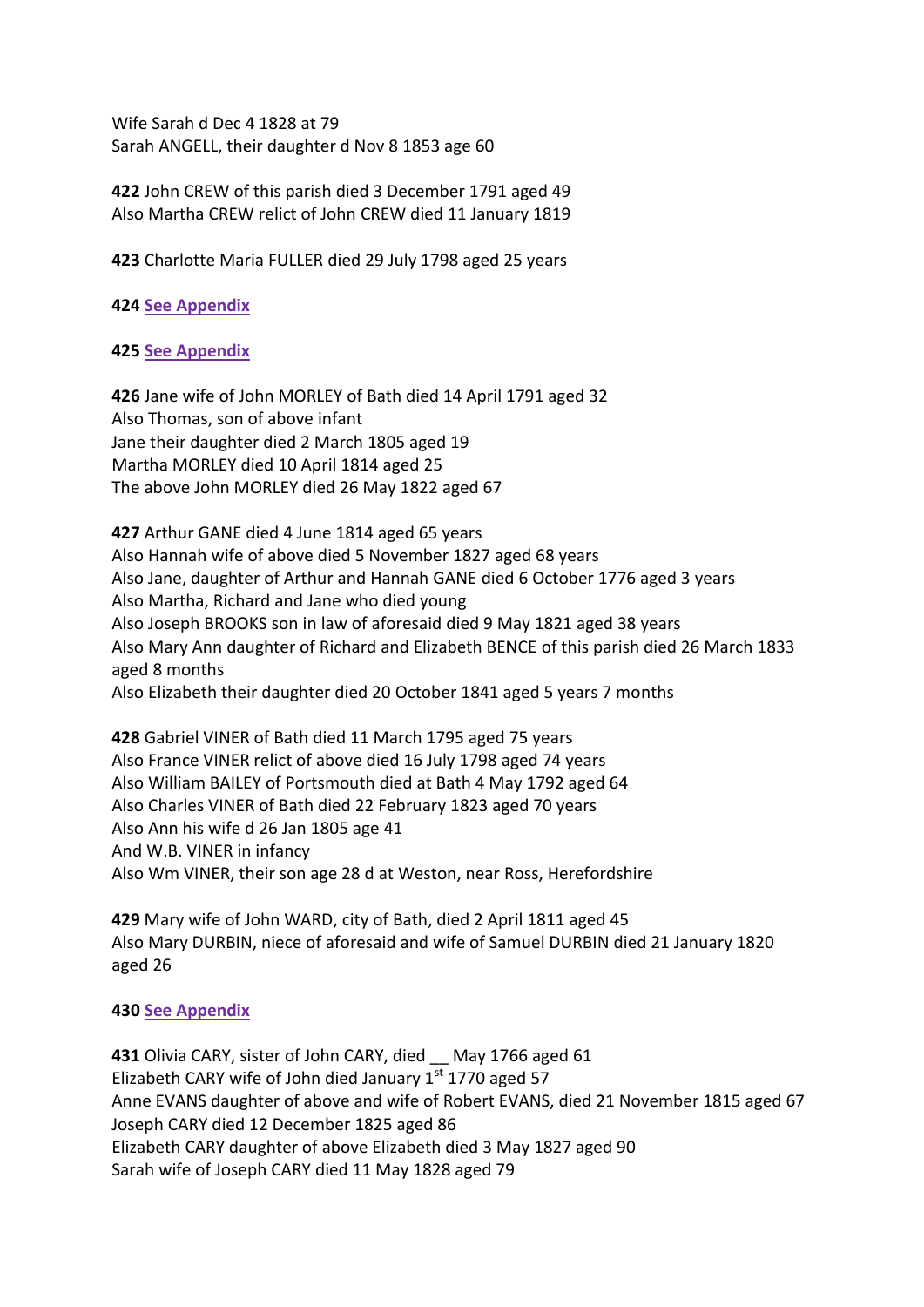**432** Langhorne BURTON of Enderby, Lincolnshire died 15 December 1784 aged 47

## **433 Void**

**434** Elizabeth, wife of John PIKE of Chilton, Wiltshire died November 8 1801 aged 63 Hannah wife of John SHUM died February 2 1803 aged 35 Elizabeth daughter of John George and Sarah SHUM died  $9<sup>th</sup>$  April 1805 aged 4 Mary sister to above died 29 April 1805 aged 2 Jacob brother to above died 26 May 1805 aged 4

**435** George REDHEAD of Cumberland died 5 May 1805 \_\_\_ Mary, relict of George died 9 April 1816 aged 58

**436** Elizabeth ROOKE, wife of Henry of Coedriglan, Glamorgan died 22 April 1797 aged 60

**437** Thomas GARDINER, an honest labourer died 2 January 1885 aged 87 Stone erected by landlord and tenant of the farm on which he worked for more than half a century Also Charlotte his wife died 29 December 1872 aged 74

**438** Sophia Adams MOORE wife of John MOORE died 2 April 1862 aged 31

**439** Katharine Ann WHITTAKER died 28 February 1854

**440** Ermin daughter of Richard and Ermin KENRICK of Nantelwydim in the county of Denbigh died  $6<sup>th</sup>$  June 1814 aged 4 years

**441** Sarah WELLS daughter of the Rev. Frances WELLS many years vicar of Oundle, Northampton and Mary his wife died 29 August 1803 aged 66

**442** Sacred to the beloved mother of Hy. William BENNET 24<sup>th</sup> December 1835 aged 40 Henry William, only son of the above died 18 April 1849 aged 24 Also Harriet, widow of the first named Henry William BENNET died  $17<sup>th</sup>$  November 1874 aged 74

**443** William STEWART of Fort Stewart, Ireland. A youth descended from the ancient and noble family of Sir William STEWART, Baronet now Earl of Blisinton, who by a fall from his horse near this place died  $11<sup>th</sup>$  December 1768 aged 22

**444** Harriet REX d August 4 1854 aged 60 Charlotte COWARD d September 16 1864 aged 74

**445** Jonathan DORE of Bath died 19<sup>th</sup> June 1782 aged 45 years Also Jonathan DORE died 29 May 1786 aged 16 years Also William DORE died 7 July 1794 aged 23 years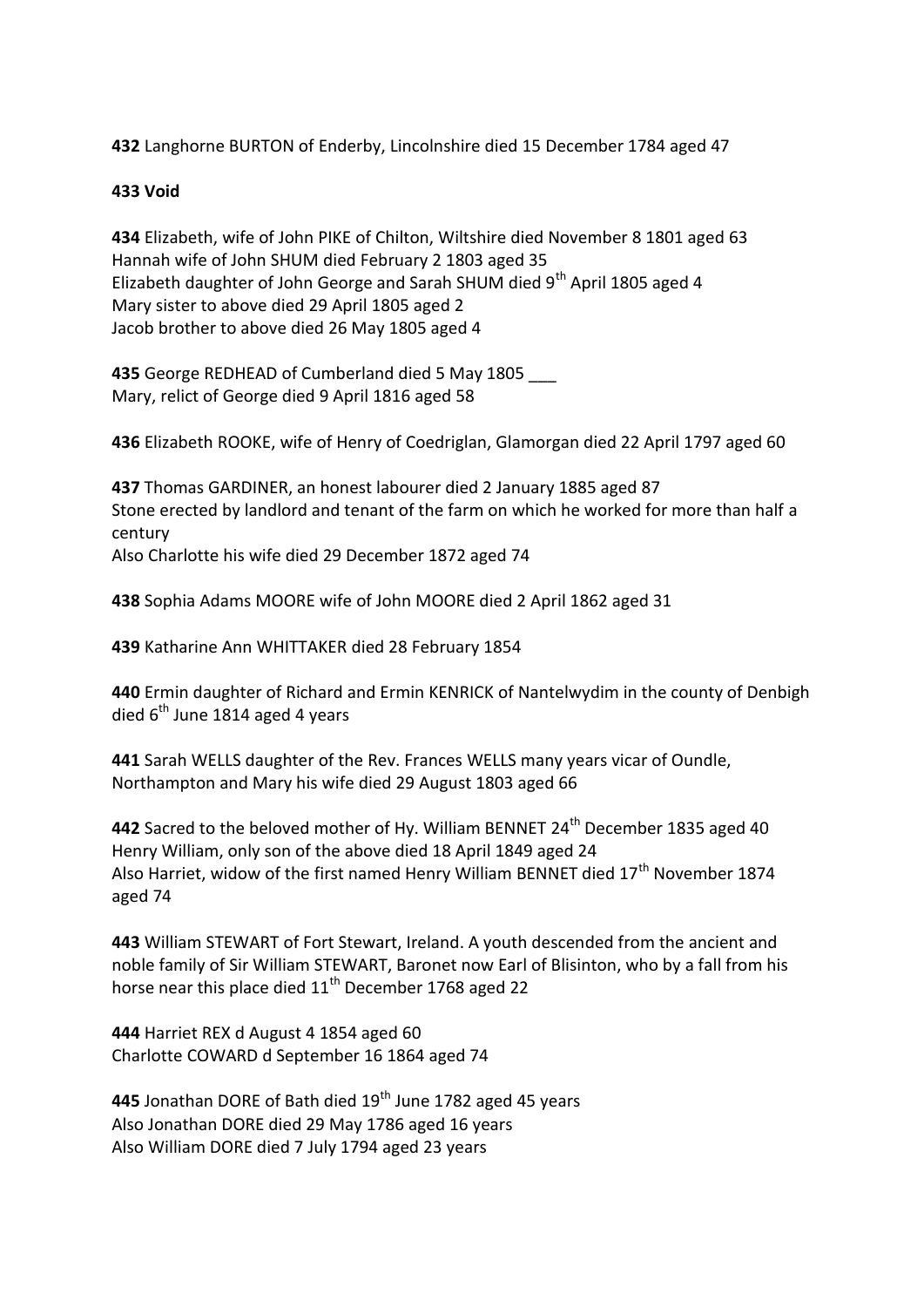Also Fanny BISHOP daughter of Jonathan and Mary DORE died 3 December 1799 aged 26 years Also Mary wife of Jonathan DORE died 25 January 1785 aged 49 years Also Sarah DORE died 28 October 1785 aged 11 years Also Hannah DORE died 24 February 1790 aged 21 years

**446** Catherine KYFFIN eldest daughter of Thomas KYFFIN of Maynan Carnarvan and his wife Elizabeth, eldest daughter and heiress of John SALISBURY of Glan y Gors, Denbigh, N Wales died 6 September 1785 aged 45

**447** Joseph PETERSON, gent of this parish died 18<sup>th</sup> February 1766 aged 45 years Also the following children of the above Joseph PETERSON by Ann, his wife Hester PETERSON died 15 November 1777 aged 22 years Joseph PETERSON died 18 May 1780 aged 16 years Peggy PETERSON died 25 December 1780 aged 21 years Sarah and John both died in infancy Also Ann PETERSON wife of Joseph died  $17<sup>th</sup>$  September 1794 aged 67 years Also Thomas son of Joseph and Ann died 19 April 1803 aged 42 years Also Joseph Peckston, son of Peckston and Susanna died 4<sup>th</sup> April 1830 aged 22 Also Peckston son of Joseph and Ann PETERSON died 31 March 1842 aged 85 Also Susanna wife of Peckston PETERSON  $1<sup>st</sup>$  August 1842 aged 70 years Also Clement BUSH of this parish gent born 10 January 1808 died 26 January 1882 Also Ann BUSH born 3 February 1082 died 29 November 1883 Also Hester PETERSON sister of above Ann BUSH born 25 July 1805 died 2 December 1887 John WHITTINGTON of this parish died  $10<sup>th</sup>$  January 1796 aged 62 years Margaret WHITTINGTON died 18<sup>th</sup> January 1814 aged 79 years

**448** Reverend Walter HARTE M.A., Canon of Windsor, Rector of Creed and Vicar of St. Austell, Cornwall died at Bath  $1<sup>st</sup>$  June 1774 aged 67

**449** Gulielmus OLIVER M.D, F.R.S., died 17 March 1744 I.E. Mrs PRINGLE, Mrs OLIVER, Mrs SPRAGG, Thomas H OLIVER Lord of the Manor of this parish died  $7<sup>th</sup>$  March 1870 aged 79 years Lucy Virginia OLIVER wife of above died Xmas day 1891

**450** Mary wife of Thomas BROWNETT of City of Bath died 7<sup>th</sup> June 1813 aged 37 years Also the above Thomas BROWNETT died 22 May 1814 aged 42 years Also Sophia daughter of above died 15 November 1822 aged 22 Also Thomas, their son, died  $8<sup>th</sup>$  August 1827 aged 19 years

**451** Elizabeth CHURCH died 6 August 1813 aged 27 years Also Hiron CHURCH her husband died May 26 1814 aged 25 years

452 Sarah wife of James OGILVIE daughter of Thomas and Mary RODWAY died 18<sup>th</sup> Mav 1807 aged 41 years

**453** Ann WILLICOMBE died 23rd January 1861 aged 61 years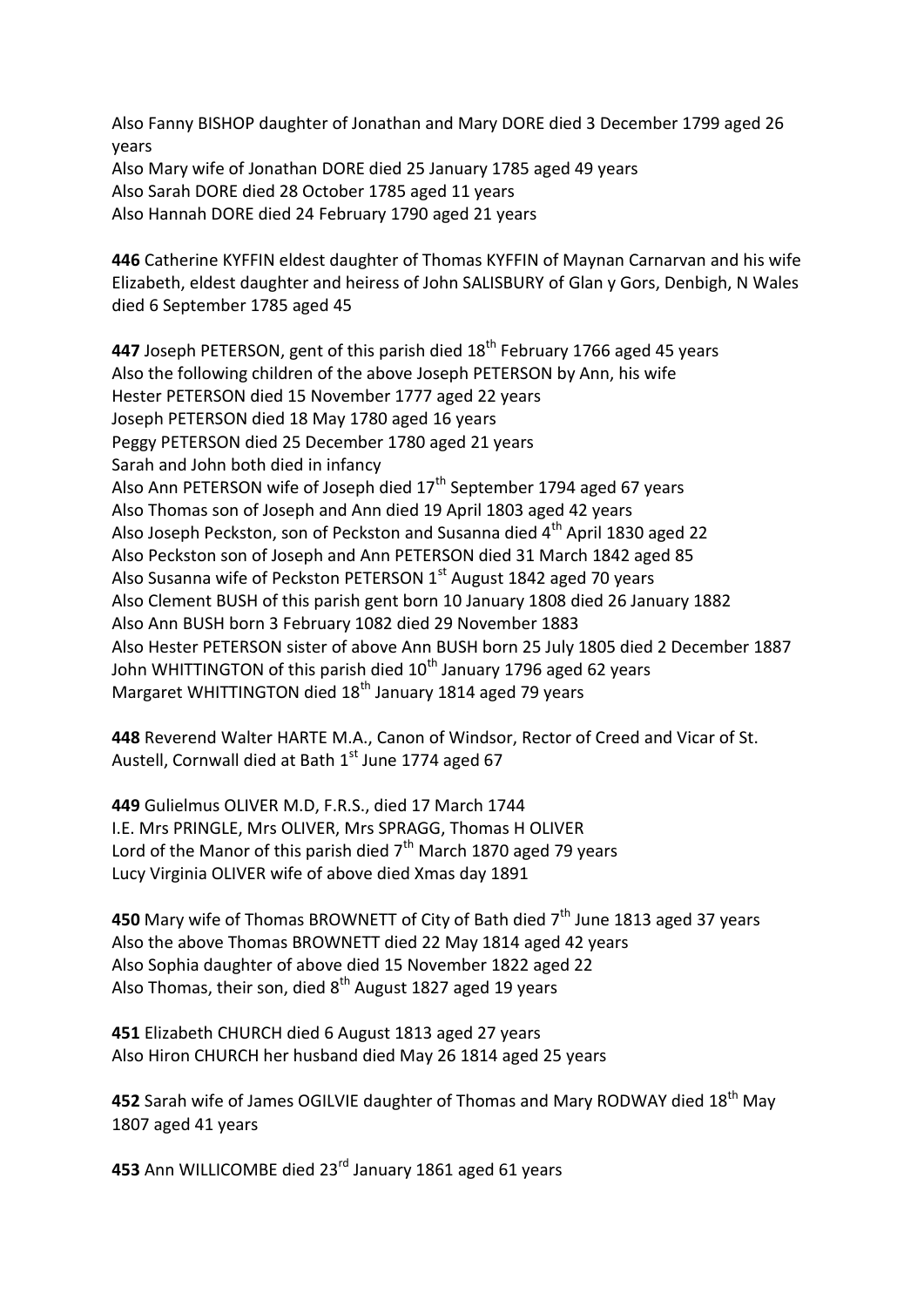453A Ann ATKINSON, eldest daughter of Rev Dr. ATKINSON of Headfield, Ireland died 28<sup>th</sup> October 1781 aged 17 years

**454** Philip AFFLECK Esq Admiral of the White Squadron of his Majesty's Fleet died at Bath on Sunday 22 December 1799 aged 73 years

**455** Ralph Browne Wylde BROWNE of Caughley, County of Salop 10<sup>th</sup> December 1810 aged 44 years

Also Georgiana Wylde BROWNE, third daughter of the above died 6<sup>th</sup> February 1843 aged 44 years

Also Mary Ann Wylde BROWNE, widow of the above, died 6 November 1814 aged 71 years

**456** Sophia SMART died 27 December 1811 aged 55 years Also Baptist SMART Esq, husband to the above died  $5<sup>th</sup>$  May 1813 aged 59 years Also Elizabeth SMART mother of Baptist SMART died September 18<sup>th</sup> \_\_\_\_\_\_\_\_\_

**457** Jane Caroline WESTON died February 16th 1862 aged 64

**458** Mary Lucy eldest daughter of late Rev. William MEYRICK A.M. of 5 Park Street, Bath and of Anglesea, North Wales died 23<sup>rd</sup> March 1846 aged 47 years Also Hester Anne, second daughter of Rev. William MEYRICK A.M. died 15<sup>th</sup> March 1891 aged 91 years

**459** Margaret JOHNSON died 1<sup>st</sup> August 1823 aged 73 years

**460** Jenny EYRES, City of Bath died 18<sup>th</sup> February 1811 aged 60 William EYRES died  $13^{th}$  May 1800 aged 19 Caroline EYRES died 26<sup>th</sup> June 1814 aged 24 William and Maria infants William EYRES died 22 August 1831 aged 78

461 In memory of my mother, Elizabeth Ann OLIVER died 22<sup>nd</sup> February 1876 aged 70 years

**462** Elizabeth, widow of the late William SELLER, Esq of Vicars Cross near Chester died at Belle Vue House, Bath,  $1<sup>st</sup>$  May 1860 aged 78 years

**463** Frances Caroline BOSWELL born 1759 died 28th July 1852 aged 93 years

464 Lieut Hamilton BLAIR R.N. died 10<sup>th</sup> March 1815 aged 21 years

**465** Eliza Sarah wife of Thomas EDWARDS of Antigua died 7<sup>th</sup> July 1826 aged 41 years

**466** Guy ROTTON, Esg, late Captain 17<sup>th</sup> Regt. died 16<sup>th</sup> August 1824 aged 30 years

467 George Danvers JENKINS, Esq, of Her Majesty's 69<sup>th</sup> Regt died 30<sup>th</sup> December 1859 aged 32 years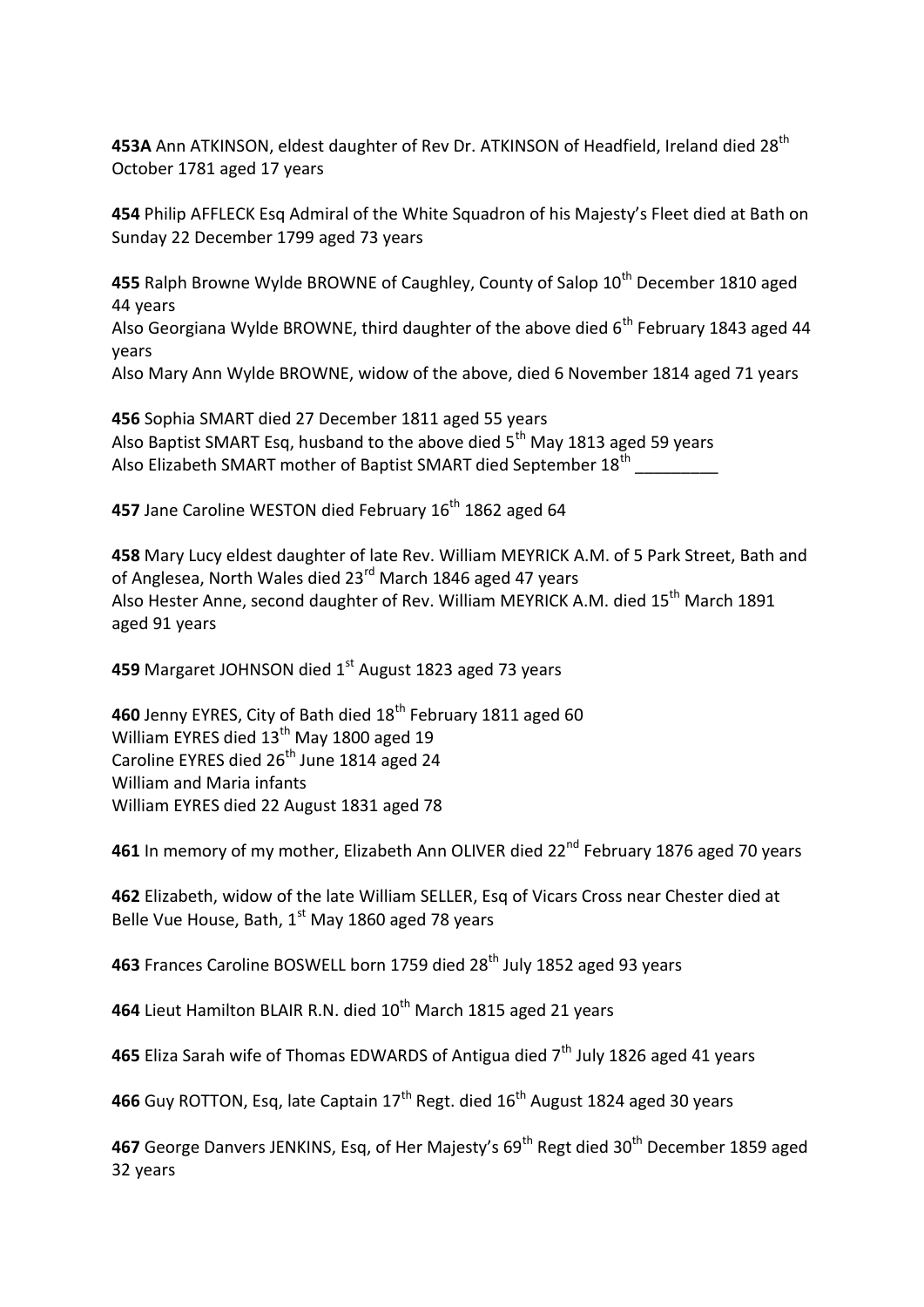**468** Mary Anne, Countess Dowager of Belmore, died 14<sup>th</sup> December 1841 aged 86 years Also Elizabeth Frances CALDWELL born 26th May 1766 died 20th January 1854 Also Frances Arabella wife of John Colpoys BLOOMFIELD, eldest daughter of Sir John CALDWELL, Bart died at Chudleigh  $26<sup>th</sup>$  September 1872 aged 82 years

Lady CALDWELL died  $18<sup>th</sup>$  March 1796 aged 39 years Also Harriet CALDWELL 2<sup>nd</sup> Daughter of Sir John CALDWELL died 5<sup>th</sup> January 1808 aged 16 (18?) years Also Sir John CALDWELL Bart and Count of Milam in the Sacred Roman Empire died  $17<sup>th</sup>$  June 1830 aged 73 years Also Anne Alice CALDWELL died 8<sup>th</sup> March 1841 aged 73 years

**469** Isabella Countess Dowager of Carlisle who was born 1720 died at Bath January 1795

**470** Mrs Anne MAXWELL wife of Rev. Doctor William MAXWELL of Falkland, Ireland and daughter of W. MASSINGBERD of Ormbesey, Lincoln died 28 October 1789

## **471 [See Appendix](#page-64-2)**

## **472 [See Appendix](#page-60-5)**

## **473 [See Appendix](#page-64-3)**

**474** Elizabeth COUSINS of Portway House died 28<sup>th</sup> December 1842 aged 65 years. Tablet erected by her son Thomas A COUSINS

475 Marguerite Mary RAVAUD died 19<sup>th</sup> October 1800 aged 83 years Also Mrs Katherine SHELLEY sister to late John SHELLEY died 15<sup>th</sup> July 1795 aged 71 years

476 Margaret, relict of Walter QUIN of Adair in Ireland died 25<sup>th</sup> April 1810 aged 81 Also Matthew, the infant son of Captain George ROBINSON of the Royal Navy who died  $9<sup>th</sup>$ June 1810

**477** Jane WEBB wife of Daniel WEBB died 15<sup>th</sup> June 1779 aged 44 years Also Daniel WEBB of Maidstown, Ireland died 3 August 1798 aged 78 years

**478** George ISAACS son of William and Hannah ISAACS died 14th April 1833 aged 11 years Also Hannah wife of William ISAACS died 28<sup>th</sup> April 1854 aged 58 years Also William ISAACS, husband of above died 29<sup>th</sup> December 1868 aged 76 years

**479** Isabella Lady KING relict of the late Sir Henry KING died 23 October 1764 Also Hon. Henry KING, second son of Earl of Kingston and grandson of that excellent woman died at Bristol, Hotwells  $6<sup>th</sup>$  July 1785 aged 17 years

## **480 [See Appendix](#page-64-4)**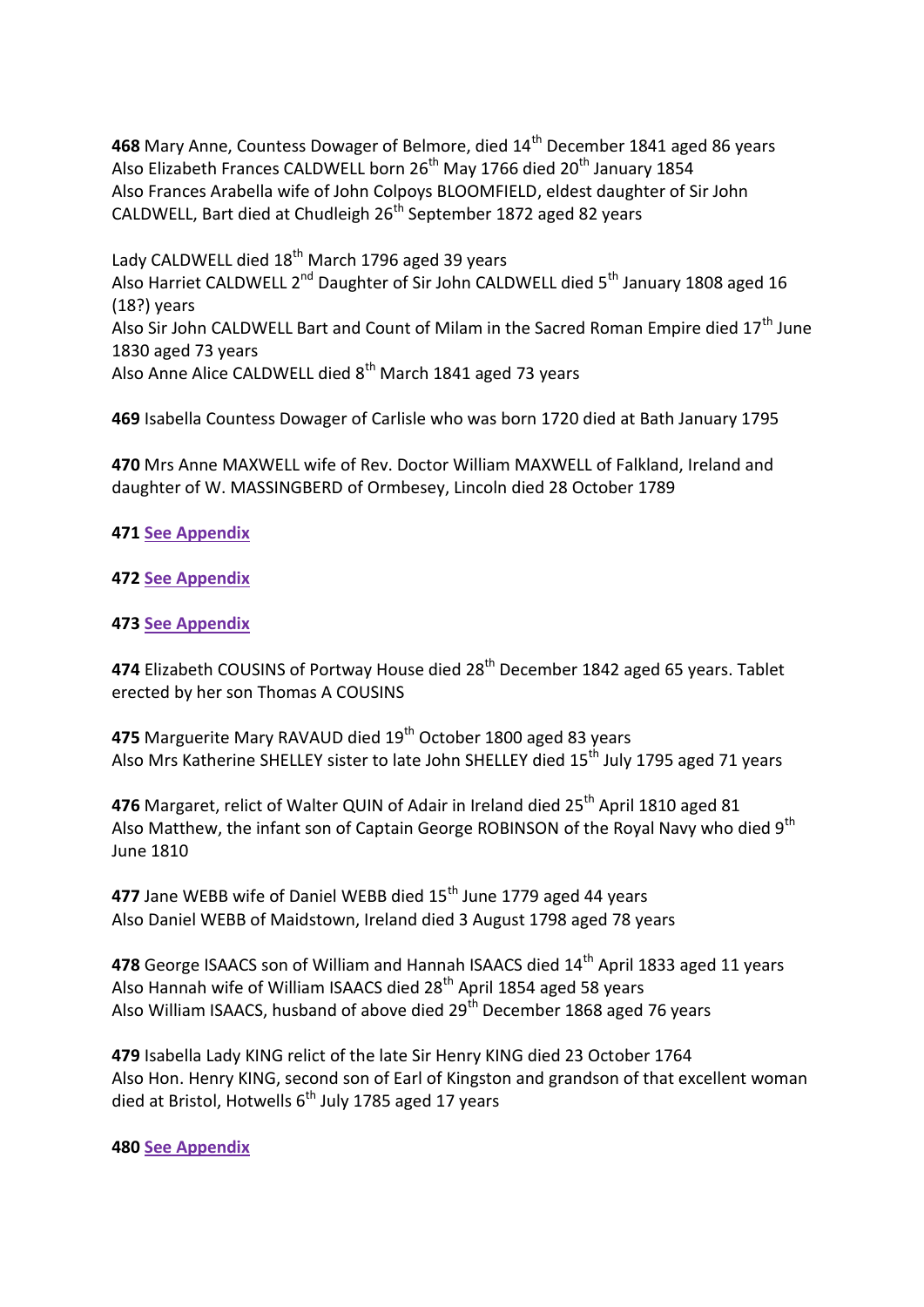**481** Isabella, Countess of HOWTH, wife of the Earl of HOWTH of Ireland and daughter of Sir Henry KING brt and sister of the Earl of KINGSTON died 21 October 1791 Also Isabella, Lady SYDNEY daughter of the above and relict to the late Lord SYDNEY of Strathaly Hall, Ireland, died 28 October 1836

482 Mary REEVES wife of William REEVES of City of Bath died 9<sup>th</sup> March 1804 aged 57 years Also William REEVES died 14<sup>th</sup> February 1805 aged 55 years

**483** William Richards SCOTT son of John SCOTT Esq of Jamaica died 24 September 1810 aged 10 years

**484** Charles COBBE of Newbridge Swords, Ireland died 9th July 1798 aged 45 Also the Right Hon Lady Elizabeth COBBE died  $6<sup>th</sup>$  May 1806 aged 69 years Thomas COBBE of Newbridge, County Dublin died 11<sup>th</sup> March 1814 aged 81 (87?) husband of the above Elizabeth Henry William COBBE son of the above Charles died 23 March 1825 aged 37 Ann COBBE, wife of Charles died 18<sup>th</sup> December 1835 aged 79

**485** The Honourable Henrietta LYSAGHT, daughter of sent leger Viscount DOUERIAIE and widow of the Hon. J (?) LYSAGHT of County Cork died  $3<sup>rd</sup>$  May 1822 aged 68 years Also Elisa Dorathea, widow of Henry TUITE baronet of Sonna County, Westmeath, died 17<sup>th</sup> May 1850 aged 85

Also Mary JAMES died 21 February 1875 aged 79

**486** Katherine EVANS, relict of Col. Kingsmill EVANS of 1<sup>st</sup> Regt of Footguards and of John BLEWITT Esq of Llantarnam Abbey in same county died 12<sup>th</sup> December 1824 Also Mary EVANS, second daughter of Katherine and Kingsmill EVANS died 13<sup>th</sup> January 1863 Also Katherine EVANS eldest daughter of Katherine and Kingsmill EVANS died  $8<sup>th</sup>$  November 1866

**487** Catherine Ann Spackman BARKER died 19<sup>th</sup> May 1812 aged 5 years 3 months

488 Ann LYSAGHT died 12<sup>th</sup> November 1812 aged 69 Mary Coote PURDON died  $21<sup>st</sup>$  May 1817 aged 71 Also Anna Maria Coote PURDON, daughter of above died 14 June 1845 aged 74

489 Mrs Mary WANE youngest daughter of John WANE late of City of Bath died 3<sup>rd</sup> October 1842 aged 71 Also Ann CHRISHOP died 23rd August 1867 aged 88

**490** Sarah, wife of Mr. John PILE, City of Bath, died 21<sup>st</sup> July 1816 aged 62 Also Mr John PILE, died 21<sup>st</sup> October 1820 aged 62

**491** John ROBERTSON late of Royal Crescent, Bath and formerly of Chester Hall, Edinburgh died  $10^{th}$  January 1818 aged 80 **[See Appendix](#page-64-5)**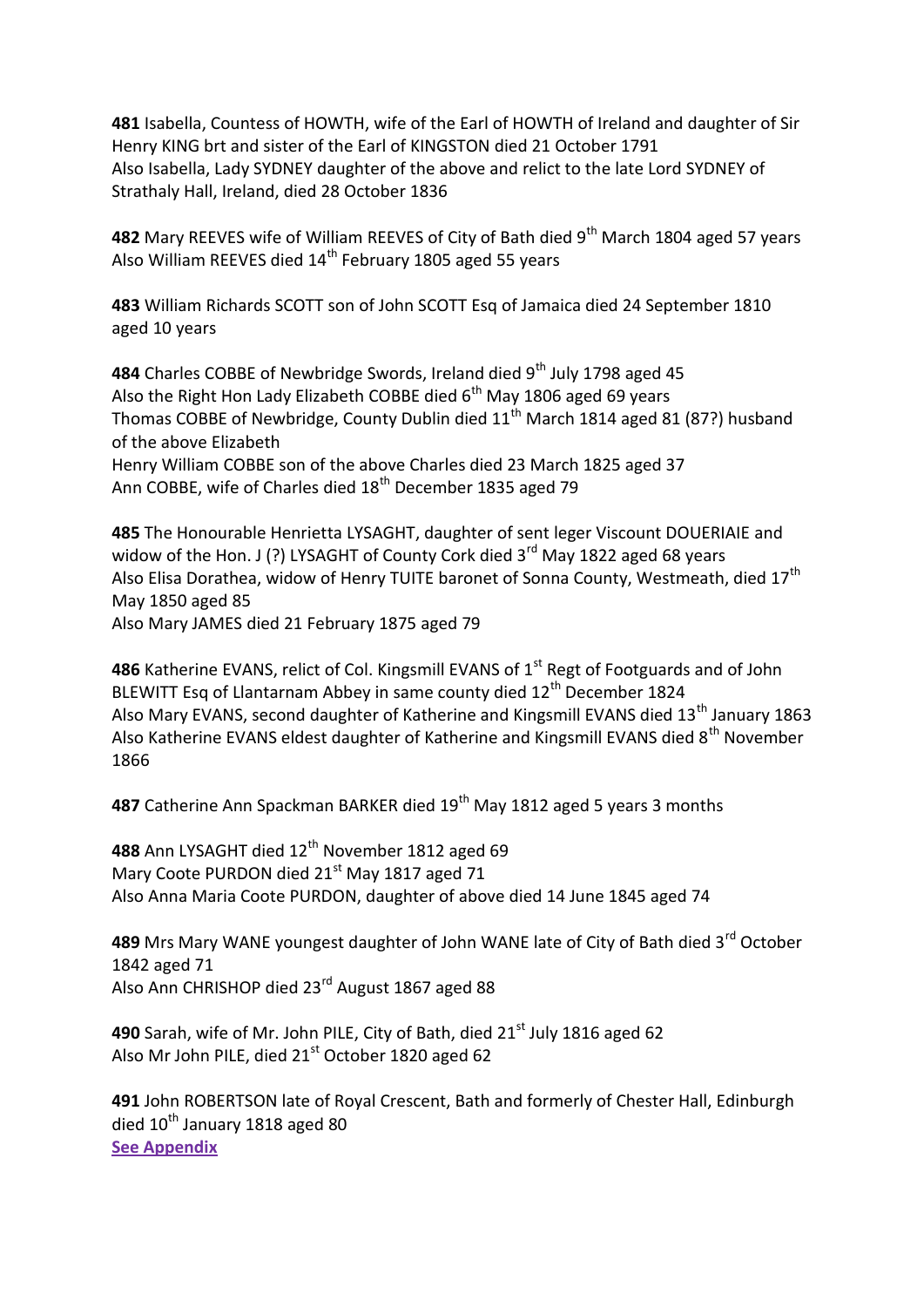**492** This stone was erected by Mary WEST in memory of her beloved sister Julia TAFFE of Enniscorthy in County Wexford, Ireland, died 14<sup>th</sup> September 1812 aged 46 years

**493** Robert Douglas WILSON died August 1823 (?) aged 29

**494** M.W. 1811 M.D. 1820

495 Mr Joseph GOODSON late of Rotherhithe, Surrey died 9<sup>th</sup> January 1814 aged 64

496 Francis Maria, daughter of William and Sarah BARRETT, City of Bath, died 8<sup>th</sup> May 1813 aged 15 months

Also Charles Samuel son of above died  $13<sup>th</sup>$  May 1815 aged 5 (3?) years 10 months Also son William died February 9 1816 aged 8 y 10 months

**497** Peter, son of Nicholas NAFTEL native and late merchant of Guernsey died at Bath 1<sup>st</sup> December 1812 aged 33

498 George BEST died 25<sup>th</sup> October 1790 aged 44 years

499 Thomas BARTER of Westbrook Farm, of this parish, died 28<sup>th</sup> November 1843 aged 46 Also Elizabeth MATTHEWS mother in law of above died  $29<sup>th</sup>$  September 1845 aged 76

**500** William LONG  $1^{st}$  December 1823 aged 56 Ann TYLEE daughter of the above died  $10^{th}$  February 1834 aged 39 Also Mary wife of William LONG died April 1855 aged 81

**501** Ann TOMKINS of Buckland, Dorset died 11<sup>th</sup> October 1812 aged 32

**502** Ann ELLIOT, relict of John ELLIOT, Esq, of County of Middlesex died 22 July 1785 aged 76

**503** The Hon. Alicia Margaret LONGWORTH, relict of the late Henry LONGWORTH Oatfield House, County of Galway, Ireland died  $17<sup>th</sup>$  January 1826 aged 59

**504** Sarah, wife of William SHARLAND died 18<sup>th</sup> March 1795 aged 31 Mary their daughter died 28 June 1806 aged 12 The above William SHARLAND died  $8^{th}$  September 1835 aged 75 (73?)

**505** George Paul MONCK of Bath died 7<sup>th</sup> October 1804 aged 73 years whose ancestor William MONCK accompanied William  $1<sup>st</sup>$  into this country and settled at Potheridge, Deavenshire of which memory his descendants were possessed for many centuries since the year 1066. The line of succession has continued in this family and still remains in it being the head of all the collateral branches of the name in the Untied Empire.

Also Lady Aramenta MONK, wife of George Paul MONK Esq died  $20<sup>th</sup>$  December 1819 aged 87 years daughter of Marcus Earl of Tyrone by Catherine heiress of the house of de la Poce and sister of George, first Marquis of Waterford

Also Ann MONK died  $11<sup>th</sup>$  September 1830 aged 68 years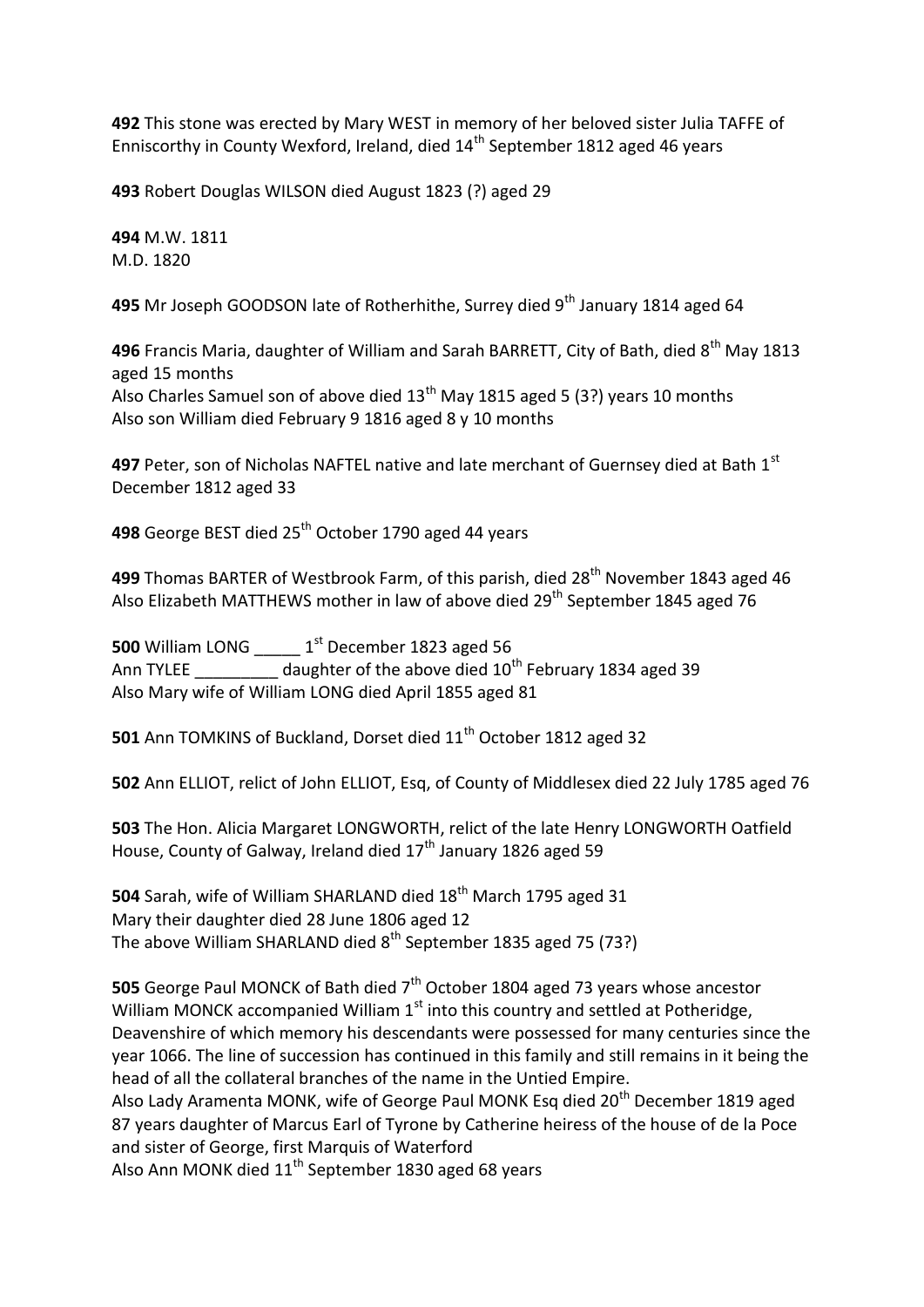**506** Elizabeth Fitzmaurice McROBERT died 26 January 1783 aged 63

**507** Elizabeth BROWNE daughter of Hon. John BROWNE, son of John Earl of Aliamond died 18<sup>th</sup> October 1804 aged 21 years

**508** George SPEREN late of Bath died 25<sup>th</sup> February 1796 aged 86 years Also Elizabeth SPERENWOOD granddaughter of above died 18<sup>th</sup> December 1844 aged 9 years

Also Elizabeth Speren HARDWICK second daughter of above Elizabeth SPERENWOOD died  $17<sup>th</sup>$  November 1861 aged 63 years

**509** Charlotte, youngest daughter of John LATHAM of Meldrum County of Tipperary, Ireland born 23 January 1787 died 8 December 1799

**510** Jane, wife of John ATTWOOD, Cutler and Bath Toy Maker of City of Bath, died 24 May 1794 aged 58

Also Mrs Jane BROWNE, relict of William BROWNE of Newingston, Surrey, mother of Jane ATTWOOD died  $29<sup>th</sup>$  April 1795 aged 88

John ATTWOOD, late of City of Bath, husband of Jane died 21 October 1800 aged 70

**511** William BROWNE late of City of Bristol, Corn Merchant eldest son of Mr W. BROWNE formerly of Newington Surrey died 22<sup>nd</sup> July 1803 aged 75

512 William PARTRIDGE son of William and Ann PARTRIDGE of Bath, died 21<sup>st</sup> March 1796 aged 3 years and 9 months

Also Charles PARTRIDGE only (?) son of William and Ann PARTRIDGE died 8<sup>th</sup> June 1814 aged 27 years

**513** John WANE died at Bath 21 November 1811 aged 76 Also Jane his elder daughter died 11 November 1831 aged 68

**514** Samuel HALLETT died 9 June 1830 aged 47 years Also Mary HALLETT sister of above died 14 February 1834 Also Jane HALLETT widow of Samuel died 11 April 1863 aged 79 years

**515** Mary HANNEY daughter of Taverner and Ruth WILKEY died 26 July 1846 aged 68 (?) **[See Appendix](#page-64-6)**

**516** William, son of Taverner and Ruth WILKEY of City of Bath died 4 February 1779 aged 2 Also Ann daughter of Taverner and Joannaah WILKEY died 10 April 1781 aged 5 Also Taverner son of T&J WILKEY 10 April 1791 aged 20 Also Samuel, son of T & Ruth WILKEY died in infancy Also Taverner died 19 February 1798 aged 74 Also Ruth wife of above died 10 November 1802

**517** Walter FISHER died 1 April 1785 aged 59 years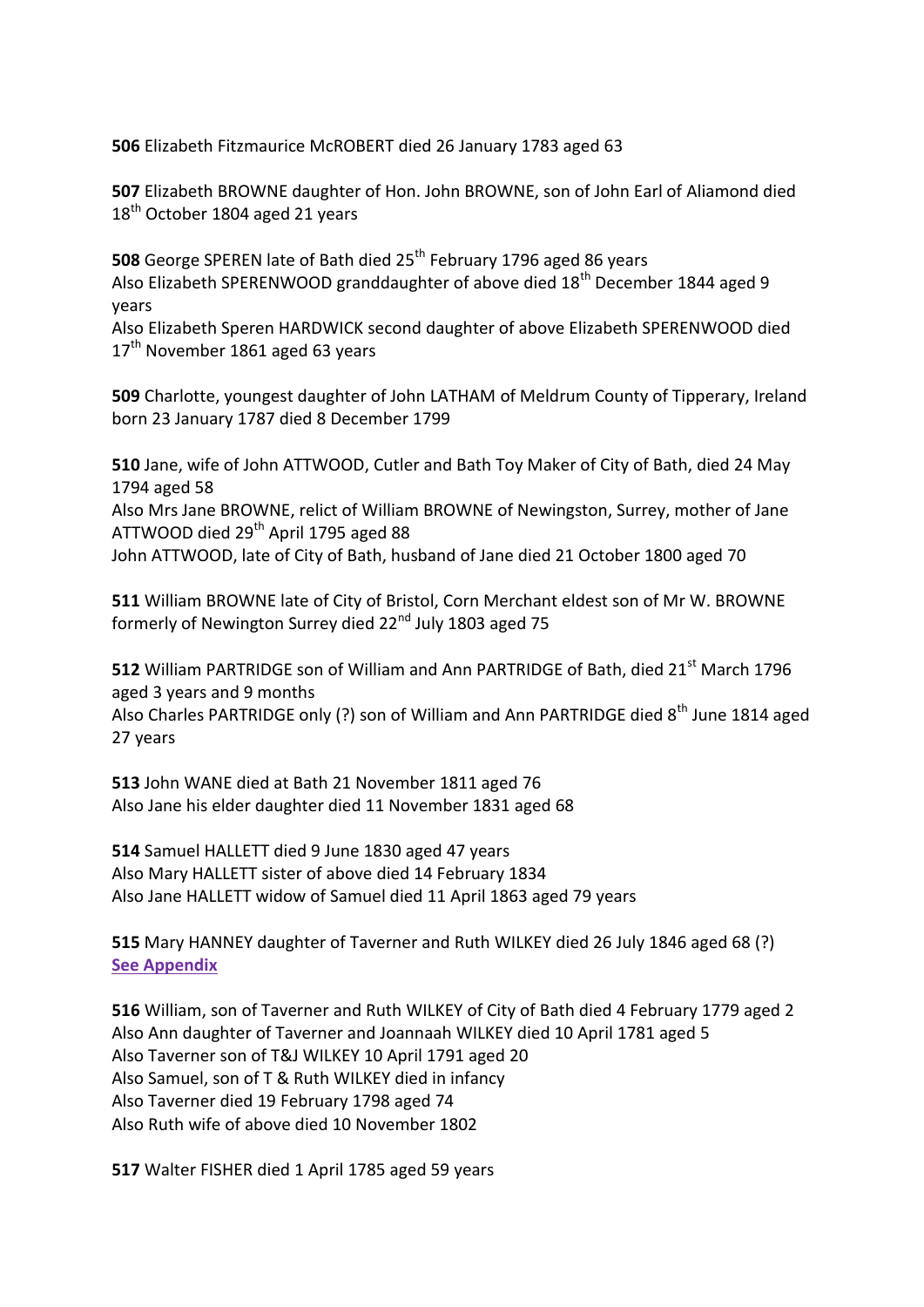Also Decima FISHER wife of Walter FISHER died 9 June 1796 aged 71

**518** Mary wife of John BELL of City of Bath died 7 August 1800 aged 28 years Catharine wife of the above died 8 February 1809 aged 33 years Also four of their children died in infancy

**519** Charles ROBINSON of this parish died 8 September 1849 aged 66 Sarah, wife of above died 27 June 1851 aged 74 William ROBINSON eldest son of above died 16 October 1861 aged 59 Rosa Frances ROBINSON granddaughter of above Charles and Sarah died 28 July 1868 aged 5 months

George ROBINSON son of Charles and Sarah died 10 January 1872 aged 55 years Catharine, wife of Thomas KERSLAKE and daughter of Charles and Sarah ROBINSON born 19 February 1809 died 18 January 1887

**520** William, son of Charles and Elizabeth COULDRIDGE of Bath died 11 January 1804 aged 7 months

Also Ann COULDRIDGE daughter of above died 30 June 1806 aged 13 months Elizabeth, wife of Charles COULDRIDGE of City of Bath died 14 May 1825 aged 53 Also William, son of Elizabeth and Charles COULDRIDGE died 6 June 1828 aged 21 **[See Appendix](#page-64-7)**

**521** James TANTON junior of Bath, tiler and plasterer died 5 May 1776 aged 40 years

**522** Ann, daughter of Abraham and Susanna WINTLE of parish of Walcot, Bath died 15 March 1782 aged 20 years Also Abraham WINTLE died 23<sup>rd</sup> September 1809 aged 77

**523** John, son of Thomas and Sarah SHERRY died 25 July 1784 aged 2 years 11 months

**524** Marianne (or Maria Anne) DALTON, a young lady \_\_\_\_\_\_ Monument erected by her aunt

**525** Joseph Henry Mark LEYCESTER died 12 February 1849 aged 52 Elizabeth Sill LEYCESTER relict of the above died 30 April 1852 aged 45 Also Jane SILL died 9 August 1856 aged 75

**526** Christopher Kelly BELLEW of Ireland, late of the Inner Temple died 23 July 1804 Also Mrs PAINE late of Edward Street, Bath, widow of John PAINE Esq of Arch Hall near Trim, County Meath, Ireland died 5 May 1818 in  $88<sup>th</sup>$  year of her life Also Mrs Christian EVANS widow late of Edward Street, Bath died 18 April 1824 in 90<sup>th</sup> year of her age

**527** JG 1776, MG 1789, RG 1790, JG 1791, AG 1814 (?), JB 1821, HG 1827, MAB 1833, EB 1841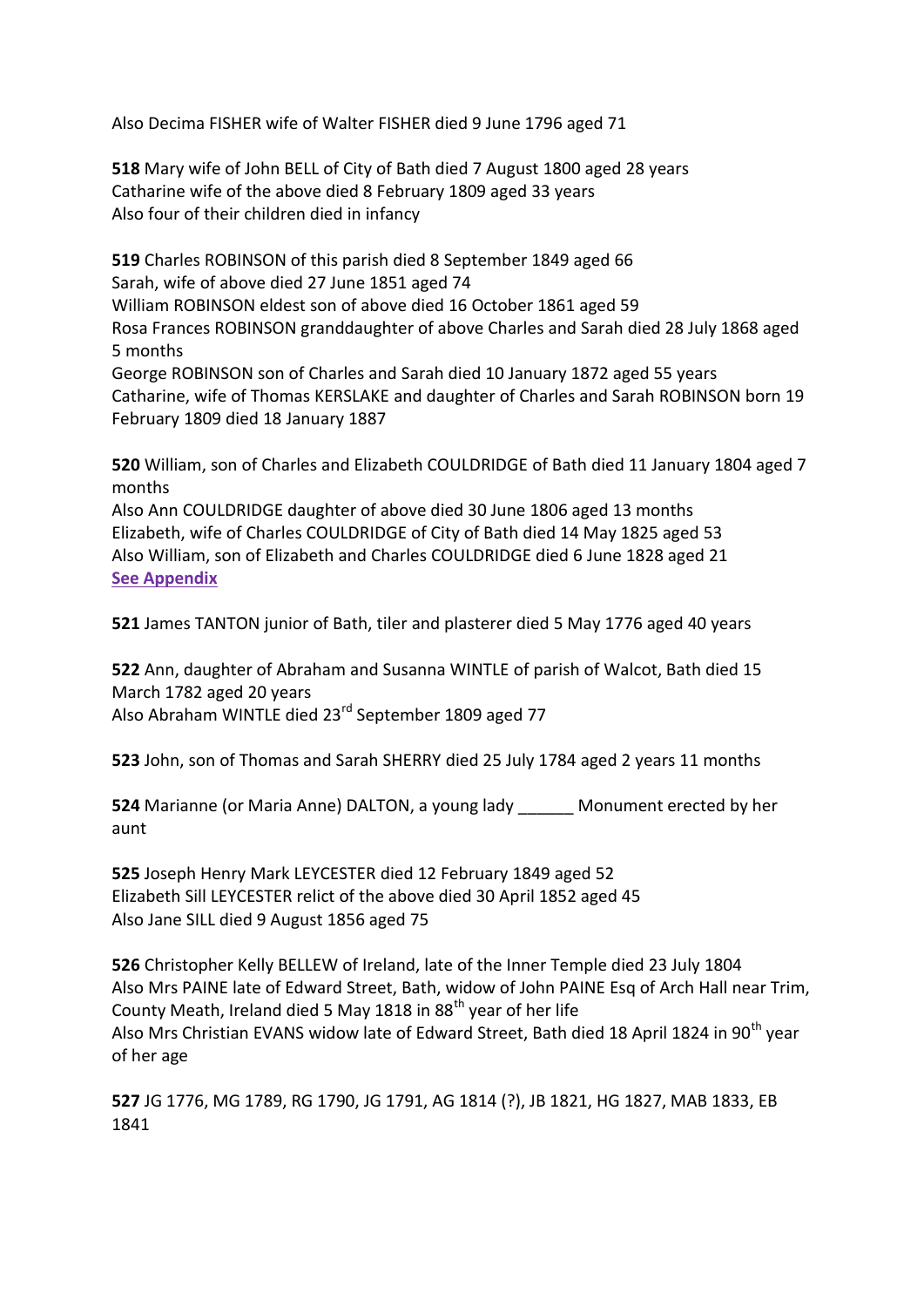**528** William son of William and Mary CLACK of City of Bath died 11 October 1807 aged 4 years Caroline daughter of the above died 12 September 1809 aged 4 years Charles, their son died 15 September 1815 aged 7 weeks Also the above William CLACK died 1 July 1818 aged 36

529 Katherine, daughter of George and Ann EVANS of this parish died 5 Januarv 1766 in 24<sup>th</sup> year of her age

Susanna, wife of John LAMBERT and daughter of George and Ann EVANS of this parish died **[See Appendix](#page-64-8)**

**530** Mary MAYO died 5 December 1809 aged 56 James MAYO died 12 August 1810 aged 36, George MAYO died 24 May 1828 aged 51; sons of the above Mary MAYO Also Harriet his beloved daughter died February 15 1833 aged 25 Also William Edmund MAYO died February 11 1834 aged 25

**531** John PROUDLOVE of Queen Square, City of Bath died 18 May 1803 aged 38 (?) As Thos Goodwin PROUDLOVE son of John and Edith PROUDLOVE died 25 September 1801 aged 9 weeks

**532** John Thomas MORGAN of this parish died 8 August 1841 aged 51 And Ellen, Jane and Charles infant children of the above Also Elizabeth Pearce MORGAN daughter of the above died 10 June 1847 aged 19

**533** John BUCK died 10 (19?) May 1784 aged 55 Ann the daughter of John and Elizabeth BUCK died 15 August 1765 aged 2 years Elizabeth wife of the above John BUCK who died January 25 1819 aged 87

**534** Henry BUCK of this parish died 19 May 1776 aged 25 Matthew BUCK died 25 July 1788 aged 75 (15?) years Mary BUCK died 24 Sept 1791 aged 18

## **535 Void**

**536** Betty, wife of William RUSSELL R. N., died 28 October 1840 aged 52 Also Lieu William RUSSELL R.N. died 15 April 1847 aged 63 Also William Stephen RUSSELL only son of Betty and Lieu William RUSSELL died 26 February 1856 aged 25 years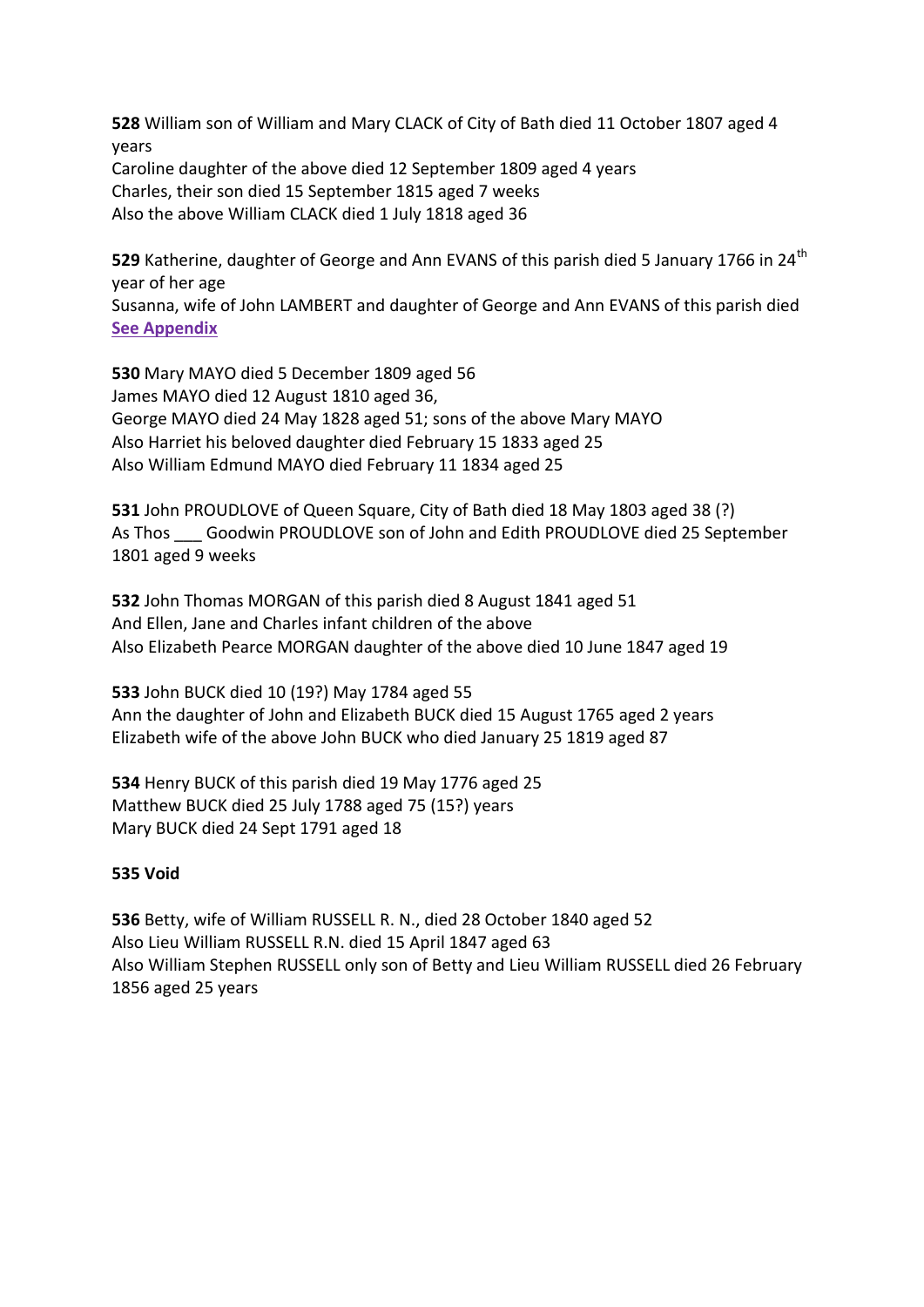## **Stones in the Crypt –**

Mrs Isabella FORWARD otherwise STEWART relict of Wm FORWARD of Co Donegall, Ireland d 6 May 1781 aged 87 Monument erected by son and daughter Ralph and Alice Viscount and Viscountess WICKLOW

Joseph GLASIER d May 2 1774 aged 61 Mary his wife d May 12 1787 aged 68

Jane dtr of James & Jane LANSDOWN d July 18 1807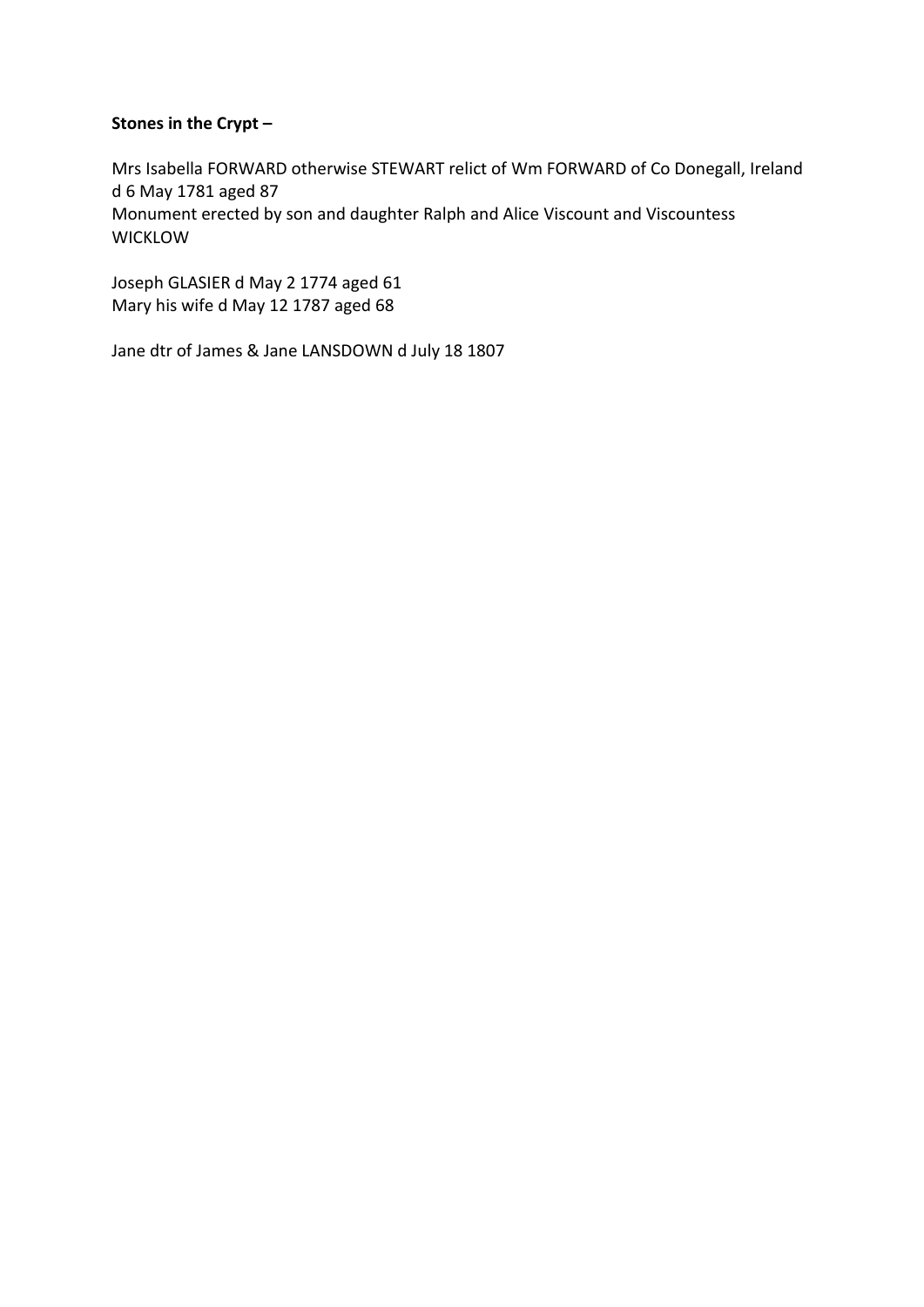# **Appendix**

<span id="page-59-0"></span>**4** Fanny BRIGHT daughter of Wm & Elizabeth of City of Bath, Butcher died Feb 13 1828 aged 1yr 9 months

<span id="page-59-1"></span>8 William CUTLER son of George & Betty CUTLER O.T.P died January 30<sup>th</sup> 1813 aged 26 years Also George brother to the above William, who died July 8 1813 aged 25 Also Betty mother of aforesaid William and George, died November 11 1825 aged 69 And George, husband of Betty died September 23 1835 aged 60

<span id="page-59-2"></span>**9** James WYNES died March 22 1861 aged 72 Also WYNES, wife of the above died August 7 1868 aged 7 Also (Daniel LEWIS?) d December  $6^{th}$  aged 65 years Also Caroline (Amanda?) youngest daughter of the above Daniel LEWIS, died Mav 25<sup>th</sup> 1873 aged 26

**14** Henry Robert HEMERS d February 14<sup>th</sup> 1809 aged 10 months Also Mary Ann HEMERS d July 4 1812 aged 2yrs 10 months Also Charles LEADION d May 29 1808 aged 6 months

<span id="page-59-3"></span>**15** Hannah, wife of Abraham CHUBB Senior, d 19 Dec 186\_\_ aged 72

<span id="page-59-4"></span>**20** Mary Ann HANDY d September 15 1789 aged 24

<span id="page-59-5"></span>**32** Lucy, wife of John BUTTER o.t.p. d 23 July 1801 aged 24

<span id="page-59-6"></span>**41** Mary FOY wife of Captn in Royal Artillery and eldest daughter of Revd Dr. LUKIN, Dean of Wells, who died  $30<sup>th</sup> 1800$ 

<span id="page-59-7"></span>**46** Sarah CLOUD 5 September 1828

<span id="page-59-8"></span>**47** Thomas STRETTELL d January 20 1807 aged 79 Mary his wife March 31 1796 aged 59 Also The Hon. Anne HEWITT relict of the Hon William Williams HEWITT and daughter of the above Thomas and Mary STRETTELL died July 1 1828 aged 70 And her son Lieu Thomas HEWITT R.N. died January 1808

<span id="page-59-9"></span>**50** Mary HOBHOUSE, widow d Sept 9 1810 aged 75

<span id="page-59-10"></span>**51** Francis METHOLD 14 May 1795 aged 65

<span id="page-59-11"></span>**58** Anna REAVELY daughter of Samuel and Elizabeth WOOD of Berwick upon Tweed d 19 November 1787 aged 15 months Also William, Fenwich, Charles, Vallotton, Irvin sons of the above who died infants in April 1797

<span id="page-59-12"></span>**60** Richard HAYNE late of Ashbourne, Derbyshire d Oct 10 1787 aged 64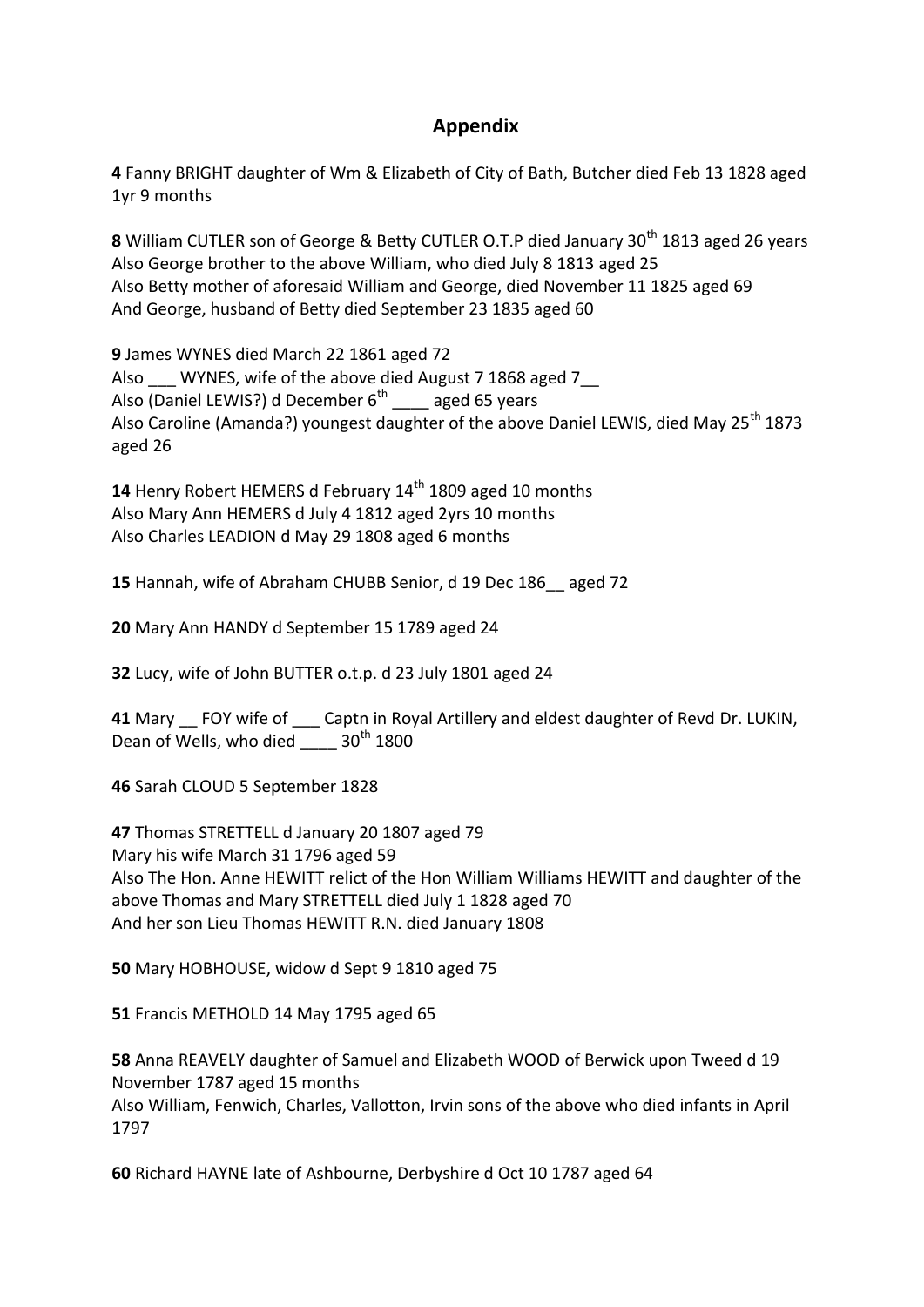Also his son John died 19 January 1808 aged 55

<span id="page-60-0"></span>**61** Mr Kellow NATION, late of Exeter, Merchant d Dec 20 1787 aged 65

<span id="page-60-1"></span>**63** John HARTOP of Brightside, near Sheffield, an eminent engineer died April 18 1788 aged 45

<span id="page-60-2"></span>**75** Rev Charles MARTYN 29 Dec 1777 aged 53 Susanna his wife 14 April 1804 aged 84

<span id="page-60-3"></span>**76** Mary BARNES late of Mary le bone d Dec 18 1822 at 77 Also her sister Elizabeth BARNES d Jan 21 1823 at 71

<span id="page-60-4"></span>**100** Mrs Margaret TWYCROSS relict of Wm TWYCROSS of Warwick d August 4 1797 aged 86

<span id="page-60-5"></span>**101** Hon George BROWNE youngest son of John, late Baron KILMAINE died 26 Nov 1804 aged 31

Also Emily Juliana dtr of Hon. John & Ann BROWNE d 18 Dec 1820 aged 3yrs 9 months

<span id="page-60-6"></span>**102** Mary, wife of Robert RADCLYFFE of Foxdenton Hall, Lancashire and daughter of late Thomas PATTEN of Bank Hall, Lancs. d 22 Sept 1845 Also Robert RADCLYFFE d 28 March 1854 aged 80

<span id="page-60-7"></span>**112** Also Ann Mary OBRIEN d April 24 1819 only 3 weeks and 2 days after her beloved daughter M (?) FITZGERALD

<span id="page-60-8"></span>**118** Mary FRYER, spinster, dtr of William FRYER of this Island, Exeter and of his wife Mary PARKER of Blagdon House, Devon d Oct 29 1835 aged 73 Also Louisa Elizabeth COLLIER daughter of Vice Admiral Sir George COLLIER born 19 April 1784 died 10 October 1846

<span id="page-60-9"></span>**125** Martha JONES youngest daughter of Rev John JONES of Temple Combe d June 7 1820 age 24

Also Elizabeth relict of John ARCHER and aunt to the above d Nov 28 1823 age 64 Also Margaret wife of Hugh O'REILLY of New Grove, Meath, Ireland and of St James's Square, Bath died March 1 1826 aged 35

<span id="page-60-10"></span>**129 Henry PILOT Major in 31<sup>st</sup> Regt d March 22 1819 aged 79** Also Eliza, his widow, d Nov 12 1826 aged 84 Also J Harriet PILOT, their daughter d Jan 25 1846 aged 75

<span id="page-60-11"></span>**130** Henrietta Margaret wife of Capt BAKER R.N. 11 July 183\_\_

<span id="page-60-12"></span>**131** Emily Wilhelmina, eldest daughter of Major General BAYNES died March 2 1827 aged 22

<span id="page-60-13"></span>**132** Mrs Mary BOISREGON died August 15 1825 aged 77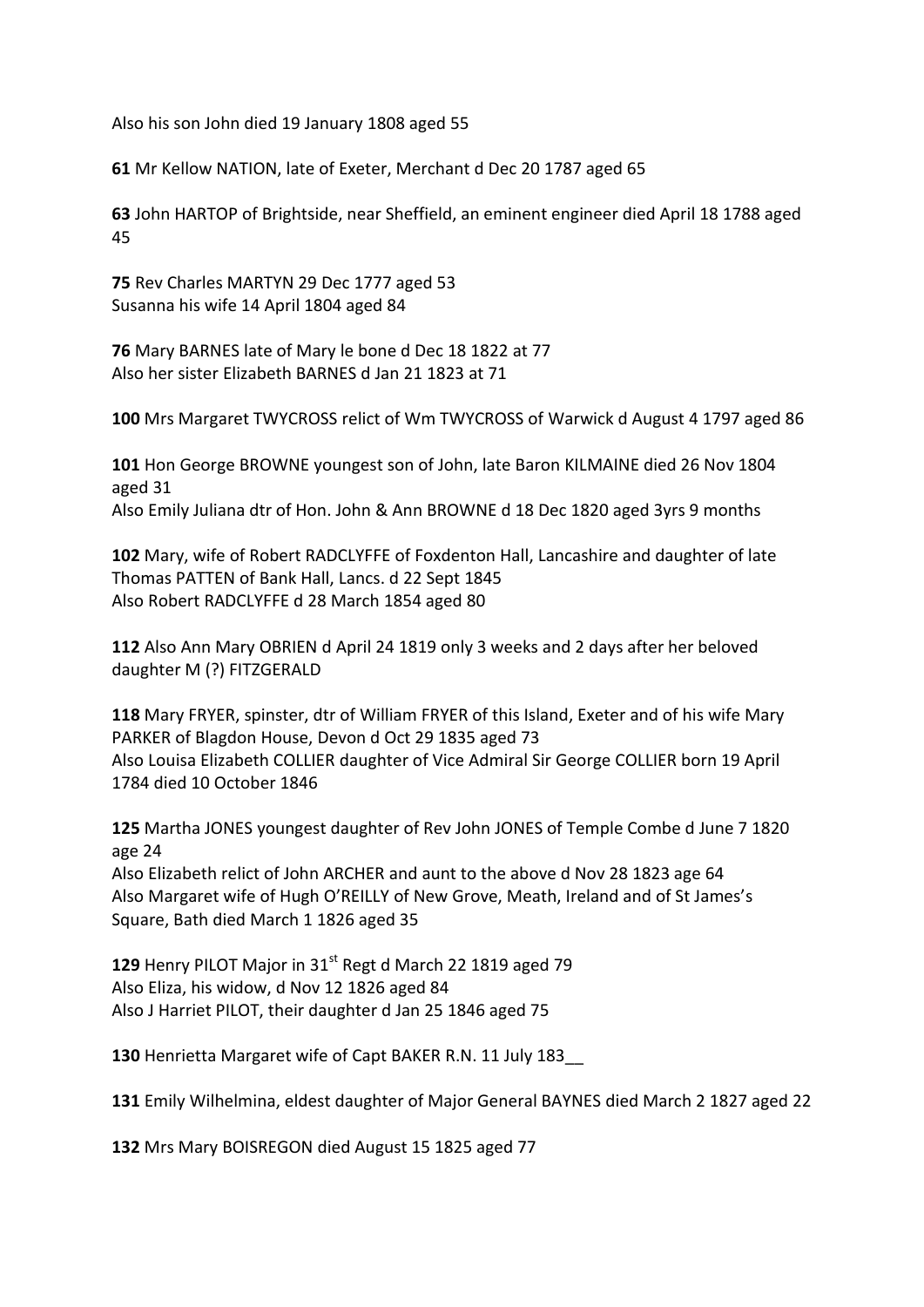Also Grace GORDON of Woodville, County Down, Ireland died 14 Nov 1825 at the house of her friend Henrietta DIGBY

<span id="page-61-0"></span>**154** William Frederic DELAVAUD d March 23 1842 at 79 Jane, his widow, d Feb 15 1859 at 79

<span id="page-61-1"></span>**157** Edward PERCIVAL M.B, fifth son of the late Thomas PERCIVAL M.D of Manchester died 23 September 1819 aged 36 Also Maria, sixth daughter of Thomas PERCIVAL M.D, died April 6 1833 aged 52 Also Harriet PERCIVAL who died at Bath December 1 1851 aged 68 Also Charlotte, seventh child of Edward and Sophia PERCIVAL died January 3 1820 aged 5 months and 3 days

<span id="page-61-2"></span>**158** Dorothy TOBIN widow of Rear Admiral George TOBIN C.B died at Anglesey near Gosport August 30 1840 aged 72 Also George Webbe TOBIN late of the Queen's Bays died at Anglesey Villa September \_\_ 1840 aged 33

<span id="page-61-3"></span>**170** Frances GYLES relict of Revd James GYLES Rector of Maddresfield Worcestershire died in Bath  $1<sup>st</sup>$  June 1817. Tomb erected by J.F. GYLES her only son

Also Emmeline Rachel GYLEs infant daughter of J.F GYLES died January 27 1817 aged 6 weeks

<span id="page-61-4"></span>**176** Edward BARTLETT died December 9 1839 aged 49 Also Elizabeth BARTLETT his widow died July 30 1841 (?) aged 30 (?)

<span id="page-61-5"></span>**215** Mary Ann LANGLEY died January 10 1814 aged 69 Also Charlotte GIBERNE died January 26 1827 aged 95 Also Mary GIBERNE died February 23 1845 aged 82 Also Ann Bateman GIBERNE sister of the above did June 28 1850 aged 84 Also Sophia GIBERNE sister of the above Mary and Ann B GIBERNE died November 13 1855 aged 83

<span id="page-61-6"></span>**217** Elizabeth RICHARDSON wife of Sir William RICHARDSON bart, member of parliament for Augher, Tyrone, Ireland, died 13 November 1783 aged 27

**229A** Major General John BARNES d April 30 1810 aged 65 Also Isabella relict of above d May 6 1829 aged 65

**243** Revd Arthur COOKSON d January 3 1785 (?) Mrs Ann COOKSON  $21^{st}$  1789 aged84 Mrs Margaret RAMBOUILLET dtr of Mrs Ann COOKSON by her first husband Col C William RAMBOUILLET 1806

**245** Sarah wife of John BRETTON, cooper, d 6 November 1775 Also John BRETTON d April 5 1785 age 44 Nathaniel GOULD Esq late Colonel in third Regt. of Guards died Nov 12 1786 age 55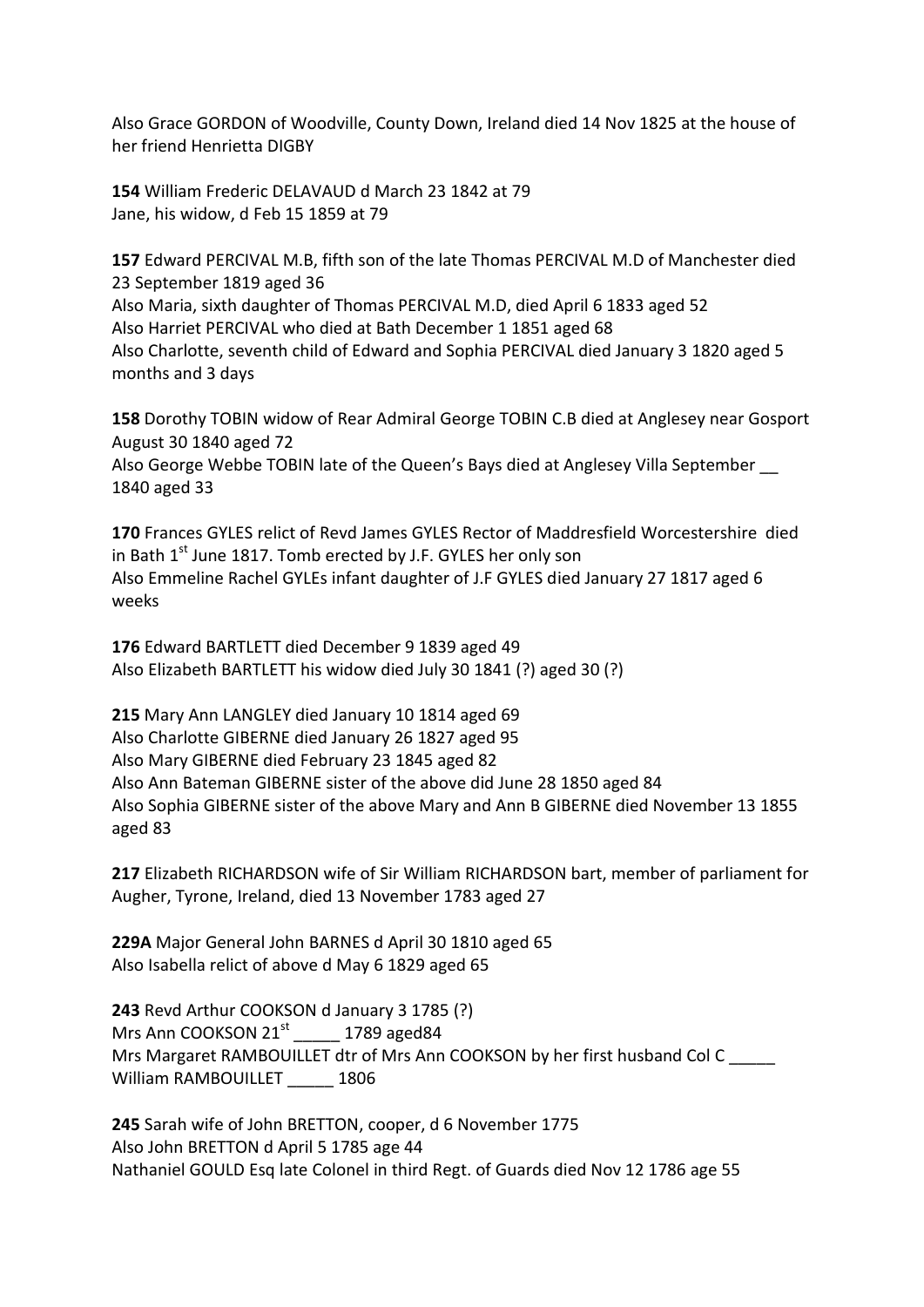Betty GOULD wife of the above Colonel, died February 11 1799 age 64 Also their children Bulkeley GOULD Esq d Sept 14 1827 aged 74 Also Fanny WHALLEY widow of the Revd Thomas Shadwick WHALLEY D.D died September 16 1832 aged 80

<span id="page-62-0"></span>**274** Two young daughters of the late Robert and Elizabeth REEKS of Baddesly, Hants, Miss Mary Walton REEKS died 14 February 1808 and her elder sister Mrs Phillis CAMPBELL, widow of Archd. CAMPBELL died 27 February 1808, leaving an only son

<span id="page-62-1"></span>**376** Mary Ann, wife of John PRITCHARD of Road, Somerset and daughter of William TAYLOR of this parish died August 21 1824 aged 41 Also John PRITCHARD, son of above, died 18 September 1874 aged 69

**377** Hannah LOER of this parish died 11 May 1823 age 76 Also her husband John died 1 January 1799 age 47 Also daughter Ann JARVIS died 20 November 1846 Also Mary FOOT died 25 April 1850 aged 64

**378** Samuel TRICKEY son of James and Elizabeth of this parish died 16 February 1821 age 2 Also Thomas TRICKEY son of James and Elizabeth died 1 June 1856 age 27 Also the above James died 11 September 1861 age 75 for 35 years churchwarden Also above Elizabeth died 10 September 1868 age 78

**379** Peter SNOW brother of Robert of this parish died 19 February 1823 aged 44

**380** Samuel, son of James and Elizabeth TRICKEY died 10 October 1867 aged 43

**381** Charlotte Sophia RYVES died 22 October 1811 aged 22

**382** Jane, wife of Christopher PEILE of Camden Place, Bath died 20 May 1809 aged 54 Also above Christopher died 20 October 183\_\_

**383** Elizabeth MALTBY of Royal Crescent died 19 September 1807 aged 81 Also daughter Harriet MALTBY 22 December 1852

**384** Samuel TRICKEY of this parish died 22 December 1840

**385** STURMEY

**386** Ann POOLE wife of Michael died 1782 aged 67 Ann, wife of John SHEPPARD died 9 November 179\_\_ aged 72 John SHEPPARD \_\_\_\_\_\_\_\_\_\_ age 77

**387** John CAMPBELL

**388** Samuel GOLDNEY died 10 June 1779 age 45 Also daughter Margaret died 25 January 1772 age weeks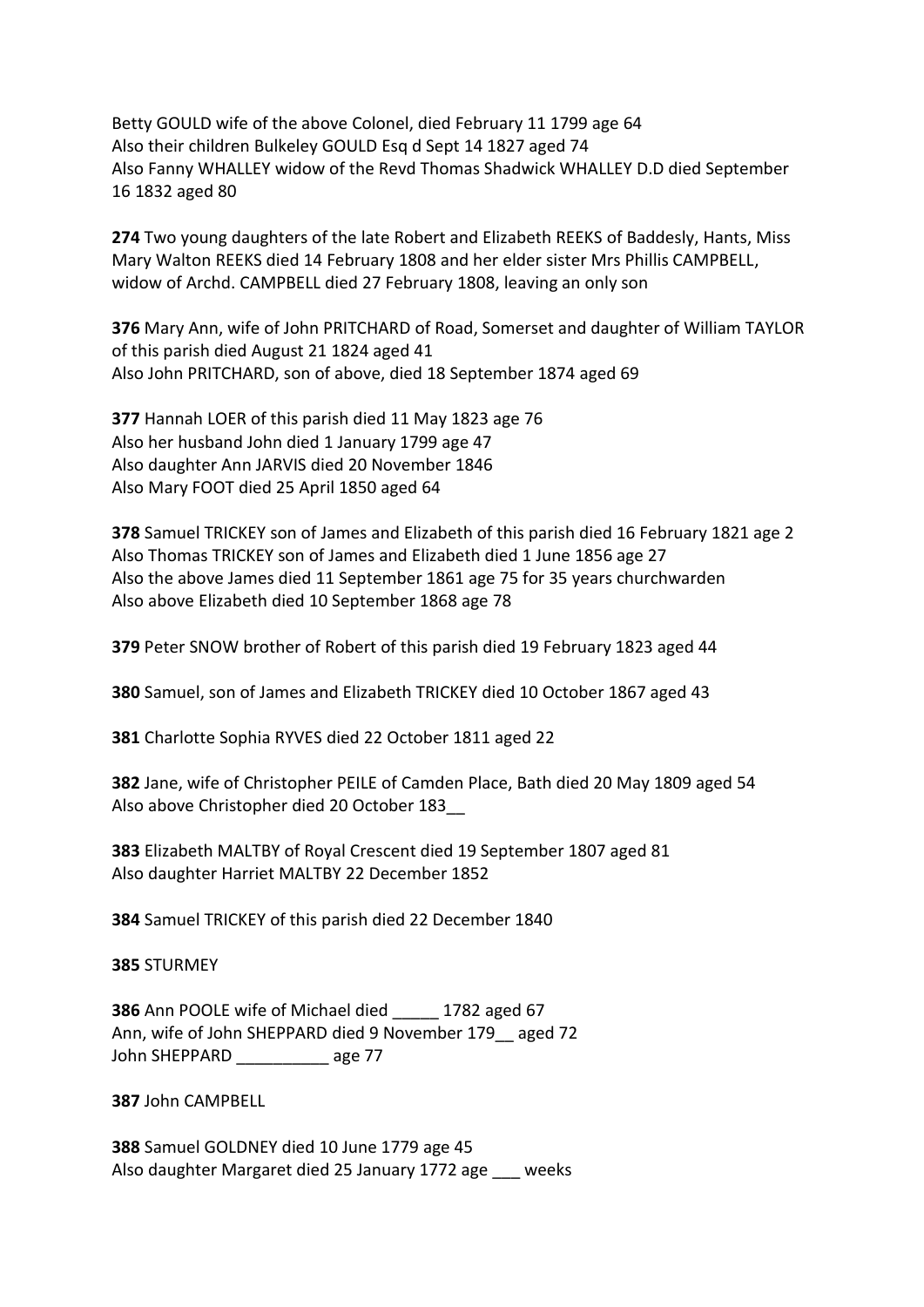**389** Francis FISHER December 176 age 78 (?) Isaac his son died 7 April 1761 age 1 year 4 months Richard his son died 28 April 1765 age 9 months Francis his son died 18 June 1763 age 9 months Marthas his daughter died \_\_\_ September \_\_\_ age 6 months Francis his son died 23 March 1760 age 1 month Martha widow of Francis died 17 August 1795 age 66

**390** Ann HEMMING 1760 Reb LEIGH 1760 RAULINS 1768

**391** William EDWARDS 179\_\_ \_\_\_\_\_ his wife \_\_\_\_\_ 1803

**392** Leonard LOVENBURY died 8 December 1802 aged 64 Elizabeth LOVENBURY died 16 March 1817 aged 76 Matthew LOVENBURY died 18 September 1825 aged 46 William LOVENBURY died 18 July 1832 Sarah, wife of Matthew died 1846 BARTLEET age 41 **393 Void**

**394** George DAVIS died 29 March 1822 (?) Also Martha, wife of above died March age 82 Also Moses, their son died 26 April 1869 age 76 (?) Charles, son of Chalres and Kezia DAVIS \_\_ January 1837 aged 4 (?)

**395** Elizabeth BAKER mother of Samuel

**396** Amos VEREKER died 18 October 1800

**397** Martha GIBBS died 22 November 1848 Her husband William \_\_\_\_\_\_\_ 1854

**398 Void**

**399 Void**

**400 Void**

**401** William LUCAS

**402 Void**

<span id="page-63-0"></span>**411** James HAMILTON died 17 January 1797 aged 46, his brother John erected this monument

<span id="page-63-1"></span>**424** John HAYWARD son of James and Catherine died February 6 1825 aged 63